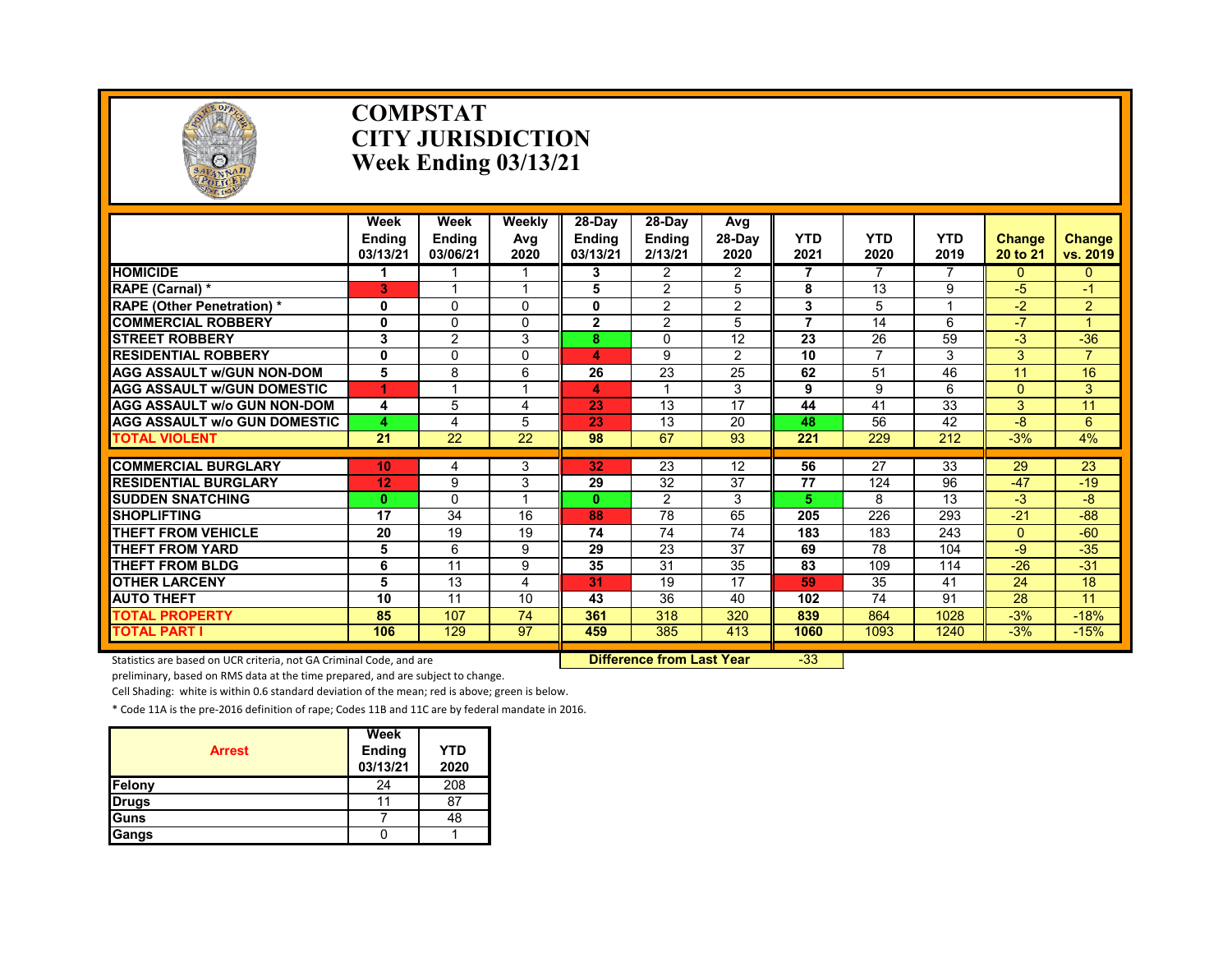

#### **COMPSTATNORTH PRECINCTWeek Ending 03/13/21**

#### **PRECINCT COMMANDER:**

**CAPT. BEN HERRON**



|                                     | Week<br><b>Ending</b><br>03/13/21 | Week<br><b>Endina</b><br>03/06/21 | Weekly<br>Avg<br>2020 | 28-Day<br><b>Ending</b><br>03/13/21 | 28-Day<br><b>Ending</b><br>2/13/21 | Avg<br>$28-Dav$<br>2020 | <b>YTD</b><br>2021 | <b>YTD</b><br>2020 | <b>YTD</b><br>2019 | Change<br>20 to 21 | <b>Change</b><br>vs. 2019 |
|-------------------------------------|-----------------------------------|-----------------------------------|-----------------------|-------------------------------------|------------------------------------|-------------------------|--------------------|--------------------|--------------------|--------------------|---------------------------|
| <b>HOMICIDE</b>                     | 0                                 | $\mathbf{0}$                      | $\Omega$              | 0                                   | 0                                  |                         | 1                  | $\mathbf{0}$       |                    |                    | $\overline{0}$            |
| RAPE (Carnal) *                     | 0                                 | $\Omega$                          | 0                     | 0                                   |                                    | 2                       | 1                  | 5                  | 3                  | $-4$               | $-2$                      |
| <b>RAPE (Other Penetration) *</b>   | $\bf{0}$                          | 0                                 | 0                     | $\bf{0}$                            | 0                                  | $\Omega$                | $\bf{0}$           |                    | 0                  | $-1$               | $\mathbf{0}$              |
| <b>COMMERCIAL ROBBERY</b>           | 0                                 | 0                                 | $\Omega$              | 0                                   | 0                                  |                         | 0                  | 2                  |                    | $-2$               | $-1$                      |
| <b>STREET ROBBERY</b>               |                                   | $\Omega$                          |                       |                                     | 0                                  | 4                       | 5                  | 9                  | 6                  | $-4$               | $-1$                      |
| <b>RESIDENTIAL ROBBERY</b>          | $\mathbf 0$                       | 0                                 | 0                     | 0                                   | $\overline{ }$                     | $\Omega$                | 1                  | 2                  | $\Omega$           | $-1$               | 1                         |
| <b>AGG ASSAULT W/GUN NON-DOM</b>    | $\mathbf{0}$                      | $\Omega$                          | 2                     | $\overline{2}$                      | $\overline{7}$                     | $\overline{7}$          | 9                  | 20                 | 8                  | $-11$              | $\overline{1}$            |
| <b>AGG ASSAULT W/GUN DOMESTIC</b>   | $\mathbf{0}$                      | $\Omega$                          | $\Omega$              | 4.                                  | $\Omega$                           |                         | 4                  | 2                  |                    | $\overline{2}$     | 3                         |
| <b>AGG ASSAULT w/o GUN NON-DOM</b>  | 1                                 | $\Omega$                          |                       | 9                                   | 3                                  | 5                       | 16                 | 16                 | 13                 | $\Omega$           | 3                         |
| <b>AGG ASSAULT W/o GUN DOMESTIC</b> | $\overline{2}$                    | 0                                 |                       | 3                                   | 3                                  | 5                       | 10                 | 10                 | 9                  | $\Omega$           | 1.                        |
| <b>TOTAL VIOLENT</b>                | 4                                 | $\mathbf{0}$                      | 6                     | 16                                  | 21                                 | 25                      | 47                 | 67                 | 42                 | $-30%$             | 12%                       |
|                                     |                                   |                                   |                       |                                     |                                    |                         |                    |                    |                    |                    |                           |
| <b>COMMERCIAL BURGLARY</b>          | 8                                 |                                   |                       | 12                                  | 6                                  | 3                       | 18                 | 8                  | 9                  | 10 <sup>1</sup>    | 9                         |
| <b>RESIDENTIAL BURGLARY</b>         | 0                                 |                                   |                       | 3                                   | 8                                  | $\overline{7}$          | 12                 | 29                 | 9                  | $-17$              | 3                         |
| <b>SUDDEN SNATCHING</b>             | $\bf{0}$                          | $\Omega$                          | 0                     | 0                                   | $\Omega$                           | 2                       | $\overline{2}$     | 4                  | 4                  | $-2$               | $-2$                      |
| <b>SHOPLIFTING</b>                  | 3                                 | $\overline{4}$                    | 2                     | 9                                   | 4                                  | 10                      | 19                 | 22                 | 37                 | $-3$               | $-18$                     |
| <b>THEFT FROM VEHICLE</b>           | 9                                 | 7                                 | 4                     | 31                                  | 20                                 | 17                      | 62                 | 31                 | 49                 | 31                 | 13                        |
| <b>THEFT FROM YARD</b>              | 1                                 | $\overline{2}$                    | 2                     | 5                                   | 5                                  | 10                      | 19                 | 19                 | 32                 | $\Omega$           | $-13$                     |
| <b>THEFT FROM BLDG</b>              | $\overline{2}$                    | 2                                 | 2                     | 7                                   | 5                                  | 8                       | 18                 | 22                 | 25                 | $-4$               | $-7$                      |
| <b>OTHER LARCENY</b>                | $\mathbf{0}$                      | 4                                 |                       | 7                                   | 3                                  | 4                       | 11                 | 6                  | 9                  | 5                  | $\overline{2}$            |
| <b>AUTO THEFT</b>                   | 6                                 | 3                                 | 2                     | 15                                  | 11                                 | 9                       | 32                 | 21                 | 10                 | 11                 | 22                        |
| <b>TOTAL PROPERTY</b>               | 29                                | 24                                | 16                    | 89                                  | 62                                 | 68                      | 193                | 162                | 184                | 19%                | 5%                        |
| <b>TOTAL PART I</b>                 | 33                                | 24                                | 22                    | 105                                 | 83                                 | 93                      | 240                | 229                | 226                | 5%                 | 6%                        |

Statistics are based on UCR criteria, not GA Criminal Code, and are **Difference from Last Year** 11

preliminary, based on RMS data at the time prepared, and are subject to change.

Cell Shading: white is within 0.6 standard deviation of the mean; red is above; green is below.

| <b>Arrests</b> | Week<br>Ending<br>03/13/21 | YTD<br>2020 |
|----------------|----------------------------|-------------|
| Felony         |                            | 48          |
| <b>Drugs</b>   |                            |             |
| Guns           |                            |             |
| Gangs          |                            |             |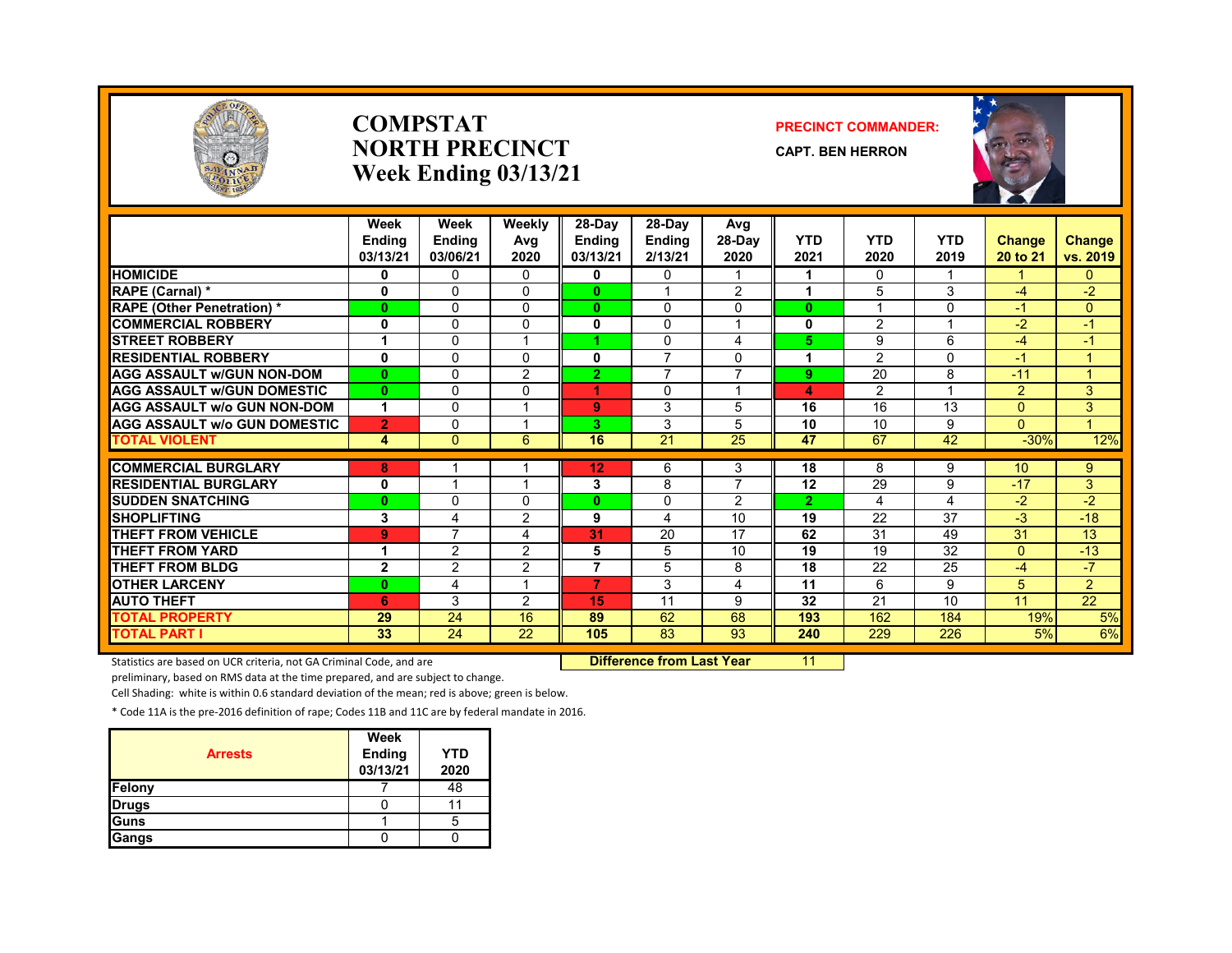

#### **COMPSTATCENTRAL PRECINCTWeek Ending 03/13/21**

#### **PRECINCT COMMANDER:**

**CAPT. TONYA REID**



|                                     | Week<br><b>Endina</b><br>03/13/21 | Week<br><b>Ending</b><br>03/06/21 | Weekly<br>Avg<br>2020 | 28-Day<br><b>Ending</b><br>03/13/21 | $28-Dav$<br><b>Ending</b><br>2/13/21 | Avg<br>$28-Dav$<br>2020 | <b>YTD</b><br>2021 | <b>YTD</b><br>2020 | <b>YTD</b><br>2019 | <b>Change</b><br>20 to 21 | <b>Change</b><br>vs. 2019 |
|-------------------------------------|-----------------------------------|-----------------------------------|-----------------------|-------------------------------------|--------------------------------------|-------------------------|--------------------|--------------------|--------------------|---------------------------|---------------------------|
| <b>HOMICIDE</b>                     | 0                                 | 0                                 | 0                     | 1                                   |                                      |                         | $\overline{2}$     | 6                  |                    | $-4$                      | 1.                        |
| RAPE (Carnal) *                     | $\overline{2}$                    | $\Omega$                          | $\Omega$              | 3                                   | $\Omega$                             | $\overline{\mathbf{A}}$ | 3                  | 6                  |                    | $-3$                      | $\overline{2}$            |
| <b>RAPE (Other Penetration) *</b>   | 0                                 | $\Omega$                          | 0                     | $\bf{0}$                            |                                      | 0                       | 1                  | $\Omega$           |                    |                           | $\overline{0}$            |
| <b>COMMERCIAL ROBBERY</b>           | $\bf{0}$                          | 0                                 | $\Omega$              | 1                                   |                                      |                         | 3                  | 2                  |                    |                           | $\overline{2}$            |
| <b>STREET ROBBERY</b>               | 0                                 | 1                                 |                       | 3                                   | 2                                    | 3                       | 8                  | 8                  | 8                  | $\Omega$                  | $\overline{0}$            |
| <b>RESIDENTIAL ROBBERY</b>          | $\bf{0}$                          | $\Omega$                          | $\Omega$              | 4                                   | $\Omega$                             |                         | 1                  |                    |                    | $\overline{0}$            | $\Omega$                  |
| <b>AGG ASSAULT W/GUN NON-DOM</b>    | $\mathbf{2}$                      | 2                                 | $\overline{2}$        | 10                                  | 6                                    | 6                       | 23                 | 14                 | 16                 | 9                         | $\overline{7}$            |
| <b>AGG ASSAULT W/GUN DOMESTIC</b>   | $\bf{0}$                          | $\Omega$                          | $\mathbf{0}$          | 0                                   | $\Omega$                             |                         |                    | 3                  |                    | $-2$                      | $\Omega$                  |
| <b>AGG ASSAULT W/o GUN NON-DOM</b>  | 1                                 |                                   |                       | 3                                   |                                      | 4                       | 5                  | ⇁                  | 6                  | $-2$                      | $-1$                      |
| <b>AGG ASSAULT W/o GUN DOMESTIC</b> |                                   | 2                                 |                       | 8                                   |                                      | 5                       | 11                 | 16                 | 13                 | $-5$                      | $-2$                      |
| <b>TOTAL VIOLENT</b>                | 6                                 | 6                                 | 6                     | 30                                  | 13                                   | 24                      | 58                 | 63                 | 49                 | $-8%$                     | 18%                       |
| <b>COMMERCIAL BURGLARY</b>          |                                   | 0                                 |                       | $\mathbf{2}$                        | 9                                    | 4                       | 12                 | 10                 |                    | $\overline{2}$            | 5                         |
| <b>RESIDENTIAL BURGLARY</b>         | 7                                 | 5                                 |                       | 15                                  | 9                                    | 11                      | 28                 | 43                 | 32                 | $-15$                     | -4                        |
| <b>SUDDEN SNATCHING</b>             | $\bf{0}$                          | 0                                 | $\Omega$              | 0                                   |                                      |                         | 1                  |                    | $\overline{2}$     | $\Omega$                  | $-1$                      |
| <b>SHOPLIFTING</b>                  | 5                                 | 4                                 | 3                     | 16                                  | 14                                   | $\overline{12}$         | 37                 | 36                 | 48                 |                           | $-11$                     |
| <b>THEFT FROM VEHICLE</b>           | 4                                 | 5                                 | 4                     | 16                                  | 19                                   | 16                      | 44                 | 37                 | 44                 | $\overline{7}$            | $\Omega$                  |
| <b>THEFT FROM YARD</b>              | $\bf{0}$                          | $\overline{2}$                    | 3                     | 9                                   | 10                                   | 11                      | 20                 | 27                 | 33                 | $-7$                      | $-13$                     |
| <b>THEFT FROM BLDG</b>              | 1                                 | 3                                 | $\overline{2}$        | $\overline{7}$                      | 6                                    | 8                       | 16                 | 22                 | 28                 | -6                        | $-12$                     |
| <b>OTHER LARCENY</b>                | $\overline{2}$                    | 5                                 |                       | 11                                  | 4                                    | 5                       | 18                 | 12                 | 15                 | 6                         | 3                         |
| <b>AUTO THEFT</b>                   |                                   | -4                                | 3                     | 7                                   | 10                                   | 12                      | 21                 | 26                 | 27                 | -5                        | $-6$                      |
| <b>TOTAL PROPERTY</b>               | 21                                | 25                                | 18                    | 83                                  | 82                                   | 80                      | 197                | 214                | 236                | $-8%$                     | $-17%$                    |
| <b>TOTAL PART I</b>                 | 27                                | 31                                | 24                    | 113                                 | 95                                   | 104                     | 255                | 277                | 285                | $-8%$                     | $-11%$                    |

Statistics are based on UCR criteria, not GA Criminal Code, and are **Difference from Last Year** -22

preliminary, based on RMS data at the time prepared, and are subject to change.

Cell Shading: white is within 0.6 standard deviation of the mean; red is above; green is below.

|                | Week               |                    |
|----------------|--------------------|--------------------|
| <b>Arrests</b> | Ending<br>03/13/21 | <b>YTD</b><br>2020 |
| Felony         | 10                 | 87                 |
| <b>Drugs</b>   | n                  | 36                 |
| Guns           |                    | 16                 |
| Gangs          |                    |                    |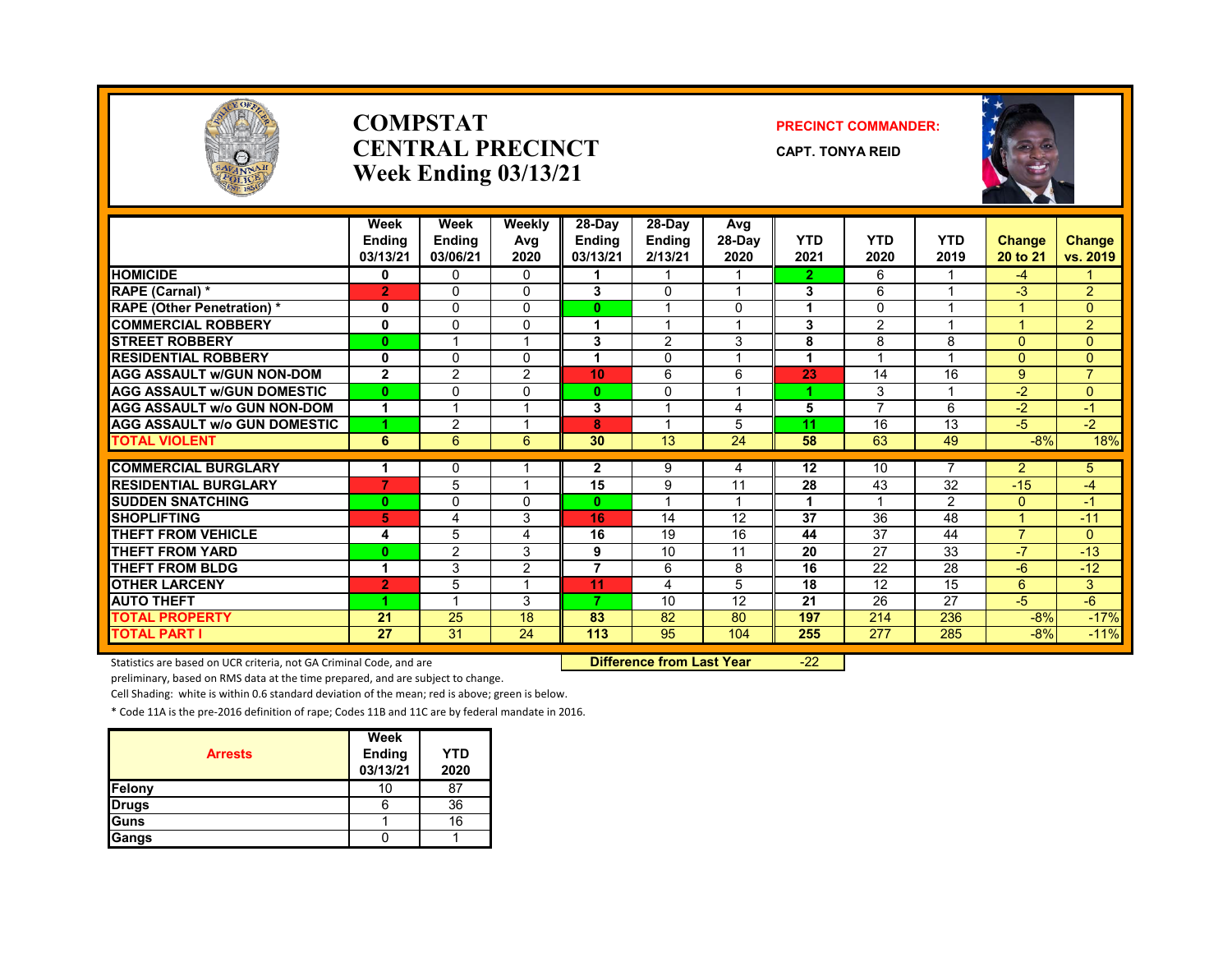

#### **COMPSTATSOUTH PRECINCTWeek Ending 03/13/21**

#### **PRECINCT COMMANDER:**

**CAPT. ALEX TOBAR**



|                                     | Week<br><b>Endina</b><br>03/13/21 | Week<br><b>Ending</b><br>03/06/21 | Weekly<br>Avg<br>2020 | 28-Day<br><b>Ending</b><br>03/13/21 | 28-Day<br><b>Ending</b><br>2/13/21 | Avg<br>$28-Dav$<br>2020      | <b>YTD</b><br>2021 | <b>YTD</b><br>2020   | <b>YTD</b><br>2019 | Change<br>20 to 21   | <b>Change</b><br>vs. 2019   |
|-------------------------------------|-----------------------------------|-----------------------------------|-----------------------|-------------------------------------|------------------------------------|------------------------------|--------------------|----------------------|--------------------|----------------------|-----------------------------|
| <b>HOMICIDE</b>                     |                                   | 0                                 | $\mathbf{0}$          |                                     |                                    | 0                            | $\mathbf{2}$       |                      | 4                  |                      | $-2$                        |
| RAPE (Carnal) *                     | 0                                 |                                   | $\Omega$              | 1                                   |                                    |                              | $\overline{2}$     | $\overline{2}$       | $\overline{2}$     | $\Omega$             | $\mathbf{0}$                |
| <b>RAPE (Other Penetration)*</b>    | $\bf{0}$                          | 0                                 | $\Omega$              | 0                                   |                                    |                              | и                  | 3                    | $\Omega$           | $-2$                 | 1                           |
| <b>COMMERCIAL ROBBERY</b>           | 0                                 | $\Omega$                          | $\Omega$              | $\bf{0}$                            |                                    | $\overline{2}$               | $\overline{2}$     |                      | 3                  | $-5$                 | -1                          |
| <b>STREET ROBBERY</b>               | 1                                 | $\mathbf{0}$                      |                       | $\mathbf{2}$                        | 2                                  | $\overline{2}$               | 6                  | 5                    | 6                  |                      | $\mathbf{0}$                |
| <b>RESIDENTIAL ROBBERY</b>          | $\mathbf{0}$                      | $\mathbf{0}$                      | $\Omega$              | 3                                   | $\Omega$                           |                              | 5                  | 3                    | 0                  | $\overline{2}$       | 5                           |
| <b>AGG ASSAULT w/GUN NON-DOM</b>    |                                   | $\overline{2}$                    |                       | 5                                   | 3                                  | 5                            | 12                 | 10                   | 7                  | $\overline{2}$       | 5                           |
| <b>AGG ASSAULT W/GUN DOMESTIC</b>   | 1                                 | $\mathbf{0}$                      | $\Omega$              | $\overline{2}$                      | $\Omega$                           | $\overline{A}$               | $\mathbf{2}$       | $\overline{2}$       | 3                  | $\Omega$             | $-1$                        |
| <b>AGG ASSAULT w/o GUN NON-DOM</b>  | $\overline{2}$                    | 3                                 |                       | 7                                   | 5                                  | 3                            | 12                 | 6                    | 5                  | 6                    | $\overline{7}$              |
| <b>AGG ASSAULT w/o GUN DOMESTIC</b> | $\mathbf{0}$                      |                                   |                       | 6                                   | 5                                  | 5                            | 16                 | 11                   | 8                  | 5                    | 8                           |
| <b>TOTAL VIOLENT</b>                | 6                                 | 7                                 | 5                     | 27                                  | 19                                 | 20                           | 60                 | 50                   | 38                 | 20%                  | 58%                         |
| <b>COMMERCIAL BURGLARY</b>          |                                   |                                   |                       |                                     |                                    |                              | 20                 |                      |                    | 18                   |                             |
| <b>RESIDENTIAL BURGLARY</b>         | $\mathbf{2}$                      |                                   |                       | 14<br>3                             | 6                                  | 3                            | 11                 | $\overline{2}$<br>23 | 14<br>10           | $-12$                | $6^{\circ}$<br>$\mathbf{1}$ |
|                                     |                                   |                                   | $\Omega$              |                                     | 5<br>$\overline{\mathbf{A}}$       | 8<br>$\overline{\mathbf{A}}$ |                    | 4                    |                    | $\blacktriangleleft$ |                             |
| <b>SUDDEN SNATCHING</b>             | $\bf{0}$                          | 0                                 | $\overline{7}$        | $\bf{0}$                            |                                    |                              | $\overline{2}$     |                      | 4                  | 21                   | $-2$                        |
| <b>SHOPLIFTING</b>                  | $\overline{7}$                    | 24                                |                       | 51                                  | 44                                 | 27                           | 117                | 96                   | 159                |                      | $-42$                       |
| <b>THEFT FROM VEHICLE</b>           | 4                                 | 6                                 | 6                     | 16                                  | 19                                 | 22<br>$\overline{7}$         | 47                 | 50                   | 69                 | $-3$                 | $-22$                       |
| <b>THEFT FROM YARD</b>              | 4                                 |                                   | 2                     | 10                                  | 3                                  |                              | 17                 | 11                   | 17                 | 6                    | $\mathbf{0}$                |
| <b>THEFT FROM BLDG</b>              | $\mathbf{2}$                      | 3                                 | 3                     | 11                                  | 14                                 | 10                           | 29                 | 28                   | 34                 |                      | -5                          |
| <b>OTHER LARCENY</b>                |                                   |                                   |                       | 4                                   | 4                                  | 4                            | 12                 | 5                    | 6                  | $\overline{7}$       | $6\overline{6}$             |
| <b>AUTO THEFT</b>                   | $\overline{2}$                    | 4                                 | $\overline{2}$        | 8                                   | 8                                  | 10                           | 23                 | 13                   | 25                 | 10 <sup>1</sup>      | $-2$                        |
| <b>TOTAL PROPERTY</b>               | 23                                | 41                                | 22                    | 117                                 | 104                                | 92                           | 278                | 229                  | 338                | 21%                  | $-18%$                      |
| <b>TOTAL PART I</b>                 | 29                                | 48                                | 26                    | 144                                 | 123                                | 112                          | 338                | 279                  | 376                | 21%                  | $-10%$                      |

Statistics are based on UCR criteria, not GA Criminal Code, and are **Difference from Last Year** 59

preliminary, based on RMS data at the time prepared, and are subject to change.

Cell Shading: white is within 0.6 standard deviation of the mean; red is above; green is below.

| <b>Arrests</b> | Week<br><b>Ending</b><br>03/13/21 | <b>YTD</b><br>2020 |
|----------------|-----------------------------------|--------------------|
| Felony         | G                                 | 54                 |
| <b>Drugs</b>   |                                   | 24                 |
| Guns           |                                   |                    |
| Gangs          |                                   |                    |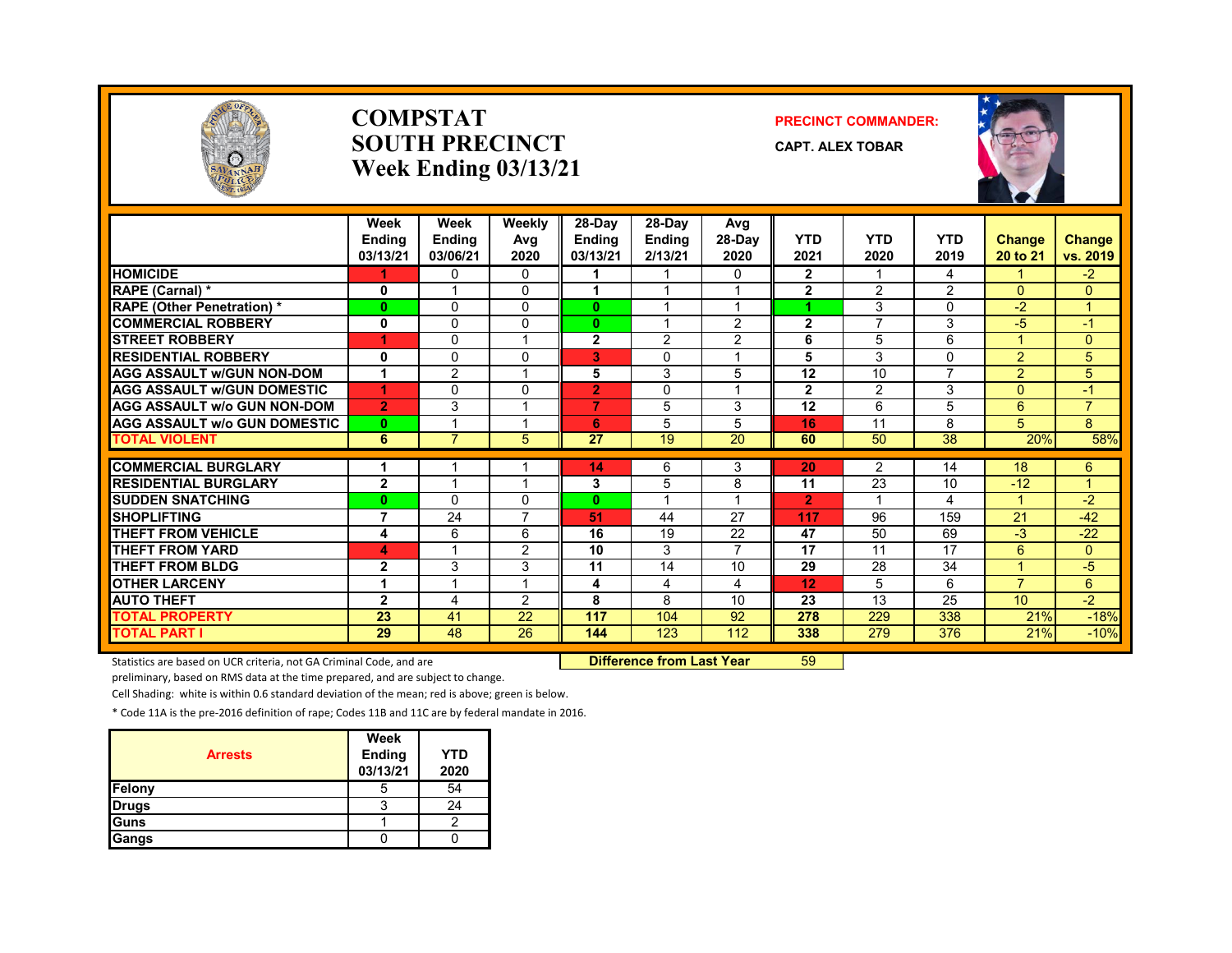

#### **COMPSTATEAST PRECINCTWeek Ending 03/13/21**

#### **PRECINCT COMMANDER:**

**CAPT. SHINITA YOUNG**



|                                                           | Week<br><b>Ending</b><br>03/13/21 | Week<br><b>Ending</b><br>03/06/21 | Weekly<br>Avg<br>2020        | $28-Day$<br>Ending<br>03/13/21 | 28-Dav<br><b>Ending</b><br>2/13/21 | Avg<br>28-Day<br>2020    | <b>YTD</b><br>2021 | <b>YTD</b><br>2020 | <b>YTD</b><br>2019      | <b>Change</b><br>20 to 21 | <b>Change</b><br>vs. 2019 |
|-----------------------------------------------------------|-----------------------------------|-----------------------------------|------------------------------|--------------------------------|------------------------------------|--------------------------|--------------------|--------------------|-------------------------|---------------------------|---------------------------|
| <b>HOMICIDE</b>                                           | 0                                 |                                   | $\Omega$                     |                                | 0                                  | 0                        | $\mathbf{2}$       | $\Omega$           |                         | $\overline{2}$            |                           |
| RAPE (Carnal) *                                           | 1                                 | $\Omega$                          | $\Omega$                     |                                | 0                                  | 0                        | $\mathbf{2}$       | $\Omega$           | 3                       | $\overline{2}$            | $-1$                      |
| <b>RAPE (Other Penetration) *</b>                         | $\mathbf{0}$                      | 0                                 | $\Omega$                     | $\mathbf{0}$                   | 0                                  | 1                        |                    | $\overline{ }$     | 0                       | $\Omega$                  |                           |
| <b>COMMERCIAL ROBBERY</b>                                 | 0                                 | $\Omega$                          | $\Omega$                     | 1                              | 0                                  | 1                        | $\mathbf{2}$       | 3                  | $\overline{\mathbf{A}}$ | $-1$                      | и                         |
| <b>STREET ROBBERY</b>                                     | 1                                 | 1                                 | и                            | $\mathbf{2}$                   | 2                                  | $\overline{2}$           | 4                  | 4                  | 39                      | $\Omega$                  | $-35$                     |
| <b>RESIDENTIAL ROBBERY</b>                                | 0                                 | 0                                 | $\Omega$                     | 0                              | $\overline{2}$                     | 0                        | 3                  |                    | $\overline{2}$          | $\overline{2}$            |                           |
| <b>AGG ASSAULT w/GUN NON-DOM</b>                          | $\mathbf{2}$                      | 4                                 | 2                            | 9                              | $\overline{\phantom{a}}$           | $\overline{\phantom{a}}$ | 18                 | $\overline{7}$     | 15                      | 11                        | 3                         |
| <b>AGG ASSAULT w/GUN DOMESTIC</b>                         | $\mathbf{0}$                      | $\overline{\mathbf{A}}$           | $\Omega$                     | л                              |                                    | 1                        | $\mathbf{2}$       | 2                  | $\overline{\mathbf{A}}$ | $\Omega$                  |                           |
| <b>AGG ASSAULT W/o GUN NON-DOM</b>                        | $\mathbf{0}$                      | 1                                 | $\overline{\mathbf{A}}$      | 4                              | 4                                  | 5                        | 11                 | 12                 | 9                       | $-1$                      | $\overline{2}$            |
| <b>AGG ASSAULT w/o GUN DOMESTIC</b>                       | 4                                 | 1                                 | и                            | 6                              | 4                                  | 6                        | 11                 | 19                 | 12                      | -8                        | $-1$                      |
| <b>TOTAL VIOLENT</b>                                      | $5\phantom{.0}$                   | 9                                 | 6                            | 25                             | 20                                 | 24                       | 56                 | 49                 | 83                      | 14%                       | $-33%$                    |
|                                                           |                                   |                                   |                              |                                |                                    |                          |                    | $\overline{7}$     |                         |                           |                           |
| <b>COMMERCIAL BURGLARY</b><br><b>RESIDENTIAL BURGLARY</b> | 0                                 | $\overline{2}$                    | $\Omega$<br>4                | 4                              | 2<br>10                            | $\overline{2}$           | 6<br>26            | 29                 | 3<br>45                 | -1<br>$-3$                | 3<br>$-19$                |
|                                                           | 3                                 | $\overline{2}$                    |                              | 8                              |                                    | 11                       |                    |                    |                         | $-2 \overline{ }$         |                           |
| <b>SUDDEN SNATCHING</b>                                   | $\mathbf{0}$                      | $\Omega$                          | $\Omega$                     | $\mathbf{0}$                   | 0                                  | 0                        | $\bf{0}$           | $\mathcal{P}$      | 3                       |                           | $-3$                      |
| <b>SHOPLIFTING</b>                                        | $\overline{2}$                    | $\overline{2}$                    | 4                            | 12                             | 16                                 | 16                       | 32                 | 72                 | 49                      | $-40$                     | $-17$                     |
| <b>THEFT FROM VEHICLE</b>                                 | 3                                 | 1                                 | 5                            | 11                             | 16                                 | 19                       | 30                 | 65                 | 81                      | $-35$                     | $-51$                     |
| <b>THEFT FROM YARD</b>                                    | $\mathbf 0$                       |                                   | 2                            | 5                              | 5                                  | 9                        | 13                 | 21                 | $\overline{22}$         | $-8$                      | -9                        |
| <b>THEFT FROM BLDG</b>                                    | 1                                 | 3                                 | 2<br>$\overline{\mathbf{A}}$ | 10                             | 6                                  | 10                       | 20                 | 37                 | 27                      | $-17$                     | $-7$                      |
| <b>OTHER LARCENY</b>                                      | $\overline{2}$                    | 3                                 |                              | 9                              | 8                                  | 5                        | 18                 | 12                 | 11                      | 6                         | $\overline{7}$            |
| <b>AUTO THEFT</b>                                         | 1                                 | 3                                 | $\mathcal{P}$                | 13                             | 7                                  | 9                        | 26                 | 14                 | 29                      | 12                        | $-3$                      |
| <b>TOTAL PROPERTY</b>                                     | 12                                | 17                                | 18                           | 72                             | 70                                 | 81                       | 171                | 259                | 270                     | $-34%$                    | $-37%$                    |
| <b>TOTAL PART I</b>                                       | 17                                | 26                                | 24                           | 97                             | 90                                 | 104                      | 227                | 308                | 353                     | $-26%$                    | $-36%$                    |

Statistics are based on UCR criteria, not GA Criminal Code, and are **Difference from Last Year** -81

preliminary, based on RMS data at the time prepared, and are subject to change.

Cell Shading: white is within 0.6 standard deviation of the mean; red is above; green is below.

| <b>Arrests</b> | Week<br><b>Ending</b><br>03/13/21 | YTD<br>2020 |
|----------------|-----------------------------------|-------------|
| Felony         |                                   | 19          |
| <b>Drugs</b>   |                                   | 16          |
| <b>Guns</b>    |                                   | 25          |
| Gangs          |                                   |             |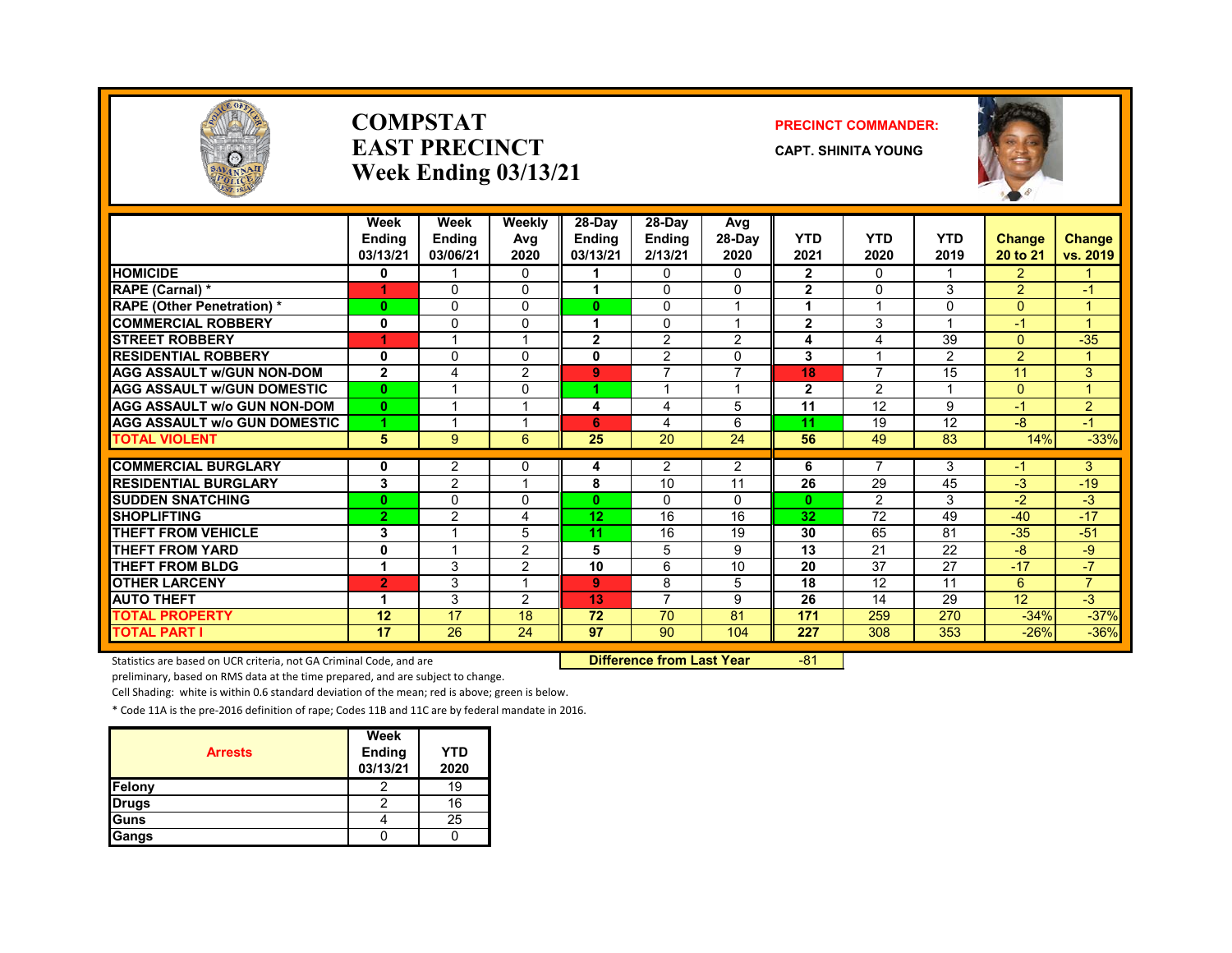# **BEAT 21 North Precinct Week Ending 03/13/21**

|                                     |               | <b>Last 4 Weeks</b> |              |                | 28 Days        | 28 Day  |                |                |                |                |                |
|-------------------------------------|---------------|---------------------|--------------|----------------|----------------|---------|----------------|----------------|----------------|----------------|----------------|
|                                     | <b>Endina</b> | Ending              | Ending       | Ending         | Ending         | Average | <b>YTD</b>     | <b>YTD</b>     | <b>YTD</b>     | <b>Change</b>  | <b>Change</b>  |
|                                     | 02/20/21      | 02/27/21            | 03/06/21     | 03/13/21       | 03/13/21       | 2020    | 2021           | 2020           | 2019           | 20 to 21       | vs. 2019       |
| <b>HOMICIDE</b>                     | 0             | $\Omega$            | $\Omega$     | $\Omega$       | $\Omega$       | 0.0     | 0              | $\Omega$       | $\Omega$       | $\overline{0}$ | $\mathbf{0}$   |
| RAPE (Carnal) *                     | 0             | $\Omega$            | $\Omega$     | $\Omega$       | 0              | 0.2     | $\mathbf{1}$   | $\mathbf{1}$   | $\Omega$       | $\Omega$       | $\mathbf{1}$   |
| <b>RAPE (Other Penetration) *</b>   | 0             | $\Omega$            | $\Omega$     | $\Omega$       | $\Omega$       | 0.0     | $\Omega$       | $\Omega$       | $\Omega$       | $\mathbf{0}$   | $\overline{0}$ |
| <b>COMMERCIAL ROBBERY</b>           | $\Omega$      | $\Omega$            | $\Omega$     | $\Omega$       | $\Omega$       | 0.0     | $\Omega$       | $\Omega$       | $\Omega$       | $\Omega$       | $\mathbf{0}$   |
| <b>STREET ROBBERY</b>               | $\Omega$      | $\Omega$            | $\Omega$     | $\Omega$       | $\Omega$       | 0.4     | $\Omega$       | $\mathbf{1}$   | 0              | $-1$           | $\Omega$       |
| <b>RESIDENTIAL ROBBERY</b>          | $\Omega$      | 0                   | 0            | $\mathbf{0}$   | 0              | 0.0     | $\Omega$       | 0              | 0              | $\mathbf{0}$   | $\mathbf{0}$   |
| <b>AGG ASSAULT w/GUN NON-DOM</b>    | $\Omega$      | $\Omega$            | $\Omega$     | $\Omega$       | $\Omega$       | 0.4     | $\Omega$       | $\overline{2}$ | $\Omega$       | $-2$           | $\Omega$       |
| <b>AGG ASSAULT W/GUN DOMESTIC</b>   | $\Omega$      | $\Omega$            | $\Omega$     | $\Omega$       | $\Omega$       | 0.2     | $\Omega$       | $\Omega$       | $\Omega$       | $\overline{0}$ | $\mathbf{0}$   |
| <b>AGG ASSAULT w/o GUN NON-DOM</b>  | $\Omega$      | $\Omega$            | $\Omega$     | $\Omega$       | $\Omega$       | 0.1     | $\Omega$       | $\Omega$       | $\Omega$       | $\overline{0}$ | $\mathbf{0}$   |
| <b>AGG ASSAULT W/o GUN DOMESTIC</b> | 0             | $\Omega$            | 0            | $\mathbf{1}$   | $\mathbf{1}$   | 1.2     | $\mathbf{1}$   | 4              | 0              | $-3$           | $\mathbf{1}$   |
| <b>TOTAL VIOLENT</b>                | $\Omega$      | $\mathbf{0}$        | $\mathbf{0}$ | $\mathbf{1}$   | $\mathbf{1}$   | 2.5     | $\overline{2}$ | 8              | $\Omega$       | $-75%$         | #DIV/0!        |
| <b>COMMERCIAL BURGLARY</b>          | $\Omega$      | $\Omega$            | $\Omega$     | $\mathbf{1}$   | $\mathbf{1}$   | 0.2     | $\mathbf{1}$   | $\mathbf{1}$   | $\mathbf{1}$   | $\Omega$       | $\overline{0}$ |
| <b>RESIDENTIAL BURGLARY</b>         | 0             | $\Omega$            | 0            | $\Omega$       | 0              | 0.8     | $\overline{2}$ | 3              | 4              | $-1$           | $-2$           |
| <b>SUDDEN SNATCHING</b>             | 0             | $\Omega$            | $\Omega$     | $\Omega$       | 0              | 0.2     | $\Omega$       | $\Omega$       | $\Omega$       | $\mathbf{0}$   | $\mathbf{0}$   |
| <b>SHOPLIFTING</b>                  | $\Omega$      | $\Omega$            | $\Omega$     | $\Omega$       | $\Omega$       | 0.2     | $\mathbf{1}$   | $\Omega$       | $\mathbf{1}$   | 1              | $\mathbf{0}$   |
| <b>THEFT FROM VEHICLE</b>           | $\Omega$      | $\Omega$            | $\Omega$     | $\overline{2}$ | $\overline{2}$ | 1.0     | 8              | $\mathbf{1}$   | $\overline{7}$ | $\overline{7}$ | $\mathbf{1}$   |
| <b>THEFT FROM YARD</b>              | $\Omega$      | $\Omega$            | $\Omega$     | $\Omega$       | $\Omega$       | 0.5     | $\mathbf{1}$   | $\Omega$       | $\overline{2}$ | $\mathbf{1}$   | $-1$           |
| <b>THEFT FROM BLDG</b>              | 0             | $\Omega$            | 0            | $\Omega$       | 0              | 0.7     | $\overline{2}$ | $\mathbf{1}$   | $\mathbf{1}$   | $\mathbf{1}$   | $\mathbf{1}$   |
| <b>OTHER LARCENY</b>                | $\Omega$      | $\Omega$            | $\Omega$     | $\Omega$       | $\Omega$       | 0.2     | $\mathbf{1}$   | $\Omega$       | $\Omega$       | $\mathbf{1}$   | $\mathbf{1}$   |
| <b>AUTO THEFT</b>                   | $\mathbf{1}$  | $\Omega$            | $\Omega$     | $\mathbf{1}$   | $\overline{2}$ | 0.6     | 3              | $\Omega$       | $\overline{2}$ | 3              | $\mathbf{1}$   |
| <b>TOTAL PROPERTY</b>               | $\mathbf{1}$  | $\Omega$            | $\Omega$     | $\overline{4}$ | 5.             | 4.4     | 19             | 6              | 18             | 217%           | 6%             |
| <b>TOTAL PART I</b>                 | $\mathbf{1}$  | $\mathbf{0}$        | $\mathbf{0}$ | 5.             | 6              | 6.8     | 21             | 14             | 18             | 50%            | 17%            |
|                                     |               |                     |              |                |                |         |                |                |                |                |                |

 **Difference from Last Year**7

Statistics are based on UCR criteria, not GA Criminal Code.

\* Rape Code 11A is the historical definition of rape (aka Legacy Rape); Rape Codes 11B and 11C are those moved from Part II to Part I in 2017.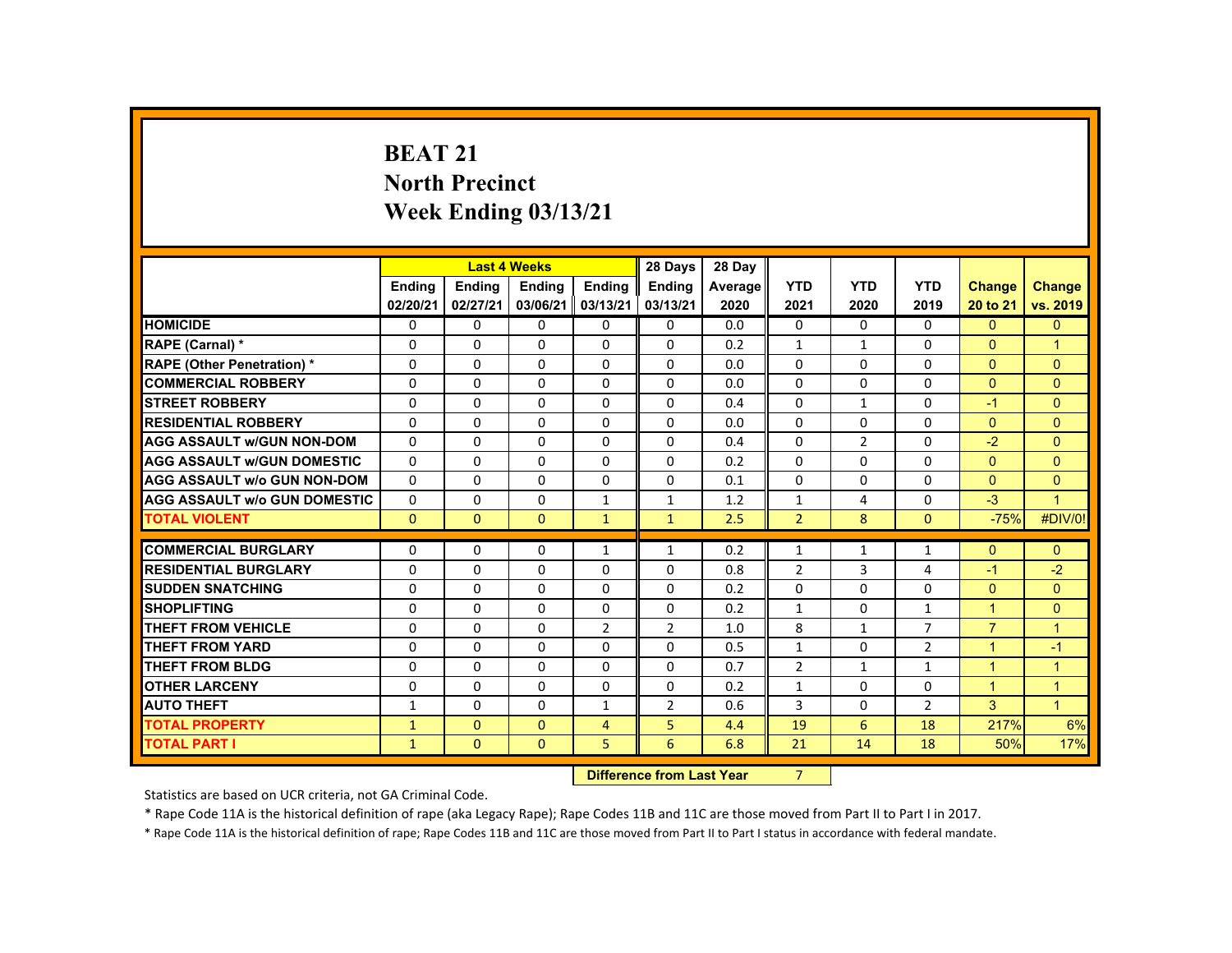# **BEAT 22 North Precinct Week Ending 03/13/21**

|                                     |                |               | <b>Last 4 Weeks</b>              |                | 28 Days        | 28 Day  |                |              |                |                |                |
|-------------------------------------|----------------|---------------|----------------------------------|----------------|----------------|---------|----------------|--------------|----------------|----------------|----------------|
|                                     | Ending         | <b>Ending</b> | <b>Ending</b>                    | <b>Ending</b>  | <b>Endina</b>  | Average | <b>YTD</b>     | <b>YTD</b>   | <b>YTD</b>     | Change         | <b>Change</b>  |
|                                     | 02/20/21       | 02/27/21      | 03/06/21                         | 03/13/21       | 03/13/21       | 2020    | 2021           | 2020         | 2019           | 20 to 21       | vs. 2019       |
| <b>HOMICIDE</b>                     | 0              | $\mathbf{0}$  | 0                                | 0              | 0              | 0.2     | 0              | 0            | $\mathbf{1}$   | $\mathbf{0}$   | $-1$           |
| RAPE (Carnal) *                     | $\Omega$       | $\Omega$      | $\Omega$                         | $\Omega$       | $\Omega$       | 0.2     | $\Omega$       | $\mathbf{1}$ | $\Omega$       | $-1$           | $\Omega$       |
| <b>RAPE (Other Penetration) *</b>   | $\Omega$       | $\Omega$      | $\Omega$                         | $\Omega$       | $\Omega$       | 0.1     | $\Omega$       | $\Omega$     | $\Omega$       | $\mathbf{0}$   | $\overline{0}$ |
| <b>COMMERCIAL ROBBERY</b>           | $\Omega$       | $\Omega$      | $\Omega$                         | $\Omega$       | $\Omega$       | 0.1     | $\Omega$       | $\Omega$     | $\Omega$       | $\Omega$       | $\Omega$       |
| <b>STREET ROBBERY</b>               | $\mathbf{0}$   | $\Omega$      | $\Omega$                         | $\Omega$       | $\Omega$       | 0.5     | $\Omega$       | $\Omega$     | $\overline{2}$ | $\Omega$       | $-2$           |
| <b>RESIDENTIAL ROBBERY</b>          | $\Omega$       | $\Omega$      | $\Omega$                         | $\Omega$       | $\Omega$       | 0.1     | $\Omega$       | $\mathbf{1}$ | $\Omega$       | $-1$           | $\Omega$       |
| <b>AGG ASSAULT W/GUN NON-DOM</b>    | $\Omega$       | $\Omega$      | $\Omega$                         | $\Omega$       | $\Omega$       | 2.6     | 4              | 11           | 5              | $-7$           | $-1$           |
| <b>AGG ASSAULT W/GUN DOMESTIC</b>   | $\Omega$       | $\Omega$      | $\Omega$                         | $\Omega$       | $\Omega$       | 0.2     | $\overline{2}$ | $\Omega$     | $\Omega$       | $\overline{2}$ | $\overline{2}$ |
| <b>AGG ASSAULT W/o GUN NON-DOM</b>  | $\mathbf{0}$   | $\mathbf{1}$  | 0                                | 0              | $\mathbf{1}$   | 0.5     | $\overline{2}$ | $\mathbf{1}$ | $\mathbf{1}$   | $\mathbf{1}$   | $\mathbf{1}$   |
| <b>AGG ASSAULT W/o GUN DOMESTIC</b> | $\Omega$       | $\mathbf 0$   | $\Omega$                         | 0              | $\mathbf 0$    | 0.7     | $\overline{2}$ | $\mathbf{1}$ | 4              | $\mathbf{1}$   | $-2$           |
| <b>TOTAL VIOLENT</b>                | $\Omega$       | $\mathbf{1}$  | $\mathbf{0}$                     | $\mathbf{0}$   | $\mathbf{1}$   | 5.0     | 10             | 15           | 13             | $-33%$         | $-23%$         |
| <b>COMMERCIAL BURGLARY</b>          | $\Omega$       | 2             | $\mathbf{1}$                     | $\overline{2}$ | 5              | 0.3     | $\overline{7}$ | 1            | $\overline{2}$ | 6              | 5              |
| <b>RESIDENTIAL BURGLARY</b>         | $\Omega$       | $\Omega$      | $\Omega$                         | $\Omega$       | $\Omega$       | 2.3     | $\overline{2}$ | 12           | 3              | $-10$          | $-1$           |
| <b>SUDDEN SNATCHING</b>             | $\Omega$       | $\Omega$      | $\Omega$                         | $\Omega$       | $\Omega$       | 0.1     | $\Omega$       | $\Omega$     | $\Omega$       | $\Omega$       | $\Omega$       |
| <b>SHOPLIFTING</b>                  | 0              | $\mathbf{1}$  | 1                                | 0              | $\overline{2}$ | 0.5     | $\overline{2}$ | 3            | 3              | $-1$           | $-1$           |
| <b>THEFT FROM VEHICLE</b>           | $\mathbf{1}$   | 5             | 3                                | $\Omega$       | 9              | 2.3     | 12             | 10           | 5              | $\overline{2}$ | $\overline{7}$ |
| <b>THEFT FROM YARD</b>              | 0              | $\Omega$      | $\mathbf{1}$                     | $\mathbf{1}$   | 2              | 0.9     | 4              | 0            | $\overline{7}$ | $\overline{4}$ | $-3$           |
| <b>THEFT FROM BLDG</b>              | $\Omega$       | $\mathbf{1}$  | $\mathbf{1}$                     | $\overline{2}$ | 4              | 1.1     | 5              | 4            | 6              | $\mathbf{1}$   | $-1$           |
| <b>OTHER LARCENY</b>                | 1              | $\mathbf{1}$  | $\Omega$                         | 0              | $\overline{2}$ | 0.6     | $\overline{2}$ | 0            | $\Omega$       | $\overline{2}$ | $\overline{2}$ |
| <b>AUTO THEFT</b>                   | $\overline{2}$ | $\mathbf{0}$  | $\mathbf{1}$                     | $\overline{2}$ | 5              | 1.7     | $\overline{7}$ | 5            | 2              | 2 <sup>1</sup> | 5              |
| <b>TOTAL PROPERTY</b>               | $\overline{4}$ | 10            | 8                                | $\overline{7}$ | 29             | 9.8     | 41             | 35           | 28             | 17%            | 46%            |
| <b>TOTAL PART I</b>                 | $\overline{4}$ | 11            | 8                                | $\overline{7}$ | 30             | 14.8    | 51             | 50           | 41             | 2%             | 24%            |
|                                     |                |               | <b>Difference from Last Year</b> |                | 1              |         |                |              |                |                |                |

 **Difference from Last Year**

Statistics are based on UCR criteria, not GA Criminal Code.

\* Rape Code 11A is the historical definition of rape (aka Legacy Rape); Rape Codes 11B and 11C are those moved from Part II to Part I in 2017.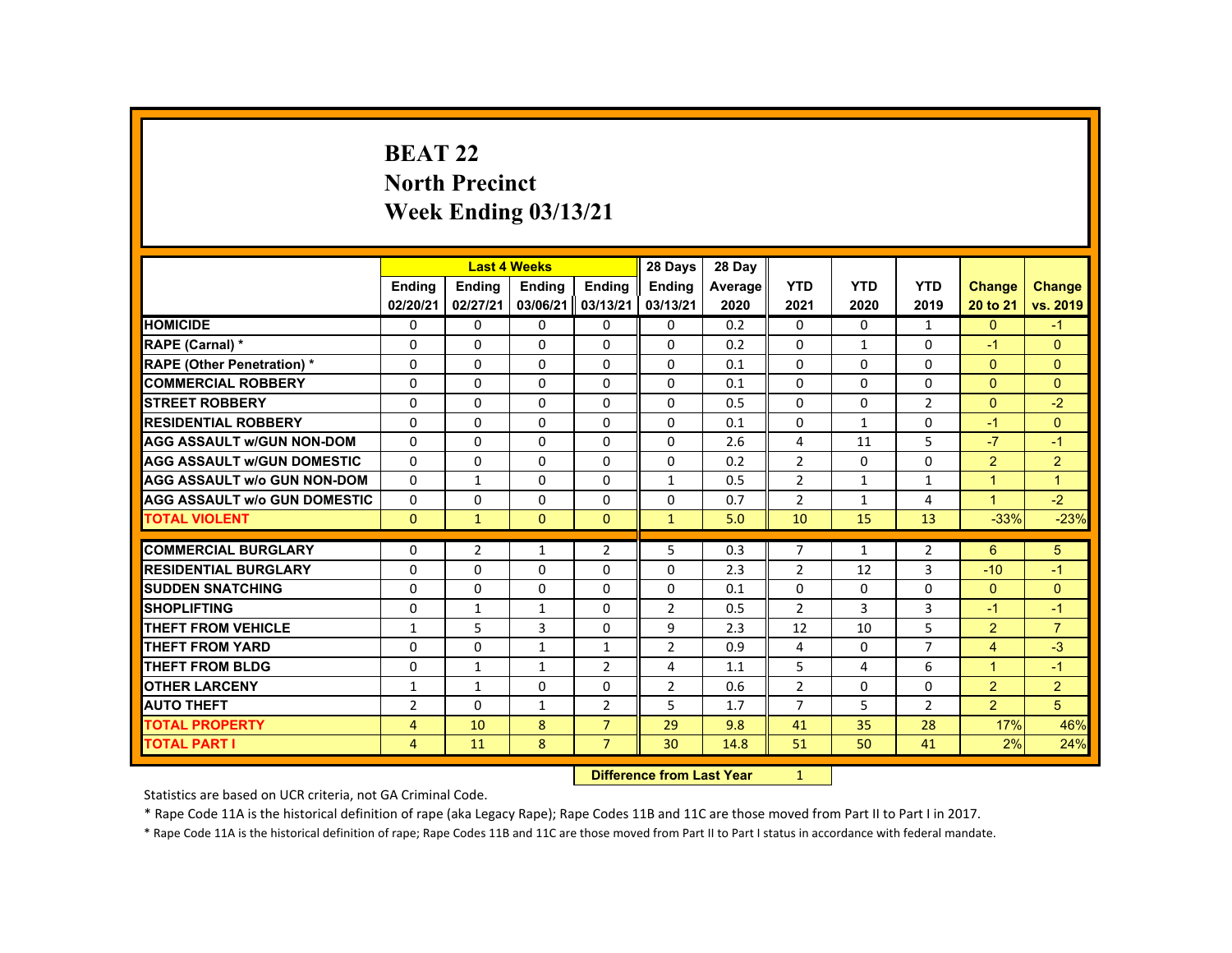# **BEAT 23 North Precinct Week Ending 03/13/21**

|                                     |                |                                  | <b>Last 4 Weeks</b> |                | 28 Days        | 28 Day  |                |                |                |                |                      |
|-------------------------------------|----------------|----------------------------------|---------------------|----------------|----------------|---------|----------------|----------------|----------------|----------------|----------------------|
|                                     | Ending         | Ending                           | <b>Ending</b>       | Ending         | <b>Ending</b>  | Average | <b>YTD</b>     | <b>YTD</b>     | <b>YTD</b>     | <b>Change</b>  | Change               |
|                                     | 02/20/21       | 02/27/21                         | 03/06/21            | 03/13/21       | 03/13/21       | 2020    | 2021           | 2020           | 2019           | 20 to 21       | vs. 2019             |
| <b>HOMICIDE</b>                     | 0              | $\Omega$                         | $\mathbf{0}$        | $\Omega$       | 0              | 0.3     | 0              | 0              | 0              | $\Omega$       | $\mathbf{0}$         |
| RAPE (Carnal) *                     | $\Omega$       | $\Omega$                         | $\Omega$            | $\Omega$       | $\Omega$       | 0.2     | $\Omega$       | $\Omega$       | $\mathbf{1}$   | $\Omega$       | $-1$                 |
| <b>RAPE (Other Penetration) *</b>   | $\Omega$       | $\Omega$                         | $\Omega$            | $\Omega$       | $\Omega$       | 0.2     | $\Omega$       | $\Omega$       | $\Omega$       | $\overline{0}$ | $\overline{0}$       |
| <b>COMMERCIAL ROBBERY</b>           | $\Omega$       | $\Omega$                         | $\Omega$            | $\Omega$       | $\Omega$       | 0.0     | $\Omega$       | $\Omega$       | $\Omega$       | $\Omega$       | $\Omega$             |
| <b>STREET ROBBERY</b>               | 0              | $\Omega$                         | $\Omega$            | 1              | 1              | 0.3     | 3              | $\overline{4}$ | $\mathbf{1}$   | $-1$           | 2 <sup>1</sup>       |
| <b>RESIDENTIAL ROBBERY</b>          | $\mathbf{0}$   | $\Omega$                         | $\Omega$            | $\Omega$       | $\Omega$       | 0.0     | $\Omega$       | $\mathbf{1}$   | $\Omega$       | $-1$           | $\Omega$             |
| <b>AGG ASSAULT w/GUN NON-DOM</b>    | $\Omega$       | $\Omega$                         | $\Omega$            | $\Omega$       | $\Omega$       | 1.6     | $\overline{2}$ | $\mathbf{1}$   | $\overline{2}$ | $\mathbf{1}$   | $\overline{0}$       |
| <b>AGG ASSAULT W/GUN DOMESTIC</b>   | $\Omega$       | $\Omega$                         | $\Omega$            | $\Omega$       | $\Omega$       | 0.2     | $\mathbf{1}$   | $\mathbf{1}$   | $\Omega$       | $\Omega$       | $\blacktriangleleft$ |
| <b>AGG ASSAULT W/o GUN NON-DOM</b>  | $\Omega$       | $\mathbf{0}$                     | $\mathbf{0}$        | 0              | 0              | 0.4     | $\Omega$       | $\mathbf{1}$   | 4              | $-1$           | $-4$                 |
| <b>AGG ASSAULT W/o GUN DOMESTIC</b> | $\Omega$       | $\Omega$                         | $\Omega$            | $\Omega$       | $\Omega$       | 0.8     | $\overline{2}$ | 0              | $\mathbf{1}$   | $\overline{2}$ | $\mathbf{1}$         |
| <b>TOTAL VIOLENT</b>                | $\Omega$       | $\mathbf{0}$                     | $\mathbf{0}$        | $\mathbf{1}$   | $\mathbf{1}$   | 3.9     | 8              | 8              | 9              | 0%             | $-11%$               |
| <b>COMMERCIAL BURGLARY</b>          | $\mathbf{0}$   | $\Omega$                         | $\Omega$            | 3              | 3              | 0.7     | 4              | $\overline{2}$ | $\overline{2}$ | $\overline{2}$ | $\overline{2}$       |
| <b>RESIDENTIAL BURGLARY</b>         | $\mathbf{1}$   | $\Omega$                         | $\Omega$            | $\Omega$       | $\mathbf{1}$   | 1.6     | 3              | 5              | $\overline{2}$ | $-2$           | $\mathbf{1}$         |
| <b>SUDDEN SNATCHING</b>             | $\mathbf{0}$   | $\Omega$                         | $\Omega$            | $\Omega$       | $\Omega$       | 0.2     | $\mathbf{1}$   | $\mathbf{1}$   | $\Omega$       | $\overline{0}$ | $\blacktriangleleft$ |
| <b>SHOPLIFTING</b>                  | 0              | $\Omega$                         | $\mathbf{0}$        | $\Omega$       | 0              | 1.2     | 0              | 1              | $\overline{2}$ | $-1$           | $-2$                 |
| <b>THEFT FROM VEHICLE</b>           | $\Omega$       | $\overline{2}$                   | $\Omega$            | $\mathbf{1}$   | 3              | 2.5     | 8              | 6              | 5              | $\overline{2}$ | $\mathbf{3}$         |
| <b>THEFT FROM YARD</b>              | $\Omega$       | $\Omega$                         | $\Omega$            | $\Omega$       | $\Omega$       | 2.3     | 3              | 6              | $\mathbf{1}$   | $-3$           | $\overline{2}$       |
| <b>THEFT FROM BLDG</b>              | $\Omega$       | $\mathbf{1}$                     | $\Omega$            | $\Omega$       | $\mathbf{1}$   | 0.9     | $\overline{2}$ | $\overline{2}$ | $\overline{2}$ | $\overline{0}$ | $\Omega$             |
| <b>OTHER LARCENY</b>                | $\Omega$       | $\Omega$                         | $\Omega$            | $\Omega$       | $\Omega$       | 0.4     | $\mathbf{1}$   | 0              | 0              | $\mathbf{1}$   | $\mathbf{1}$         |
| <b>AUTO THEFT</b>                   | 1              | $\mathbf{0}$                     | $\Omega$            | $\mathbf{0}$   | $\mathbf{1}$   | 1.5     | 5              | 3              | 4              | 2 <sup>1</sup> | $\blacktriangleleft$ |
| <b>TOTAL PROPERTY</b>               | $\overline{2}$ | $\overline{3}$                   | $\Omega$            | $\overline{4}$ | $\overline{9}$ | 11.4    | 27             | 26             | 18             | 4%             | 50%                  |
| <b>TOTAL PART I</b>                 | 2 <sup>1</sup> | $\overline{3}$                   | $\mathbf{0}$        | 5              | 10             | 15.4    | 35             | 34             | 27             | 3%             | 30%                  |
|                                     |                | <b>Difference from Last Year</b> |                     | $\mathbf{1}$   |                |         |                |                |                |                |                      |

 **Difference from Last Year**

Statistics are based on UCR criteria, not GA Criminal Code.

\* Rape Code 11A is the historical definition of rape (aka Legacy Rape); Rape Codes 11B and 11C are those moved from Part II to Part I in 2017.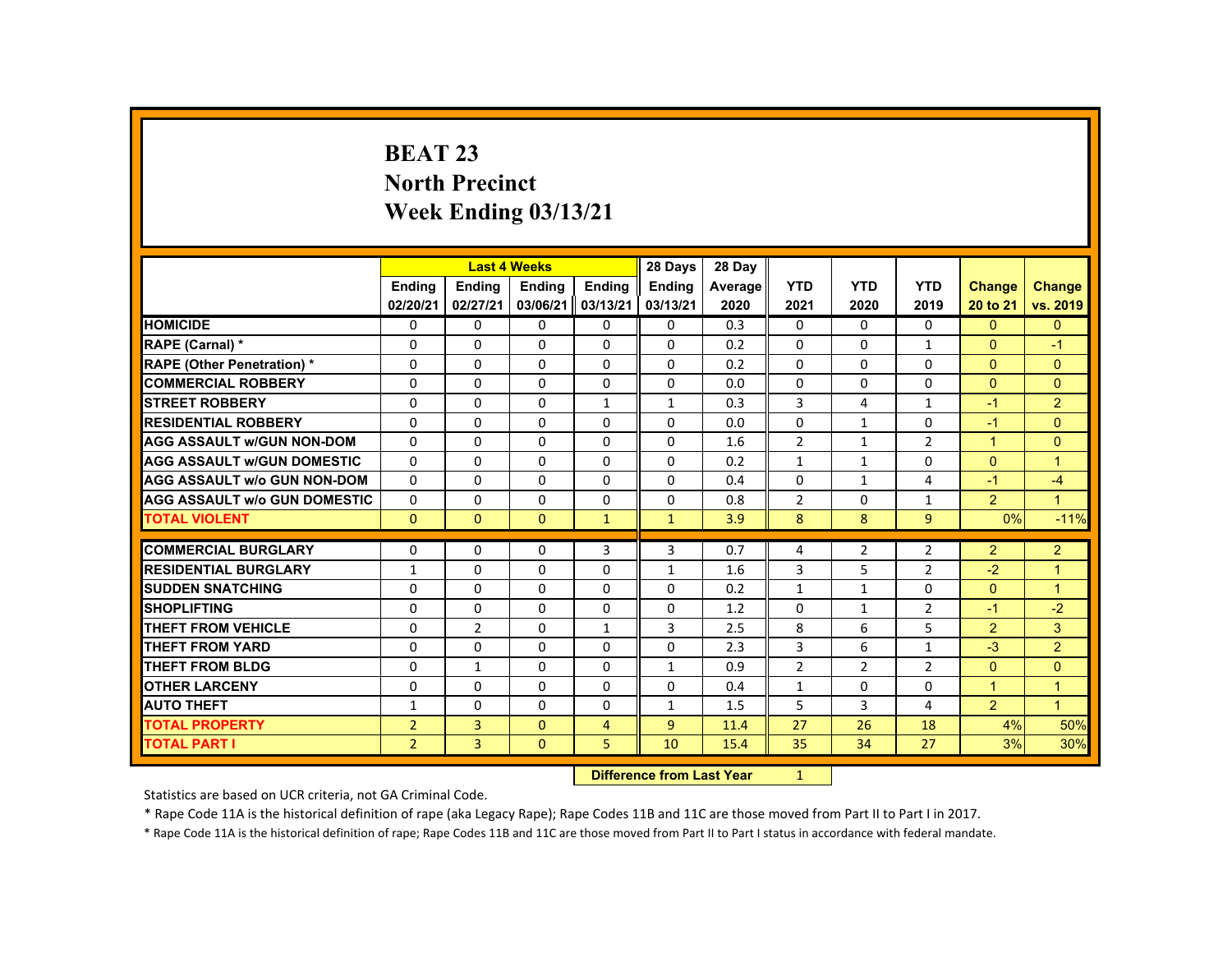# **BEAT 24 North Precinct Week Ending 03/13/21**

|                                     |              |                | <b>Last 4 Weeks</b> |                | 28 Days        | 28 Day  |                |                |                |                      |                      |
|-------------------------------------|--------------|----------------|---------------------|----------------|----------------|---------|----------------|----------------|----------------|----------------------|----------------------|
|                                     | Ending       | Ending         | Ending              | Ending         | <b>Ending</b>  | Average | <b>YTD</b>     | <b>YTD</b>     | <b>YTD</b>     | <b>Change</b>        | <b>Change</b>        |
|                                     | 02/20/21     | 02/27/21       | 03/06/21            | 03/13/21       | 03/13/21       | 2020    | 2021           | 2020           | 2019           | 20 to 21             | vs. 2019             |
| <b>HOMICIDE</b>                     | $\Omega$     | $\Omega$       | $\Omega$            | $\Omega$       | $\Omega$       | 0.1     | 0              | $\Omega$       | $\Omega$       | $\Omega$             | $\mathbf{0}$         |
| <b>RAPE (Carnal) *</b>              | $\Omega$     | $\Omega$       | $\Omega$            | $\Omega$       | $\Omega$       | 0.2     | $\Omega$       | $\Omega$       | $\Omega$       | $\mathbf{0}$         | $\Omega$             |
| <b>RAPE (Other Penetration) *</b>   | $\Omega$     | $\Omega$       | $\Omega$            | $\Omega$       | $\Omega$       | 0.0     | 0              | $\mathbf{1}$   | $\Omega$       | $-1$                 | $\Omega$             |
| <b>COMMERCIAL ROBBERY</b>           | $\Omega$     | $\Omega$       | $\Omega$            | $\Omega$       | $\Omega$       | 0.6     | $\Omega$       | $\mathbf{1}$   | $\Omega$       | $-1$                 | $\Omega$             |
| <b>STREET ROBBERY</b>               | $\Omega$     | $\Omega$       | $\Omega$            | $\Omega$       | $\Omega$       | 0.4     | $\overline{2}$ | $\Omega$       | $\Omega$       | 2                    | $\overline{2}$       |
| <b>RESIDENTIAL ROBBERY</b>          | $\mathbf{0}$ | $\mathbf{0}$   | $\mathbf{0}$        | $\mathbf{0}$   | 0              | 0.0     | 0              | 0              | 0              | $\Omega$             | $\overline{0}$       |
| <b>AGG ASSAULT W/GUN NON-DOM</b>    | $\Omega$     | $\Omega$       | $\Omega$            | $\Omega$       | $\Omega$       | 0.6     | $\mathbf{1}$   | $\overline{2}$ | $\Omega$       | $-1$                 | $\blacktriangleleft$ |
| <b>AGG ASSAULT W/GUN DOMESTIC</b>   | $\Omega$     | $\Omega$       | $\Omega$            | $\Omega$       | $\Omega$       | 0.0     | $\Omega$       | $\Omega$       | $\Omega$       | $\Omega$             | $\Omega$             |
| <b>AGG ASSAULT w/o GUN NON-DOM</b>  | $\Omega$     | $\Omega$       | $\Omega$            | $\Omega$       | $\Omega$       | 0.5     | $\Omega$       | $\overline{2}$ | $\Omega$       | $-2$                 | $\Omega$             |
| <b>AGG ASSAULT W/o GUN DOMESTIC</b> | $\Omega$     | $\Omega$       | $\Omega$            | $\Omega$       | $\Omega$       | 0.3     | $\Omega$       | $\mathbf{1}$   | $\Omega$       | $-1$                 | $\Omega$             |
| <b>TOTAL VIOLENT</b>                | $\Omega$     | $\mathbf{0}$   | $\Omega$            | $\Omega$       | $\Omega$       | 2.7     | $\overline{3}$ | $\overline{7}$ | $\Omega$       | $-57%$               | #DIV/0!              |
| <b>COMMERCIAL BURGLARY</b>          | $\Omega$     | $\Omega$       | $\Omega$            | $\Omega$       | $\Omega$       | 0.2     | $\Omega$       | $\mathbf{1}$   | $\Omega$       | $-1$                 | $\Omega$             |
| <b>RESIDENTIAL BURGLARY</b>         | $\Omega$     | $\mathbf{1}$   | $\mathbf{1}$        | $\Omega$       | 2              | 0.8     | 3              | $\overline{2}$ | 0              | $\blacktriangleleft$ | 3                    |
| <b>SUDDEN SNATCHING</b>             | $\mathbf{0}$ | $\Omega$       | $\Omega$            | $\Omega$       | $\Omega$       | 0.1     | $\Omega$       | $\mathbf{1}$   | $\Omega$       | $-1$                 | $\mathbf{0}$         |
| <b>SHOPLIFTING</b>                  | $\Omega$     | $\Omega$       | $\Omega$            | 3              | 3              | 2.2     | 4              | 3              | 11             | $\overline{1}$       | $-7$                 |
| <b>THEFT FROM VEHICLE</b>           | $\Omega$     | $\Omega$       | $\mathbf{1}$        | $\mathbf{1}$   | $\overline{2}$ | 3.5     | 5              | 4              | 10             | $\mathbf{1}$         | $-5$                 |
| <b>THEFT FROM YARD</b>              | $\Omega$     | $\mathbf{1}$   | $\Omega$            | $\Omega$       | $\mathbf{1}$   | 1.7     | 3              | 4              | 10             | $-1$                 | $-7$                 |
| <b>THEFT FROM BLDG</b>              | 0            | $\Omega$       | $\mathbf{0}$        | $\Omega$       | 0              | 0.8     | $\Omega$       | 3              | $\overline{2}$ | $-3$                 | $-2$                 |
| <b>OTHER LARCENY</b>                | $\Omega$     | $\Omega$       | 2                   | 0              | 2              | 1.2     | 3              | 4              | 5              | $-1$                 | $-2$                 |
| <b>AUTO THEFT</b>                   | $\Omega$     | $\mathbf{1}$   | $\mathbf{1}$        | $\Omega$       | $\overline{2}$ | 1.3     | 3              | $\overline{2}$ | $\mathbf{1}$   | $\mathbf{1}$         | 2 <sup>1</sup>       |
| <b>TOTAL PROPERTY</b>               | $\Omega$     | $\overline{3}$ | 5                   | $\overline{4}$ | 12             | 11.8    | 21             | 24             | 39             | $-13%$               | $-46%$               |
| <b>TOTAL PART I</b>                 | $\Omega$     | 3              | 5                   | $\overline{4}$ | 12             | 14.5    | 24             | 31             | 39             | $-23%$               | $-38%$               |
|                                     |              |                |                     |                |                |         |                |                |                |                      |                      |

 **Difference from Last Year**‐7

Statistics are based on UCR criteria, not GA Criminal Code.

\* Rape Code 11A is the historical definition of rape (aka Legacy Rape); Rape Codes 11B and 11C are those moved from Part II to Part I in 2017.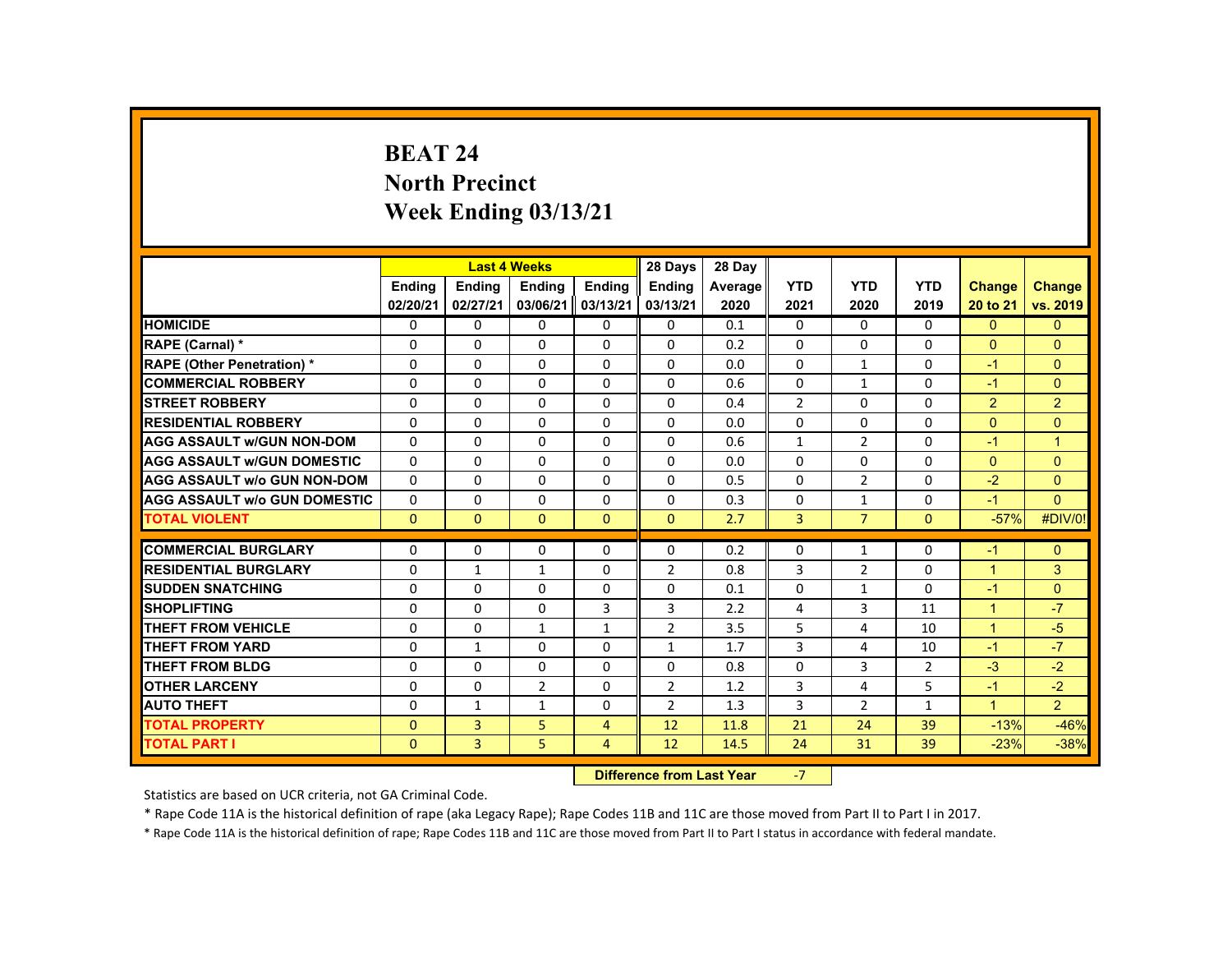# **BEAT 25 North Precinct Week Ending 03/13/21**

|                                     |                 |                | <b>Last 4 Weeks</b> |                | 28 Days        | 28 Day  |                |                |                |                      |                      |
|-------------------------------------|-----------------|----------------|---------------------|----------------|----------------|---------|----------------|----------------|----------------|----------------------|----------------------|
|                                     | <b>Endina</b>   | <b>Endina</b>  | <b>Endina</b>       | <b>Endina</b>  | <b>Endina</b>  | Average | <b>YTD</b>     | <b>YTD</b>     | <b>YTD</b>     | <b>Change</b>        | <b>Change</b>        |
|                                     | 02/20/21        | 02/27/21       | 03/06/21            | 03/13/21       | 03/13/21       | 2020    | 2021           | 2020           | 2019           | 20 to 21             | vs. 2019             |
| <b>HOMICIDE</b>                     | $\mathbf{0}$    | $\Omega$       | $\mathbf{0}$        | $\Omega$       | 0              | 0.1     | 0              | $\Omega$       | $\mathbf{0}$   | $\Omega$             | $\Omega$             |
| RAPE (Carnal) *                     | 0               | $\Omega$       | $\Omega$            | $\Omega$       | $\Omega$       | 0.2     | $\Omega$       | 1              | $\mathbf{1}$   | $-1$                 | $-1$                 |
| <b>RAPE (Other Penetration) *</b>   | $\Omega$        | $\Omega$       | $\Omega$            | $\Omega$       | $\Omega$       | 0.0     | $\Omega$       | $\Omega$       | $\Omega$       | $\Omega$             | $\Omega$             |
| <b>COMMERCIAL ROBBERY</b>           | $\Omega$        | $\Omega$       | $\Omega$            | $\Omega$       | 0              | 0.0     | 0              | 0              | $\mathbf{1}$   | $\Omega$             | $-1$                 |
| <b>STREET ROBBERY</b>               | $\Omega$        | $\Omega$       | $\Omega$            | $\Omega$       | $\Omega$       | 0.2     | $\Omega$       | $\Omega$       | $\Omega$       | $\Omega$             | $\mathbf{0}$         |
| <b>RESIDENTIAL ROBBERY</b>          | $\Omega$        | $\Omega$       | $\Omega$            | $\Omega$       | $\Omega$       | 0.2     | $\mathbf{1}$   | $\Omega$       | $\Omega$       | $\blacktriangleleft$ | $\mathbf{1}$         |
| <b>AGG ASSAULT W/GUN NON-DOM</b>    | $\mathbf{1}$    | $\Omega$       | $\Omega$            | $\Omega$       | $\mathbf{1}$   | 0.0     | $\mathbf{1}$   | $\Omega$       | $\Omega$       | $\blacktriangleleft$ | $\blacktriangleleft$ |
| <b>AGG ASSAULT W/GUN DOMESTIC</b>   | $\Omega$        | $\Omega$       | $\Omega$            | $\Omega$       | $\Omega$       | 0.0     | $\Omega$       | $\Omega$       | $\Omega$       | $\Omega$             | $\Omega$             |
| <b>AGG ASSAULT w/o GUN NON-DOM</b>  | $\Omega$        | $\Omega$       | $\Omega$            | $\Omega$       | $\Omega$       | 0.5     | $\Omega$       | $\overline{3}$ | $\mathbf{1}$   | $-3$                 | $-1$                 |
| <b>AGG ASSAULT W/o GUN DOMESTIC</b> | $\Omega$        | $\Omega$       | $\Omega$            | $\Omega$       | $\Omega$       | 0.5     | $\Omega$       | $\overline{2}$ | $\Omega$       | $-2$                 | $\Omega$             |
| <b>TOTAL VIOLENT</b>                | $\mathbf{1}$    | $\Omega$       | $\mathbf{0}$        | $\mathbf{0}$   | $\mathbf{1}$   | 1.5     | $\overline{2}$ | 6              | 3              | $-67%$               | $-33%$               |
|                                     |                 |                |                     |                |                |         |                |                |                |                      |                      |
| <b>COMMERCIAL BURGLARY</b>          | $\Omega$        | $\Omega$       | $\Omega$            | $\Omega$       | $\Omega$       | 0.6     | $\overline{2}$ | $\overline{2}$ | $\Omega$       | $\Omega$             | $\overline{2}$       |
| <b>RESIDENTIAL BURGLARY</b>         | $\Omega$        | $\Omega$       | $\Omega$            | $\Omega$       | $\Omega$       | 0.8     | $\overline{2}$ | $\overline{3}$ | $\Omega$       | $-1$                 | $\overline{2}$       |
| <b>SUDDEN SNATCHING</b>             | 0               | $\mathbf{0}$   | $\mathbf{0}$        | 0              | 0              | 0.2     | 0              | $\mathbf{1}$   | 0              | $-1$                 | $\mathbf{0}$         |
| <b>SHOPLIFTING</b>                  | $\mathbf{1}$    | $\Omega$       | $\mathbf{1}$        | $\Omega$       | $\overline{2}$ | 1.5     | 5              | 4              | 5              | $\blacktriangleleft$ | $\Omega$             |
| <b>THEFT FROM VEHICLE</b>           | $\mathbf{1}$    | $\mathbf{1}$   | $\mathbf{1}$        | $\overline{2}$ | 5              | 3.1     | 10             | $\overline{2}$ | 8              | 8                    | $\overline{2}$       |
| <b>THEFT FROM YARD</b>              | $\Omega$        | $\Omega$       | $\mathbf{1}$        | $\Omega$       | $\mathbf{1}$   | 1.3     | 3              | $\mathbf{3}$   | 6              | $\Omega$             | $-3$                 |
| <b>THEFT FROM BLDG</b>              | $\Omega$        | $\mathbf{1}$   | $\Omega$            | $\Omega$       | $\mathbf{1}$   | 0.8     | 5              | 4              | 4              | $\mathbf{1}$         | $\mathbf{1}$         |
| <b>OTHER LARCENY</b>                | $\Omega$        | $\Omega$       | $\mathbf{1}$        | $\Omega$       | $\mathbf{1}$   | 1.1     | $\overline{2}$ | $\overline{2}$ | $\overline{2}$ | $\Omega$             | $\Omega$             |
| <b>AUTO THEFT</b>                   | $\Omega$        | $\Omega$       | $\Omega$            | $\mathbf{1}$   | $\mathbf{1}$   | 0.8     | 6              | 3              | $\mathbf{1}$   | 3                    | 5                    |
| <b>TOTAL PROPERTY</b>               | $\overline{2}$  | $\overline{2}$ | $\overline{4}$      | $\overline{3}$ | 11             | 10.0    | 35             | 24             | 26             | 46%                  | 35%                  |
| <b>TOTAL PART I</b>                 | $\overline{3}$  | 2 <sup>1</sup> | $\overline{4}$      | $\overline{3}$ | 12             | 11.4    | 37             | 30             | 29             | 23%                  | 28%                  |
|                                     | <b>INSTEADS</b> |                |                     |                |                |         | $\overline{ }$ |                |                |                      |                      |

 **Difference from Last Year** 7

Statistics are based on UCR criteria, not GA Criminal Code.

\* Rape Code 11A is the historical definition of rape (aka Legacy Rape); Rape Codes 11B and 11C are those moved from Part II to Part I in 2017.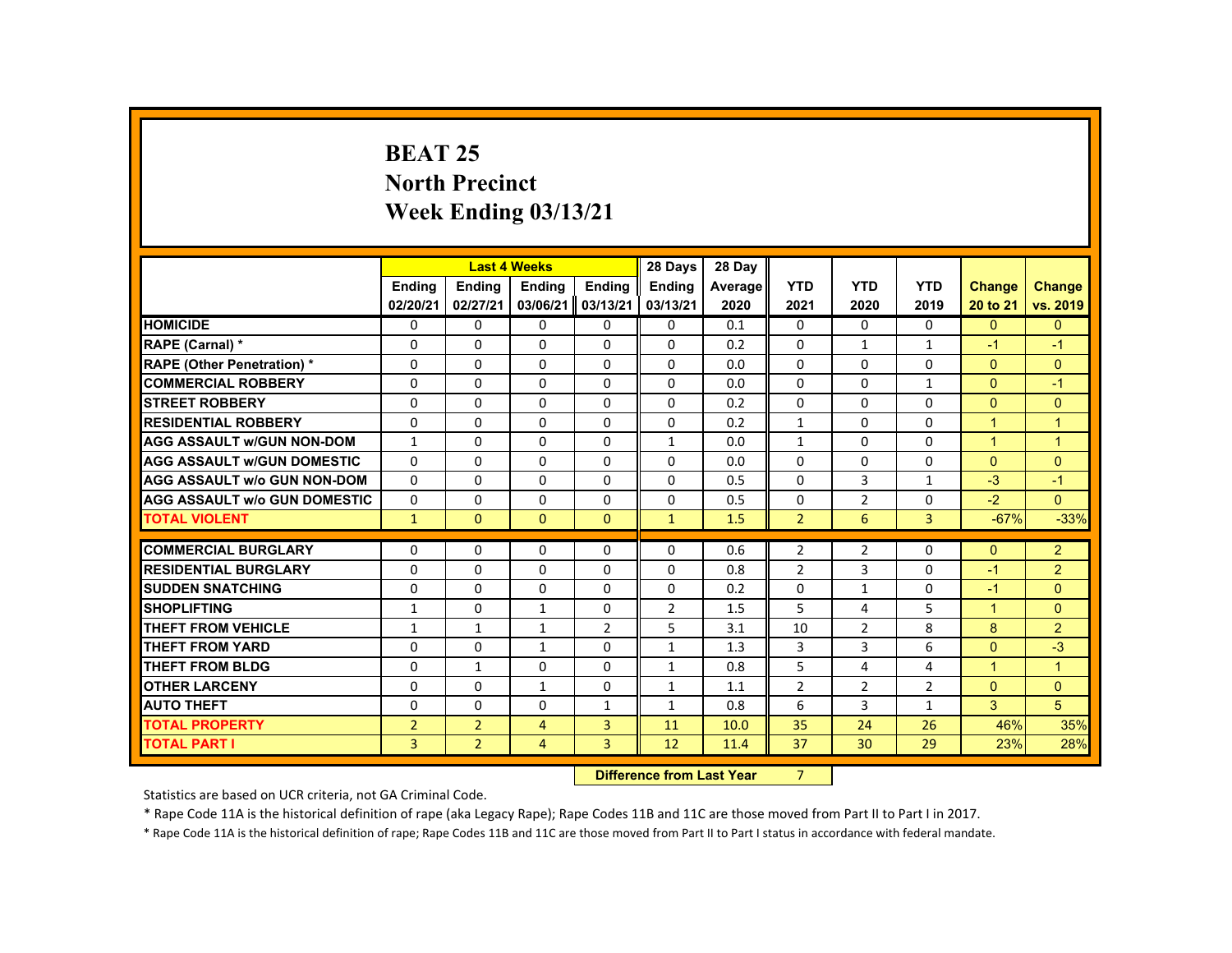# **BEAT 26 North Precinct Week Ending 03/13/21**

|                                     |                | <b>Last 4 Weeks</b> |                |                 | 28 Days        | 28 Day  |                |                |                |                      |                |
|-------------------------------------|----------------|---------------------|----------------|-----------------|----------------|---------|----------------|----------------|----------------|----------------------|----------------|
|                                     | <b>Ending</b>  | <b>Ending</b>       | <b>Ending</b>  | Ending          | <b>Ending</b>  | Average | <b>YTD</b>     | <b>YTD</b>     | <b>YTD</b>     | <b>Change</b>        | <b>Change</b>  |
|                                     | 02/20/21       | 02/27/21            | 03/06/21       | 03/13/21        | 03/13/21       | 2020    | 2021           | 2020           | 2019           | 20 to 21             | vs. 2019       |
| <b>HOMICIDE</b>                     | 0              | $\Omega$            | $\mathbf{0}$   | $\Omega$        | 0              | 0.0     | 0              | $\Omega$       | 0              | $\Omega$             | $\mathbf{0}$   |
| <b>RAPE (Carnal) *</b>              | $\mathbf{0}$   | $\Omega$            | $\mathbf{0}$   | $\Omega$        | $\Omega$       | 0.4     | $\Omega$       | 1              | $\mathbf{1}$   | $-1$                 | $-1$           |
| <b>RAPE (Other Penetration) *</b>   | $\Omega$       | $\Omega$            | $\Omega$       | $\Omega$        | $\Omega$       | 0.1     | $\Omega$       | $\Omega$       | $\Omega$       | $\Omega$             | $\Omega$       |
| <b>COMMERCIAL ROBBERY</b>           | $\Omega$       | $\Omega$            | $\Omega$       | $\Omega$        | $\Omega$       | 0.1     | $\Omega$       | $\mathbf{1}$   | $\Omega$       | $-1$                 | $\Omega$       |
| <b>STREET ROBBERY</b>               | $\Omega$       | $\Omega$            | $\Omega$       | $\Omega$        | $\Omega$       | 0.9     | $\Omega$       | $\overline{3}$ | $\overline{2}$ | $-3$                 | $-2$           |
| <b>RESIDENTIAL ROBBERY</b>          | 0              | $\mathbf{0}$        | $\mathbf{0}$   | $\mathbf{0}$    | 0              | 0.0     | 0              | 0              | 0              | $\Omega$             | $\overline{0}$ |
| <b>AGG ASSAULT W/GUN NON-DOM</b>    | $\Omega$       | $\Omega$            | $\Omega$       | $\Omega$        | 0              | 0.5     | $\Omega$       | $\Omega$       | $\mathbf{1}$   | $\Omega$             | $-1$           |
| <b>AGG ASSAULT W/GUN DOMESTIC</b>   | $\Omega$       | $\Omega$            | $\Omega$       | $\Omega$        | $\Omega$       | 0.0     | $\Omega$       | $\Omega$       | $\Omega$       | $\Omega$             | $\Omega$       |
| <b>AGG ASSAULT w/o GUN NON-DOM</b>  | $\overline{2}$ | $\overline{2}$      | $\Omega$       | $\Omega$        | 4              | 1.8     | 6              | 5              | 3              | $\overline{1}$       | 3              |
| <b>AGG ASSAULT W/o GUN DOMESTIC</b> | $\Omega$       | $\Omega$            | $\Omega$       | $\mathbf{1}$    | $\mathbf{1}$   | 0.6     | $\mathbf{1}$   | $\Omega$       | $\mathbf{1}$   | $\blacktriangleleft$ | $\Omega$       |
| <b>TOTAL VIOLENT</b>                | $\overline{2}$ | 2 <sup>1</sup>      | $\mathbf{0}$   | $\mathbf{1}$    | 5              | 4.3     | $\overline{7}$ | 10             | 8              | $-30%$               | $-13%$         |
|                                     |                |                     |                |                 |                |         |                |                |                |                      |                |
| <b>COMMERCIAL BURGLARY</b>          | $\mathbf{1}$   | $\Omega$            | $\Omega$       | $\mathbf{1}$    | $\overline{2}$ | 1.0     | $\overline{2}$ | $\mathbf{1}$   | $\overline{2}$ | $\blacktriangleleft$ | $\Omega$       |
| <b>RESIDENTIAL BURGLARY</b>         | $\Omega$       | $\Omega$            | $\Omega$       | $\Omega$        | $\Omega$       | 0.0     | $\Omega$       | $\Omega$       | $\Omega$       | $\Omega$             | $\Omega$       |
| <b>SUDDEN SNATCHING</b>             | $\Omega$       | $\mathbf{0}$        | $\mathbf{0}$   | 0               | 0              | 0.5     | $\mathbf{1}$   | 0              | $\overline{2}$ | $\blacktriangleleft$ | $-1$           |
| <b>SHOPLIFTING</b>                  | $\Omega$       | $\Omega$            | 2              | $\Omega$        | 2              | 2.3     | 6              | 6              | $\overline{7}$ | $\Omega$             | $-1$           |
| <b>THEFT FROM VEHICLE</b>           | $\Omega$       | 3                   | $\Omega$       | $\mathbf{1}$    | 4              | 2.5     | 11             | 6              | 5              | 5                    | $6\phantom{1}$ |
| <b>THEFT FROM YARD</b>              | $\Omega$       | $\mathbf{1}$        | $\Omega$       | $\Omega$        | $\mathbf{1}$   | 1.7     | $\overline{2}$ | 4              | 5              | $-2$                 | $-3$           |
| <b>THEFT FROM BLDG</b>              | $\Omega$       | $\Omega$            | $\mathbf{1}$   | $\Omega$        | $\mathbf{1}$   | 1.1     | 3              | $\overline{2}$ | $\overline{2}$ | $\mathbf{1}$         | $\mathbf{1}$   |
| <b>OTHER LARCENY</b>                | 1              | $\Omega$            | $\Omega$       | $\Omega$        | $\mathbf{1}$   | 0.2     | $\mathbf{1}$   | 0              | $\overline{2}$ | $\overline{1}$       | $-1$           |
| <b>AUTO THEFT</b>                   | $\Omega$       | $\Omega$            | $\mathbf{1}$   | $\overline{2}$  | 3              | 1.3     | 5              | $\overline{2}$ | $\Omega$       | 3                    | 5 <sup>1</sup> |
| <b>TOTAL PROPERTY</b>               | $\overline{2}$ | $\overline{4}$      | $\overline{4}$ | $\overline{4}$  | 14             | 10.6    | 31             | 21             | 25             | 48%                  | 24%            |
| <b>TOTAL PART I</b>                 | $\overline{4}$ | 6                   | $\overline{4}$ | 5               | 19             | 14.9    | 38             | 31             | 33             | 23%                  | 15%            |
|                                     |                |                     |                | <b>CALLED A</b> |                |         |                |                |                |                      |                |

 **Difference from Last Year** 7

Statistics are based on UCR criteria, not GA Criminal Code.

\* Rape Code 11A is the historical definition of rape (aka Legacy Rape); Rape Codes 11B and 11C are those moved from Part II to Part I in 2017.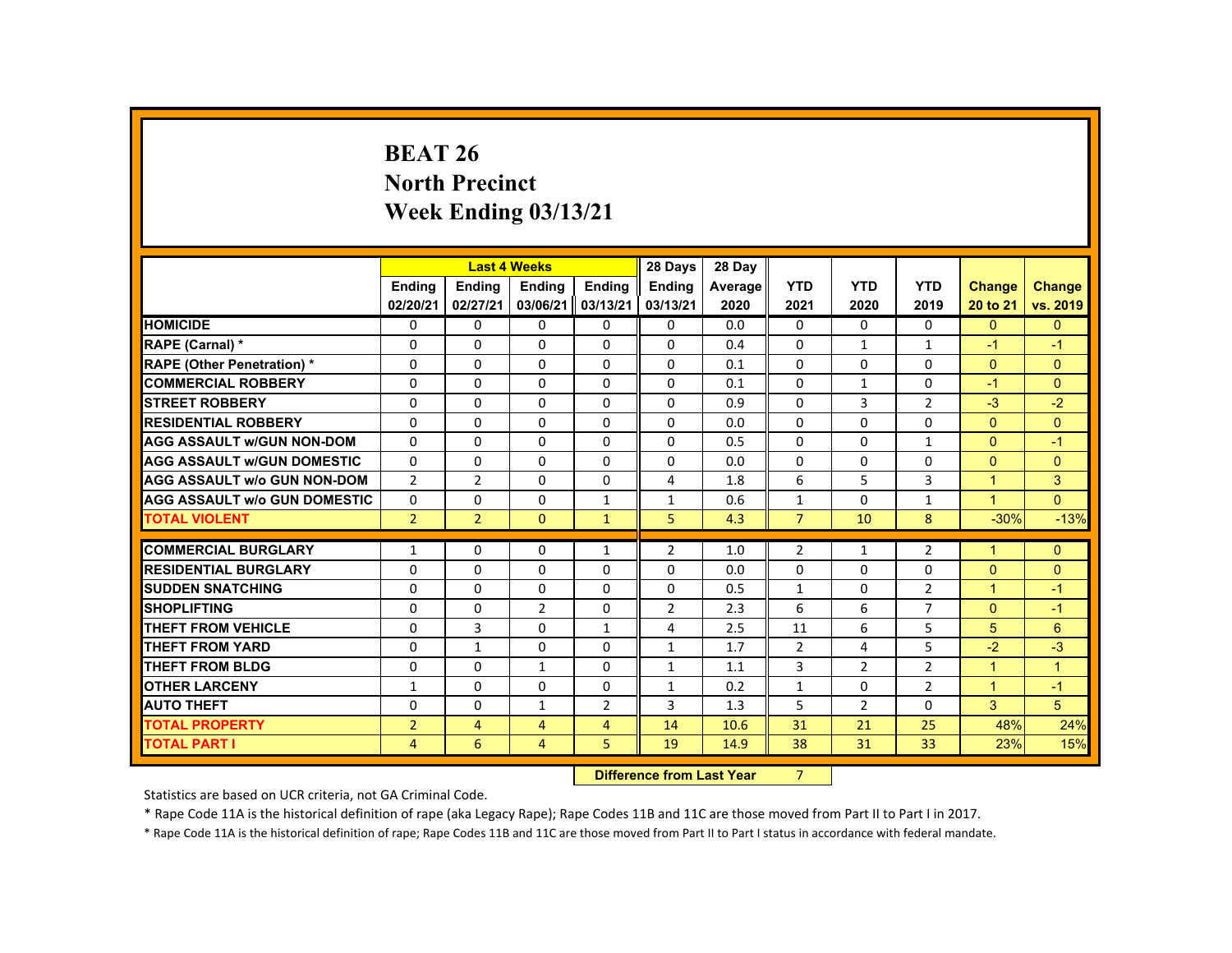# **BEAT 27 North Precinct Week Ending 03/13/21**

|                                     |                |                | <b>Last 4 Weeks</b>              |                | 28 Days        | 28 Day  |                |                |                |                |                      |
|-------------------------------------|----------------|----------------|----------------------------------|----------------|----------------|---------|----------------|----------------|----------------|----------------|----------------------|
|                                     | <b>Ending</b>  | <b>Ending</b>  | <b>Ending</b>                    | <b>Ending</b>  | <b>Endina</b>  | Average | <b>YTD</b>     | <b>YTD</b>     | <b>YTD</b>     | <b>Change</b>  | Change               |
|                                     | 02/20/21       | 02/27/21       | 03/06/21                         | 03/13/21       | 03/13/21       | 2020    | 2021           | 2020           | 2019           | 20 to 21       | vs. 2019             |
| <b>HOMICIDE</b>                     | 0              | $\Omega$       | $\Omega$                         | $\Omega$       | 0              | 0.0     | $\mathbf{1}$   | $\Omega$       | $\Omega$       | $\mathbf{1}$   | $\mathbf{1}$         |
| RAPE (Carnal) *                     | $\Omega$       | $\Omega$       | $\Omega$                         | $\Omega$       | $\Omega$       | 0.3     | $\Omega$       | $\mathbf{1}$   | $\Omega$       | $-1$           | $\Omega$             |
| <b>RAPE (Other Penetration) *</b>   | $\Omega$       | $\Omega$       | $\Omega$                         | $\Omega$       | $\Omega$       | 0.1     | $\Omega$       | $\Omega$       | $\Omega$       | $\Omega$       | $\Omega$             |
| <b>COMMERCIAL ROBBERY</b>           | $\Omega$       | $\Omega$       | $\Omega$                         | $\Omega$       | $\Omega$       | 0.1     | $\Omega$       | $\Omega$       | $\Omega$       | $\Omega$       | $\Omega$             |
| <b>STREET ROBBERY</b>               | $\Omega$       | $\Omega$       | $\Omega$                         | $\Omega$       | $\Omega$       | 1.2     | $\Omega$       | $\mathbf{1}$   | $\mathbf{1}$   | $-1$           | $-1$                 |
| <b>RESIDENTIAL ROBBERY</b>          | $\Omega$       | $\Omega$       | $\Omega$                         | $\Omega$       | $\Omega$       | 0.0     | $\Omega$       | $\Omega$       | $\Omega$       | $\Omega$       | $\Omega$             |
| <b>AGG ASSAULT w/GUN NON-GUN</b>    | $\Omega$       | $\mathbf{1}$   | $\Omega$                         | $\Omega$       | $\mathbf{1}$   | 1.3     | $\mathbf{1}$   | $\overline{4}$ | $\Omega$       | $-3$           | $\overline{1}$       |
| <b>AGG ASSAULT W/GUN DOMESTIC</b>   | $\Omega$       | $\mathbf{1}$   | $\Omega$                         | $\Omega$       | $\mathbf{1}$   | 0.1     | $\mathbf{1}$   | $\mathbf{1}$   | $\mathbf{1}$   | $\Omega$       | $\Omega$             |
| <b>AGG ASSAULT w/o GUN NON-DOM</b>  | $\overline{2}$ | $\mathbf{1}$   | $\mathbf{0}$                     | 1              | 4              | 1.8     | 8              | 4              | 4              | $\overline{4}$ | $\overline{4}$       |
| <b>AGG ASSAULT w/o GUN DOMESTIC</b> | $\Omega$       | $\mathbf{1}$   | $\Omega$                         | $\Omega$       | 1              | 0.6     | 4              | $\overline{2}$ | 3              | $\overline{2}$ | $\blacktriangleleft$ |
| <b>TOTAL VIOLENT</b>                | $\overline{2}$ | $\overline{4}$ | $\Omega$                         | $\mathbf{1}$   | $\overline{7}$ | 5.4     | 15             | 13             | $\overline{9}$ | 15%            | 67%                  |
| <b>COMMERCIAL BURGLARY</b>          | $\Omega$       | $\mathbf{0}$   | $\mathbf{0}$                     | $\mathbf{1}$   | $\mathbf{1}$   | 0.3     | $\overline{2}$ | 0              | $\overline{2}$ | $\overline{2}$ | $\mathbf{0}$         |
| <b>RESIDENTIAL BURGLARY</b>         | $\Omega$       | $\Omega$       | $\Omega$                         | $\Omega$       | $\Omega$       | 0.4     | $\Omega$       | 4              | 0              | $-4$           | $\overline{0}$       |
| <b>SUDDEN SNATCHING</b>             | $\Omega$       | $\Omega$       | $\Omega$                         | $\Omega$       | $\Omega$       | 0.5     | $\Omega$       | $\mathbf{1}$   | $\overline{2}$ | $-1$           | $-2$                 |
| <b>SHOPLIFTING</b>                  | 0              | $\mathbf 0$    | $\mathbf{0}$                     | $\mathbf{0}$   | 0              | 1.8     | $\mathbf{1}$   | 5              | 8              | $-4$           | $-7$                 |
| <b>THEFT FROM VEHICLE</b>           | $\mathbf{1}$   | $\mathbf{1}$   | $\overline{2}$                   | $\overline{2}$ | 6              | 1.9     | 8              | $\overline{2}$ | 9              | 6              | $-1$                 |
| <b>THEFT FROM YARD</b>              | $\Omega$       | $\Omega$       | $\Omega$                         | $\Omega$       | $\Omega$       | 1.6     | 3              | $\overline{2}$ | $\mathbf{1}$   | $\overline{1}$ | $\overline{2}$       |
| <b>THEFT FROM BLDG</b>              | $\Omega$       | $\Omega$       | $\Omega$                         | $\Omega$       | $\Omega$       | 2.1     | $\mathbf{1}$   | 6              | 8              | $-5$           | $-7$                 |
| <b>OTHER LARCENY</b>                | $\mathbf{0}$   | $\Omega$       | $\mathbf{1}$                     | $\Omega$       | $\mathbf{1}$   | 0.0     | $\mathbf{1}$   | $\Omega$       | $\Omega$       | $\mathbf{1}$   | $\blacktriangleleft$ |
| <b>AUTO THEFT</b>                   | $\Omega$       | $\mathbf{1}$   | $\Omega$                         | $\Omega$       | 1              | 1.4     | 3              | 6              | $\Omega$       | $-3$           | $\mathbf{3}$         |
| <b>TOTAL PROPERTY</b>               | $\mathbf{1}$   | $\overline{2}$ | 3                                | $\overline{3}$ | $\overline{9}$ | 10.0    | 19             | 26             | 30             | $-27%$         | $-37%$               |
| <b>TOTAL PART I</b>                 | $\overline{3}$ | 6              | $\overline{3}$                   | $\overline{4}$ | 16             | 15.5    | 34             | 39             | 39             | $-13%$         | $-13%$               |
|                                     |                |                | <b>Difference from Last Year</b> |                | $-5$           |         |                |                |                |                |                      |

Statistics are based on UCR criteria, not GA Criminal Code.

\* Rape Code 11A is the historical definition of rape (aka Legacy Rape); Rape Codes 11B and 11C are those moved from Part II to Part I in 2017.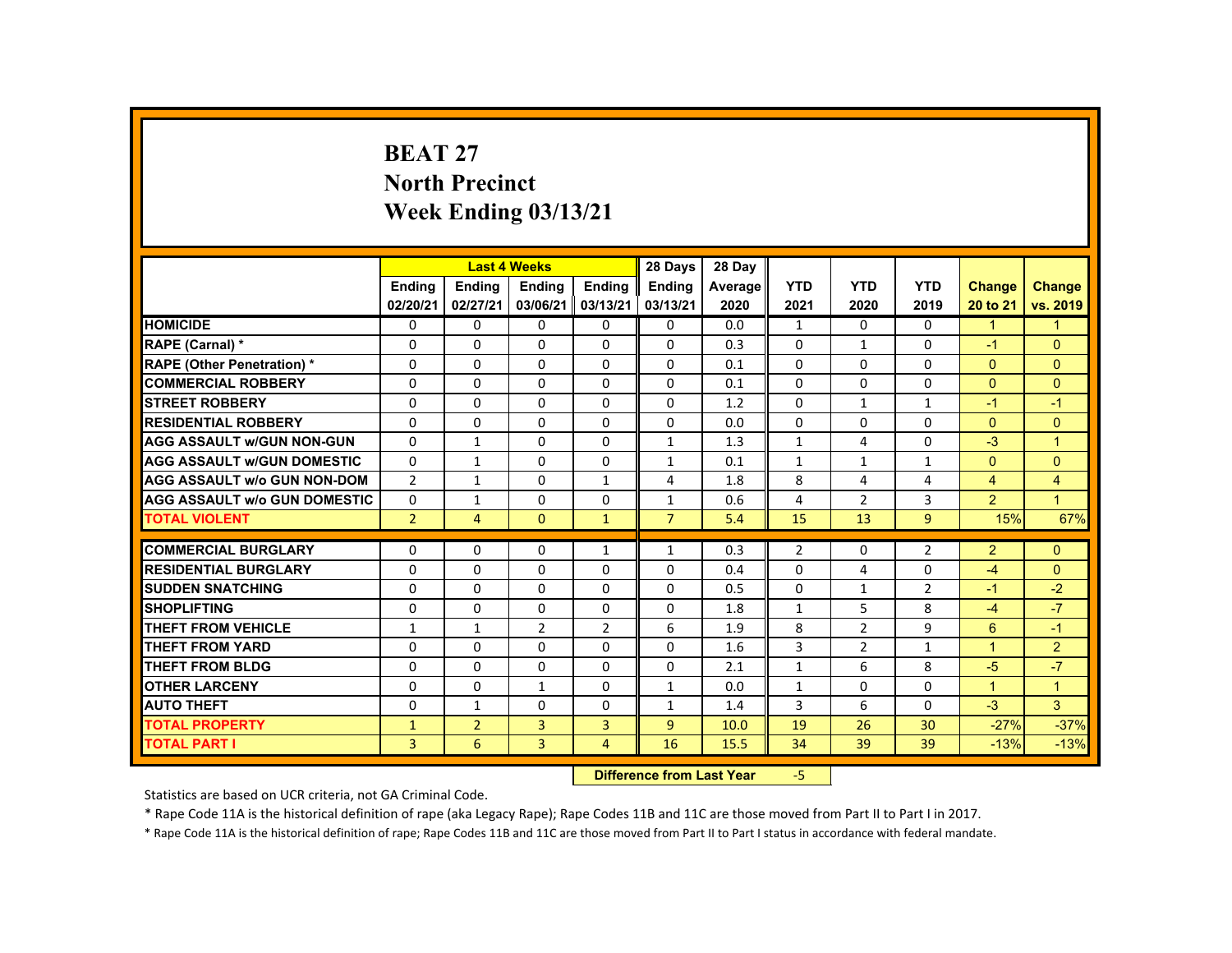# **BEAT 31 Central Precinct Week Ending 03/13/21**

|                                     |                           |                | <b>Last 4 Weeks</b> |                | 28 Days        | 28 Day  |                |                |                |               |                      |
|-------------------------------------|---------------------------|----------------|---------------------|----------------|----------------|---------|----------------|----------------|----------------|---------------|----------------------|
|                                     | <b>Ending</b>             | <b>Ending</b>  | <b>Ending</b>       | <b>Ending</b>  | <b>Endina</b>  | Average | <b>YTD</b>     | <b>YTD</b>     | <b>YTD</b>     | <b>Change</b> | <b>Change</b>        |
|                                     | 02/20/21                  | 02/27/21       | 03/06/21            | 03/13/21       | 03/13/21       | 2020    | 2021           | 2020           | 2019           | 20 to 21      | vs. 2019             |
| <b>HOMICIDE</b>                     | 0                         | $\Omega$       | $\Omega$            | $\Omega$       | $\Omega$       | 0.1     | 0              | 1              | 0              | $-1$          | $\mathbf{0}$         |
| RAPE (Carnal) *                     | $\mathbf{1}$              | $\Omega$       | $\Omega$            | $\mathbf{1}$   | $\overline{2}$ | 0.3     | $\overline{2}$ | 3              | $\mathbf{1}$   | $-1$          | $\blacktriangleleft$ |
| <b>RAPE (Other Penetration) *</b>   | $\Omega$                  | $\Omega$       | $\Omega$            | $\Omega$       | $\Omega$       | 0.1     | $\Omega$       | $\Omega$       | $\Omega$       | $\Omega$      | $\Omega$             |
| <b>COMMERCIAL ROBBERY</b>           | $\mathbf{0}$              | $\Omega$       | $\Omega$            | $\Omega$       | $\Omega$       | 0.1     | $\Omega$       | $\Omega$       | $\mathbf{0}$   | $\Omega$      | $\Omega$             |
| <b>STREET ROBBERY</b>               | $\Omega$                  | $\Omega$       | $\mathbf{1}$        | $\Omega$       | $\mathbf{1}$   | 0.3     | $\overline{2}$ | $\mathbf{1}$   | $\Omega$       | $\mathbf{1}$  | $\overline{2}$       |
| <b>RESIDENTIAL ROBBERY</b>          | $\Omega$                  | $\Omega$       | $\mathbf{0}$        | $\mathbf{0}$   | 0              | 0.3     | 0              | 0              | 0              | $\mathbf{0}$  | $\mathbf{0}$         |
| <b>AGG ASSAULT W/GUN NON-DOM</b>    | $\mathbf{1}$              | $\Omega$       | $\mathbf{1}$        | $\Omega$       | 2              | 1.2     | 6              | 3              | $\overline{2}$ | 3             | $\overline{4}$       |
| <b>AGG ASSAULT W/GUN DOMESTIC</b>   | $\mathbf{0}$              | $\Omega$       | $\Omega$            | $\Omega$       | $\Omega$       | 0.2     | $\Omega$       | $\Omega$       | 0              | $\Omega$      | $\Omega$             |
| <b>AGG ASSAULT w/o GUN NON-DOM</b>  | $\Omega$                  | $\Omega$       | $\Omega$            | $\Omega$       | $\Omega$       | 0.5     | $\Omega$       | $\mathbf{1}$   | $\overline{3}$ | $-1$          | $-3$                 |
| <b>AGG ASSAULT W/o GUN DOMESTIC</b> | $\Omega$                  | $\Omega$       | 1                   | $\Omega$       | $\mathbf{1}$   | 0.8     | $\mathbf{1}$   | $\overline{2}$ | 3              | $-1$          | $-2$                 |
| <b>TOTAL VIOLENT</b>                | $\overline{2}$            | $\mathbf{0}$   | $\overline{3}$      | $\mathbf{1}$   | 6              | 3.7     | 11             | 11             | 9              | 0%            | 22%                  |
| <b>COMMERCIAL BURGLARY</b>          | $\Omega$                  | $\Omega$       | $\Omega$            | $\mathbf{0}$   | 0              | 0.6     | $\Omega$       | 3              | $\overline{2}$ | $-3$          | $-2$                 |
| <b>RESIDENTIAL BURGLARY</b>         | $\Omega$                  | $\mathbf{1}$   | $\overline{2}$      | $\overline{2}$ | 5              | 2.6     | 5              | 11             | 4              | $-6$          | 1                    |
| <b>SUDDEN SNATCHING</b>             | $\Omega$                  | $\Omega$       | $\Omega$            | $\Omega$       | $\Omega$       | 0.1     | $\Omega$       | $\Omega$       | $\mathbf{1}$   | $\Omega$      | $-1$                 |
| <b>SHOPLIFTING</b>                  | $\Omega$                  | $\Omega$       | $\Omega$            | $\Omega$       | $\Omega$       | 0.5     | $\Omega$       | $\mathbf{1}$   | $\mathbf{1}$   | $-1$          | $-1$                 |
| THEFT FROM VEHICLE                  | $\mathbf{1}$              | $\mathbf{1}$   | $\mathbf{1}$        | $\mathbf{1}$   | 4              | 2.8     | 11             | 5              | 9              | 6             | $\overline{2}$       |
| <b>THEFT FROM YARD</b>              | 0                         | $\Omega$       | $\mathbf{0}$        | $\mathbf{0}$   | 0              | 2.7     | 2              | $\overline{7}$ | 4              | $-5$          | $-2$                 |
| <b>THEFT FROM BLDG</b>              | $\mathbf{1}$              | $\Omega$       | $\mathbf{1}$        | $\Omega$       | $\overline{2}$ | 1.4     | 3              | 3              | 4              | $\mathbf{0}$  | $-1$                 |
| <b>OTHER LARCENY</b>                | $\Omega$                  | $\Omega$       | $\mathbf{1}$        | $\mathbf{1}$   | 2              | 1.5     | 5              | 3              | 4              | 2             | $\overline{1}$       |
| <b>AUTO THEFT</b>                   | $\Omega$                  | $\overline{2}$ | $\Omega$            | $\Omega$       | $\overline{2}$ | 2.0     | 4              | 6              | 4              | $-2$          | $\mathbf{0}$         |
| <b>TOTAL PROPERTY</b>               | $\overline{2}$            | $\overline{4}$ | 5                   | $\overline{4}$ | 15             | 14.1    | 30             | 39             | 33             | $-23%$        | $-9%$                |
| TOTAL PART I                        | 4                         | 4              | 8                   | 5              | 21             | 17.8    | 41             | 50             | 42             | $-18%$        | $-2%$                |
|                                     | Difference from Last Vear |                |                     |                |                |         | $\Omega$       |                |                |               |                      |

 **Difference from Last Year**‐9

Statistics are based on UCR criteria, not GA Criminal Code.

\* Rape Code 11A is the historical definition of rape (aka Legacy Rape); Rape Codes 11B and 11C are those moved from Part II to Part I in 2017.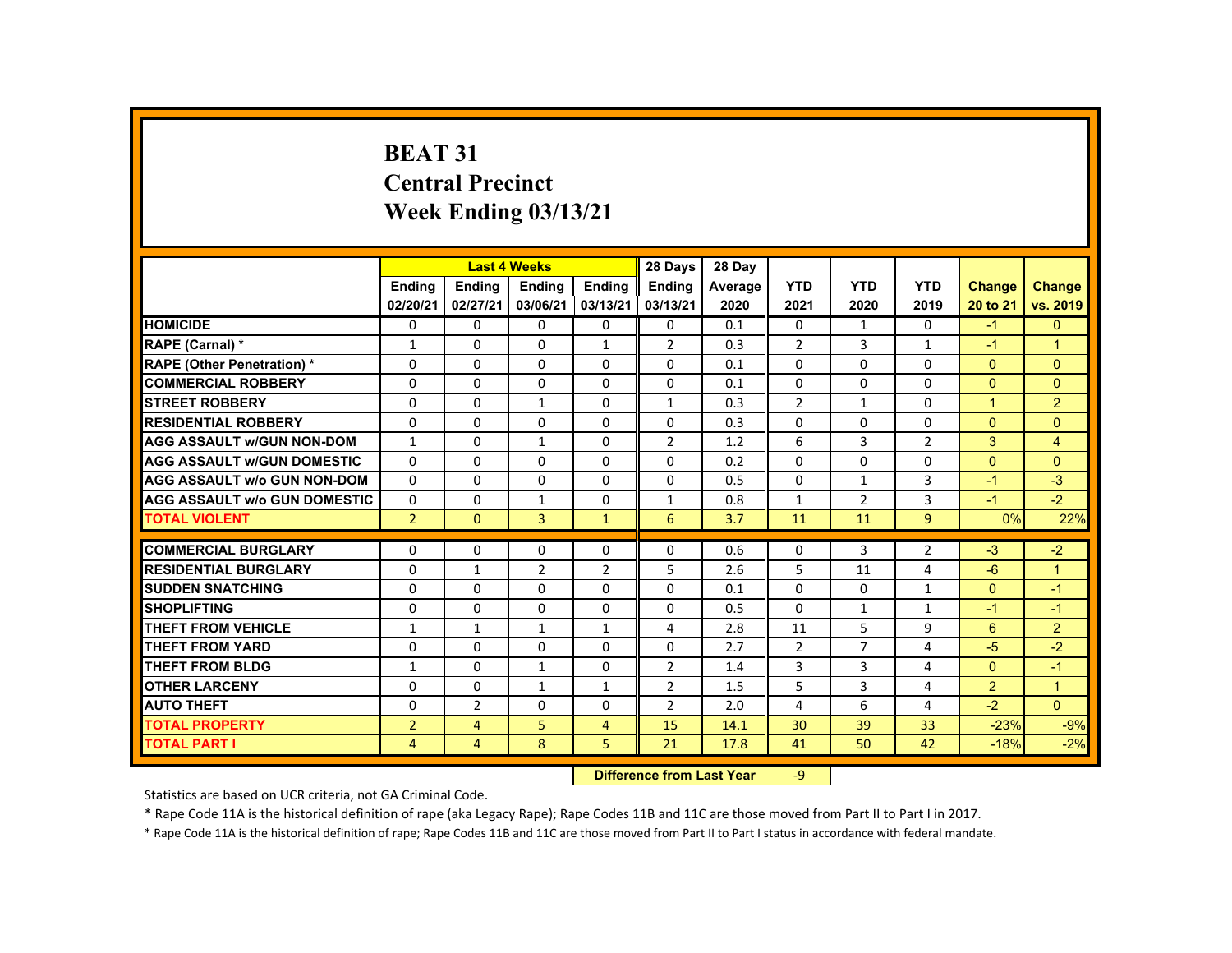# **BEAT 32 Central PrecinctWeek Ending 03/13/21**

|                                     |               |                | <b>Last 4 Weeks</b> |                | 28 Days                                                                                                                                                                                                                        | 28 Day  |                |                |                |                      |                |
|-------------------------------------|---------------|----------------|---------------------|----------------|--------------------------------------------------------------------------------------------------------------------------------------------------------------------------------------------------------------------------------|---------|----------------|----------------|----------------|----------------------|----------------|
|                                     | <b>Ending</b> | <b>Ending</b>  | <b>Ending</b>       | <b>Endina</b>  | <b>Ending</b>                                                                                                                                                                                                                  | Average | <b>YTD</b>     | <b>YTD</b>     | <b>YTD</b>     | <b>Change</b>        | <b>Change</b>  |
|                                     | 02/20/21      | 02/27/21       | 03/06/21            | 03/13/21       | 03/13/21                                                                                                                                                                                                                       | 2020    | 2021           | 2020           | 2019           | 20 to 21             | vs. 2019       |
| <b>HOMICIDE</b>                     | 0             | $\Omega$       | 0                   | $\Omega$       | 0                                                                                                                                                                                                                              | 0.0     | $\mathbf{0}$   | 0              | $\mathbf{0}$   | $\mathbf{0}$         | $\mathbf{0}$   |
| <b>RAPE (Carnal) *</b>              | 0             | $\Omega$       | 0                   | $\Omega$       | $\Omega$                                                                                                                                                                                                                       | 0.1     | $\Omega$       | 0              | 0              | $\Omega$             | $\Omega$       |
| <b>RAPE (Other Penetration) *</b>   | $\Omega$      | $\Omega$       | $\Omega$            | $\Omega$       | $\Omega$                                                                                                                                                                                                                       | 0.0     | $\mathbf{1}$   | $\Omega$       | $\Omega$       | $\mathbf{1}$         | $\overline{1}$ |
| <b>COMMERCIAL ROBBERY</b>           | $\Omega$      | $\Omega$       | $\Omega$            | $\Omega$       | $\Omega$                                                                                                                                                                                                                       | 0.5     | $\Omega$       | $\overline{2}$ | $\mathbf{1}$   | $-2$                 | $-1$           |
| <b>STREET ROBBERY</b>               | $\Omega$      | $\Omega$       | $\Omega$            | $\Omega$       | $\Omega$                                                                                                                                                                                                                       | 0.2     | $\Omega$       | $\Omega$       | $\Omega$       | $\Omega$             | $\Omega$       |
| <b>RESIDENTIAL ROBBERY</b>          | 0             | $\mathbf{1}$   | 0                   | 0              | $\mathbf{1}$                                                                                                                                                                                                                   | 0.0     | $\mathbf{1}$   | 0              | 0              | $\mathbf{1}$         | $\overline{1}$ |
| <b>AGG ASSAULT W/GUN NON-DOM</b>    | 0             | $\mathbf{1}$   | 0                   | $\Omega$       | $\mathbf{1}$                                                                                                                                                                                                                   | 0.5     | $\overline{2}$ | 2              | $\overline{2}$ | $\Omega$             | $\mathbf{0}$   |
| <b>AGG ASSAULT W/GUN DOMESTIC</b>   | $\Omega$      | $\Omega$       | $\Omega$            | $\Omega$       | $\Omega$                                                                                                                                                                                                                       | 0.1     | $\mathbf{1}$   | $\mathbf{1}$   | $\Omega$       | $\Omega$             | $\overline{1}$ |
| <b>AGG ASSAULT W/o GUN NON-DOM</b>  | $\Omega$      | $\Omega$       | $\mathbf{1}$        | $\Omega$       | $\mathbf{1}$                                                                                                                                                                                                                   | 0.4     | $\mathbf{1}$   | $\Omega$       | $\Omega$       | $\mathbf{1}$         | $\overline{1}$ |
| <b>AGG ASSAULT W/o GUN DOMESTIC</b> | $\Omega$      | $\Omega$       | $\Omega$            | $\Omega$       | $\Omega$                                                                                                                                                                                                                       | 0.3     | $\Omega$       | $\Omega$       | $\Omega$       | $\Omega$             | $\Omega$       |
| <b>TOTAL VIOLENT</b>                | $\mathbf{0}$  | $\overline{2}$ | $\mathbf{1}$        | $\mathbf{0}$   | 3                                                                                                                                                                                                                              | 2.1     | 6              | 5              | $\overline{3}$ | 20%                  | 100%           |
|                                     |               |                |                     |                |                                                                                                                                                                                                                                |         |                |                |                |                      |                |
| <b>COMMERCIAL BURGLARY</b>          | $\Omega$      | $\Omega$       | 0                   | 0              | $\Omega$                                                                                                                                                                                                                       | 0.6     | $\overline{2}$ | $\mathbf{1}$   | $\Omega$       | $\blacktriangleleft$ | $\overline{2}$ |
| <b>RESIDENTIAL BURGLARY</b>         | $\Omega$      | $\Omega$       | $\mathbf{1}$        | $\mathbf{1}$   | $\overline{2}$                                                                                                                                                                                                                 | 1.9     | 5              | 6              | 5              | $-1$                 | $\Omega$       |
| <b>SUDDEN SNATCHING</b>             | 0             | $\mathbf{0}$   | 0                   | 0              | 0                                                                                                                                                                                                                              | 0.0     | 0              | 0              | $\Omega$       | $\Omega$             | $\mathbf{0}$   |
| <b>SHOPLIFTING</b>                  | 1             | $\mathbf{0}$   | $\Omega$            | $\Omega$       | $\mathbf{1}$                                                                                                                                                                                                                   | 2.4     | 8              | 6              | 10             | $\overline{2}$       | $-2$           |
| <b>THEFT FROM VEHICLE</b>           | $\mathbf{1}$  | $\mathbf{1}$   | $\overline{2}$      | $\Omega$       | 4                                                                                                                                                                                                                              | 2.5     | 9              | $\overline{7}$ | 12             | $\overline{2}$       | $-3$           |
| <b>THEFT FROM YARD</b>              | $\mathbf{1}$  | $\mathbf{1}$   | $\mathbf{1}$        | $\Omega$       | 3                                                                                                                                                                                                                              | 2.1     | 4              | 4              | 3              | $\Omega$             | $\overline{1}$ |
| <b>THEFT FROM BLDG</b>              | $\Omega$      | $\Omega$       | $\Omega$            | $\mathbf{1}$   | $\mathbf{1}$                                                                                                                                                                                                                   | 1.2     | 3              | 5              | 4              | $-2$                 | $-1$           |
| <b>OTHER LARCENY</b>                | $\Omega$      | $\Omega$       | $\Omega$            | $\mathbf{1}$   | $\mathbf{1}$                                                                                                                                                                                                                   | 1.5     | $\overline{2}$ | $\overline{7}$ | 0              | $-5$                 | $\overline{2}$ |
| <b>AUTO THEFT</b>                   | $\Omega$      | $\Omega$       | $\Omega$            | $\mathbf{1}$   | $\mathbf{1}$                                                                                                                                                                                                                   | 1.1     | 6              | $\mathbf{1}$   | 5              | 5                    | $\overline{1}$ |
| <b>TOTAL PROPERTY</b>               | 3             | $\overline{2}$ | $\overline{4}$      | $\overline{4}$ | 13                                                                                                                                                                                                                             | 13.4    | 39             | 37             | 39             | 5%                   | 0%             |
| <b>TOTAL PART I</b>                 | 3             | $\overline{4}$ | 5                   | $\overline{4}$ | 16                                                                                                                                                                                                                             | 15.6    | 45             | 42             | 42             | 7%                   | 7%             |
|                                     | <b>CARLES</b> |                |                     |                | and the second control of the second second second to the second second second the second second second second second second second second second second second second second second second second second second second second |         | $\sim$         |                |                |                      |                |

 **Difference from Last Year**r 3

Statistics are based on UCR criteria, not GA Criminal Code.

\* Rape Code 11A is the historical definition of rape (aka Legacy Rape); Rape Codes 11B and 11C are those moved from Part II to Part I in 2017.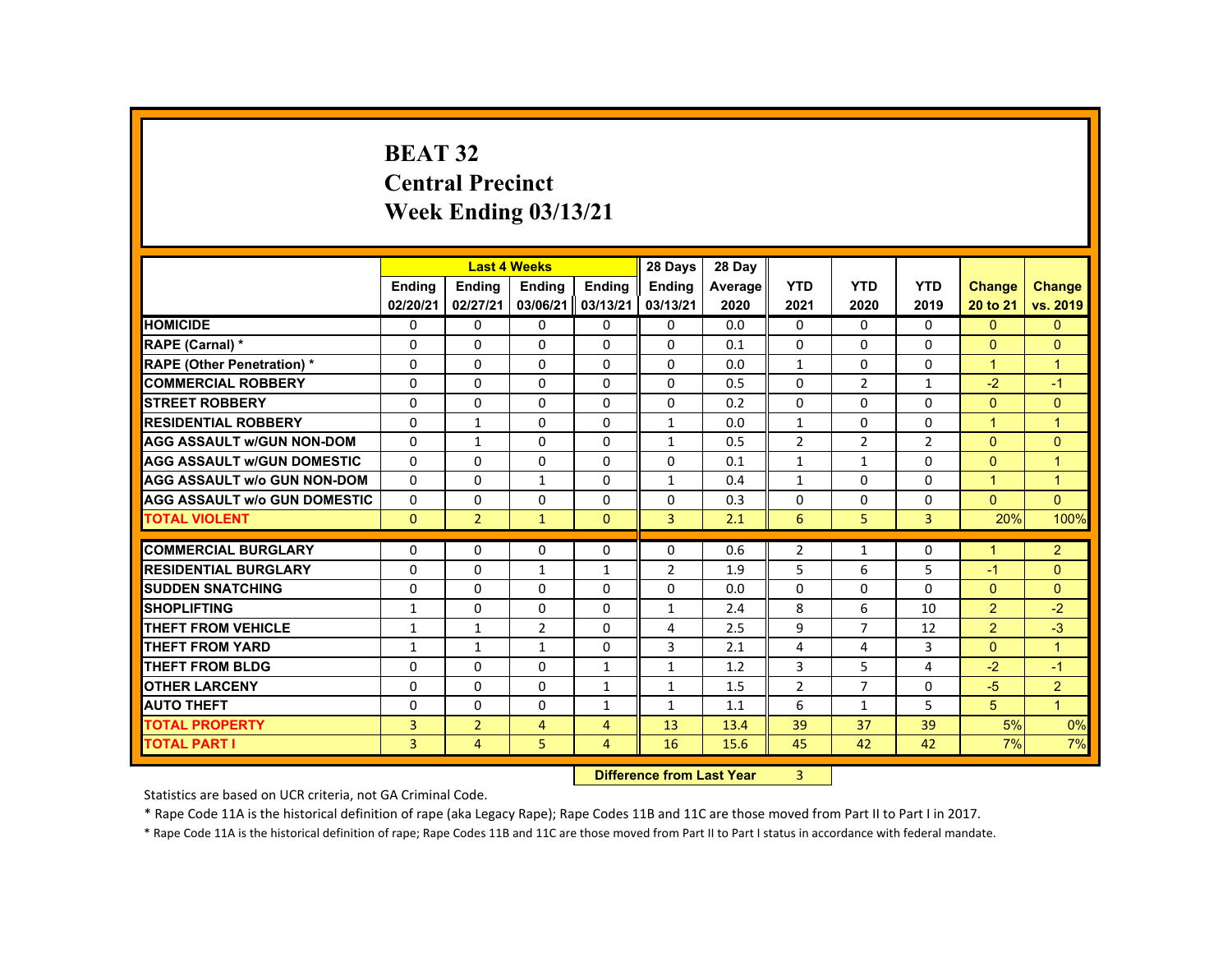# **BEAT 33 Central Precinct Week Ending 03/13/21**

|                                     |                |                | <b>Last 4 Weeks</b>              |              | 28 Days        | 28 Day  |                |                |                |                |                |
|-------------------------------------|----------------|----------------|----------------------------------|--------------|----------------|---------|----------------|----------------|----------------|----------------|----------------|
|                                     | Ending         | <b>Ending</b>  | <b>Ending</b>                    | Ending       | <b>Ending</b>  | Average | <b>YTD</b>     | <b>YTD</b>     | <b>YTD</b>     | <b>Change</b>  | <b>Change</b>  |
|                                     | 02/20/21       | 02/27/21       | 03/06/21                         | 03/13/21     | 03/13/21       | 2020    | 2021           | 2020           | 2019           | 20 to 21       | vs. 2019       |
| <b>HOMICIDE</b>                     | 0              | 0              | 0                                | 0            | 0              | 0.2     | 0              | 0              | $\mathbf{1}$   | $\mathbf{0}$   | $-1$           |
| RAPE (Carnal) *                     | 0              | $\Omega$       | $\Omega$                         | $\Omega$     | 0              | 0.2     | $\Omega$       | $\Omega$       | $\Omega$       | $\Omega$       | $\Omega$       |
| <b>RAPE (Other Penetration) *</b>   | 0              | $\Omega$       | $\Omega$                         | 0            | 0              | 0.0     | $\Omega$       | $\Omega$       | $\Omega$       | $\Omega$       | $\mathbf{0}$   |
| <b>COMMERCIAL ROBBERY</b>           | $\Omega$       | $\Omega$       | $\Omega$                         | $\Omega$     | $\Omega$       | 0.3     | $\Omega$       | $\Omega$       | $\Omega$       | $\Omega$       | $\Omega$       |
| <b>STREET ROBBERY</b>               | $\Omega$       | $\mathbf{1}$   | $\Omega$                         | $\Omega$     | 1              | 1.0     | $\overline{2}$ | $\overline{2}$ | $\overline{2}$ | $\Omega$       | $\Omega$       |
| <b>RESIDENTIAL ROBBERY</b>          | $\Omega$       | $\Omega$       | $\Omega$                         | $\Omega$     | $\Omega$       | 0.0     | $\Omega$       | $\Omega$       | $\Omega$       | $\Omega$       | $\Omega$       |
| <b>AGG ASSAULT w/GUN NON-DOM</b>    | $\mathbf{1}$   | $\mathbf{1}$   | $\Omega$                         | $\Omega$     | $\overline{2}$ | 0.7     | $\overline{4}$ | 3              | 3              | $\overline{1}$ | $\overline{1}$ |
| <b>AGG ASSAULT W/GUN DOMESTIC</b>   | $\Omega$       | $\Omega$       | $\Omega$                         | $\Omega$     | $\Omega$       | 0.1     | $\Omega$       | $\Omega$       | $\Omega$       | $\Omega$       | $\Omega$       |
| <b>AGG ASSAULT w/o GUN NON-DOM</b>  | 0              | 0              | 0                                | 0            | 0              | 0.6     | $\mathbf{1}$   | 1              | 3              | $\Omega$       | $-2$           |
| <b>AGG ASSAULT W/o GUN DOMESTIC</b> | $\Omega$       | 0              | $\Omega$                         | $\Omega$     | $\Omega$       | 0.8     | $\Omega$       | 3              | 4              | $-3$           | $-4$           |
| <b>TOTAL VIOLENT</b>                | $\mathbf{1}$   | $\overline{2}$ | $\mathbf{0}$                     | $\mathbf{0}$ | 3              | 3.8     | $\overline{7}$ | 9              | 13             | $-22%$         | $-46%$         |
| <b>COMMERCIAL BURGLARY</b>          | 0              | $\mathbf{1}$   | 0                                | $\mathbf{1}$ | $\overline{2}$ | 0.8     | 3              | 4              | 1              | $-1$           | $\overline{2}$ |
| <b>RESIDENTIAL BURGLARY</b>         | 0              | $\Omega$       | $\mathbf{1}$                     | $\mathbf{1}$ | $\overline{2}$ | 1.2     | 3              | 2              | $\overline{7}$ | $\overline{1}$ | $-4$           |
| <b>SUDDEN SNATCHING</b>             | $\Omega$       | $\Omega$       | $\Omega$                         | $\Omega$     | $\Omega$       | 0.2     | $\Omega$       | $\Omega$       | $\Omega$       | $\Omega$       | $\Omega$       |
| <b>SHOPLIFTING</b>                  | $\overline{2}$ | $\Omega$       | $\overline{2}$                   | $\mathbf{1}$ | 5              | 2.4     | $\overline{7}$ | 8              | 18             | $-1$           | $-11$          |
| <b>THEFT FROM VEHICLE</b>           | 0              | $\Omega$       | $\mathbf{1}$                     | $\Omega$     | $\mathbf{1}$   | 2.9     | 5              | 8              | 3              | $-3$           | $\overline{2}$ |
| <b>THEFT FROM YARD</b>              | 0              | $\Omega$       | $\Omega$                         | 0            | $\Omega$       | 3.3     | $\overline{2}$ | 10             | 12             | $-8$           | $-10$          |
| <b>THEFT FROM BLDG</b>              | $\Omega$       | $\Omega$       | $\mathbf{1}$                     | $\Omega$     | $\mathbf{1}$   | 1.2     | $\mathbf{1}$   | $\overline{2}$ | 3              | $-1$           | $-2$           |
| <b>OTHER LARCENY</b>                | 1              | $\Omega$       | 1                                | $\Omega$     | $\overline{2}$ | 1.0     | $\overline{2}$ | $\Omega$       | 5              | $\overline{2}$ | $-3$           |
| <b>AUTO THEFT</b>                   | 1              | 0              | 0                                | 0            | $\mathbf{1}$   | 1.5     | 3              | 5              | 5              | $-2$           | $-2$           |
| <b>TOTAL PROPERTY</b>               | 4              | $\mathbf{1}$   | 6                                | 3            | 14             | 14.4    | 26             | 39             | 54             | $-33%$         | $-52%$         |
| <b>TOTAL PART I</b>                 | 5              | 3              | 6                                | 3            | 17             | 18.3    | 33             | 48             | 67             | $-31%$         | $-51%$         |
|                                     |                |                | <b>Difference from Last Year</b> |              | $-15$          |         |                |                |                |                |                |

Statistics are based on UCR criteria, not GA Criminal Code.

\* Rape Code 11A is the historical definition of rape (aka Legacy Rape); Rape Codes 11B and 11C are those moved from Part II to Part I in 2017.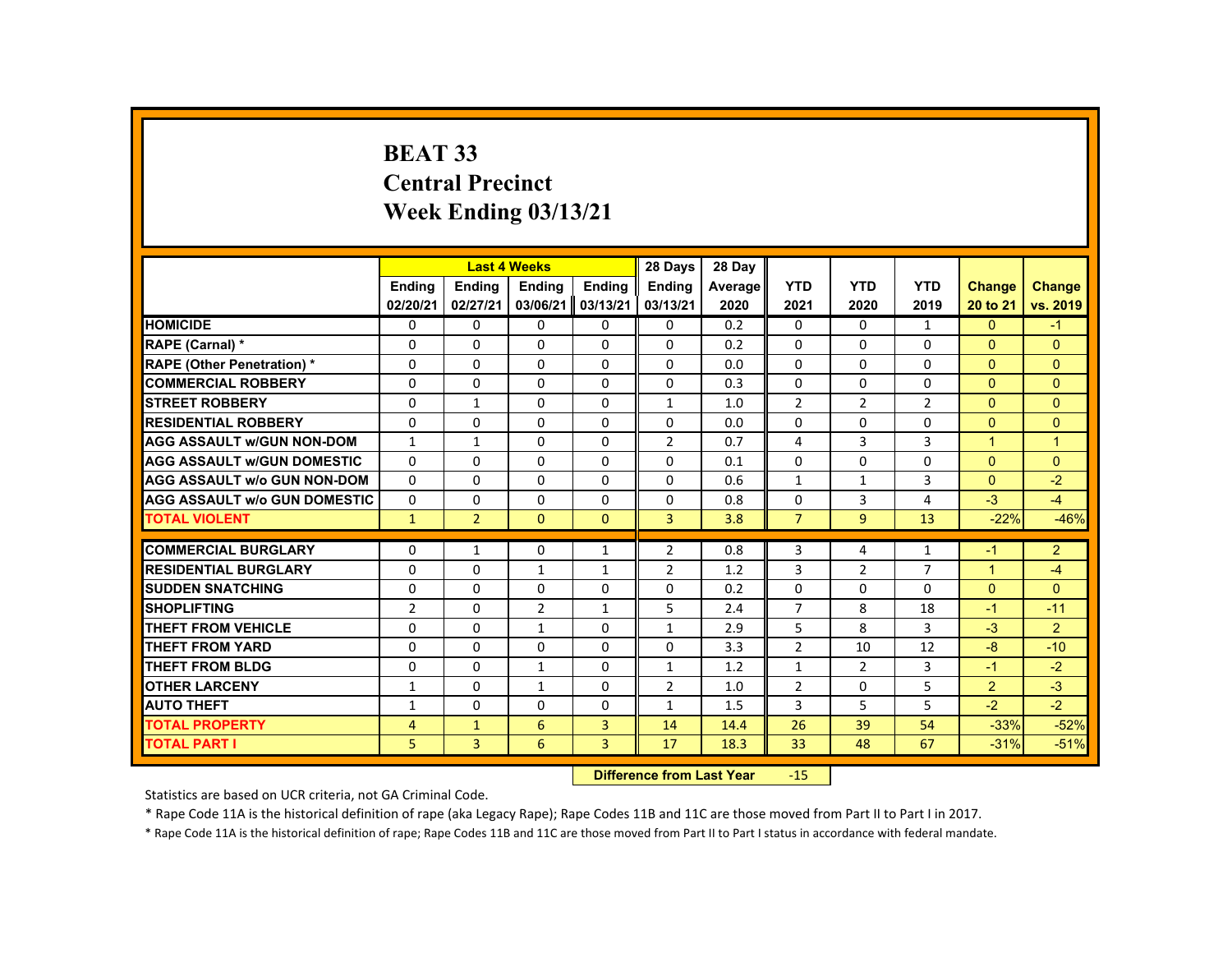# **BEAT 34 Central Precinct Week Ending 03/13/21**

|                                     |                           |                | <b>Last 4 Weeks</b> |                | 28 Days        | 28 Day  |                |                |                |                |                |
|-------------------------------------|---------------------------|----------------|---------------------|----------------|----------------|---------|----------------|----------------|----------------|----------------|----------------|
|                                     | <b>Ending</b>             | <b>Ending</b>  | <b>Ending</b>       | <b>Ending</b>  | <b>Endina</b>  | Average | <b>YTD</b>     | <b>YTD</b>     | <b>YTD</b>     | <b>Change</b>  | Change         |
|                                     | 02/20/21                  | 02/27/21       | 03/06/21            | 03/13/21       | 03/13/21       | 2020    | 2021           | 2020           | 2019           | 20 to 21       | vs. 2019       |
| <b>HOMICIDE</b>                     | 1                         | $\Omega$       | $\Omega$            | $\Omega$       | $\mathbf{1}$   | 0.2     | $\mathbf{1}$   | $\overline{2}$ | 0              | $-1$           | 1              |
| RAPE (Carnal) *                     | $\mathbf{0}$              | $\Omega$       | $\Omega$            | $\mathbf{1}$   | $\mathbf{1}$   | 0.4     | $\mathbf{1}$   | 1              | $\Omega$       | $\Omega$       | $\mathbf{1}$   |
| <b>RAPE (Other Penetration) *</b>   | $\mathbf{0}$              | $\Omega$       | $\Omega$            | $\Omega$       | $\Omega$       | 0.2     | $\Omega$       | $\Omega$       | $\mathbf{1}$   | $\Omega$       | $-1$           |
| <b>COMMERCIAL ROBBERY</b>           | $\mathbf{0}$              | $\Omega$       | $\Omega$            | $\Omega$       | $\Omega$       | 0.1     | $\Omega$       | $\Omega$       | $\mathbf{0}$   | $\Omega$       | $\Omega$       |
| <b>STREET ROBBERY</b>               | $\Omega$                  | $\Omega$       | $\Omega$            | $\Omega$       | $\Omega$       | 1.1     | $\overline{2}$ | 4              | 3              | $-2$           | $-1$           |
| <b>RESIDENTIAL ROBBERY</b>          | $\Omega$                  | $\Omega$       | $\mathbf{0}$        | $\mathbf{0}$   | 0              | 0.0     | $\Omega$       | 0              | 0              | $\mathbf{0}$   | $\overline{0}$ |
| <b>AGG ASSAULT W/GUN NON-DOM</b>    | $\mathbf{0}$              | $\Omega$       | $\Omega$            | $\mathbf{1}$   | $\mathbf{1}$   | 1.8     | 4              | 4              | 4              | $\Omega$       | $\Omega$       |
| <b>AGG ASSAULT W/GUN DOMESTIC</b>   | $\mathbf{0}$              | $\Omega$       | $\Omega$            | $\Omega$       | $\Omega$       | 0.0     | 0              | $\Omega$       | $\Omega$       | $\Omega$       | $\overline{0}$ |
| <b>AGG ASSAULT w/o GUN NON-DOM</b>  | $\Omega$                  | $\mathbf{1}$   | $\Omega$            | $\mathbf{1}$   | 2              | 1.1     | $\overline{2}$ | 4              | $\Omega$       | $-2$           | $\overline{2}$ |
| <b>AGG ASSAULT W/o GUN DOMESTIC</b> | $\overline{2}$            | $\mathbf{1}$   | $\mathbf{0}$        | $\Omega$       | 3              | 1.4     | 5              | 5              | $\overline{2}$ | $\mathbf{0}$   | 3 <sup>1</sup> |
| <b>TOTAL VIOLENT</b>                | $\overline{3}$            | $\overline{2}$ | $\mathbf{0}$        | $\mathbf{3}$   | 8              | 6.1     | 15             | 20             | 10             | $-25%$         | 50%            |
| <b>COMMERCIAL BURGLARY</b>          | $\Omega$                  | $\Omega$       | $\Omega$            | 0              | $\Omega$       | 0.5     | $\overline{2}$ | 0              | $\Omega$       | 2              | $\overline{2}$ |
| <b>RESIDENTIAL BURGLARY</b>         | $\Omega$                  | $\mathbf{1}$   | 1                   | 1              | 3              | 2.0     | 5              | 4              | 10             | $\overline{ }$ | $-5$           |
| <b>SUDDEN SNATCHING</b>             | $\Omega$                  | $\Omega$       | $\Omega$            | $\Omega$       | $\Omega$       | 0.1     | $\mathbf{1}$   | 1              | $\mathbf{1}$   | $\Omega$       | $\Omega$       |
| <b>SHOPLIFTING</b>                  | $\Omega$                  | $\Omega$       | $\Omega$            | $\Omega$       | $\Omega$       | 0.6     | $\mathbf{1}$   | $\mathbf{1}$   | $\mathbf{1}$   | $\Omega$       | $\mathbf{0}$   |
| <b>THEFT FROM VEHICLE</b>           | $\Omega$                  | $\Omega$       | $\Omega$            | $\Omega$       | $\Omega$       | 2.3     | 3              | 5              | 3              | $-2$           | $\Omega$       |
| <b>THEFT FROM YARD</b>              | $\mathbf{1}$              | $\mathbf{0}$   | $\mathbf{0}$        | $\mathbf{0}$   | $\mathbf{1}$   | 1.3     | 4              | 2              | 9              | 2              | $-5$           |
| <b>THEFT FROM BLDG</b>              | $\mathbf{0}$              | $\Omega$       | $\mathbf{1}$        | $\Omega$       | $\mathbf{1}$   | 1.4     | $\overline{2}$ | 5              | $\overline{3}$ | $-3$           | $-1$           |
| <b>OTHER LARCENY</b>                | $\Omega$                  | $\Omega$       | $\mathbf{1}$        | $\Omega$       | $\mathbf{1}$   | 0.4     | 3              | $\Omega$       | $\overline{2}$ | 3              | $\mathbf{1}$   |
| <b>AUTO THEFT</b>                   | $\Omega$                  | $\mathbf{1}$   | $\Omega$            | $\Omega$       | $\mathbf{1}$   | 2.1     | $\mathbf{1}$   | $\overline{3}$ | 4              | $-2$           | $-3$           |
| <b>TOTAL PROPERTY</b>               | $\mathbf{1}$              | $\overline{2}$ | 3                   | $\mathbf{1}$   | $\overline{7}$ | 10.7    | 22             | 21             | 33             | 5%             | $-33%$         |
| TOTAL PART I                        | 4                         | 4              | $\overline{3}$      | $\overline{4}$ | 15             | 16.8    | 37             | 41             | 43             | $-10%$         | $-14%$         |
|                                     | Difference from Last Vear |                |                     |                |                |         | $\sqrt{ }$     |                |                |                |                |

 **Difference from Last Year**r  $-4$ 

Statistics are based on UCR criteria, not GA Criminal Code.

\* Rape Code 11A is the historical definition of rape (aka Legacy Rape); Rape Codes 11B and 11C are those moved from Part II to Part I in 2017.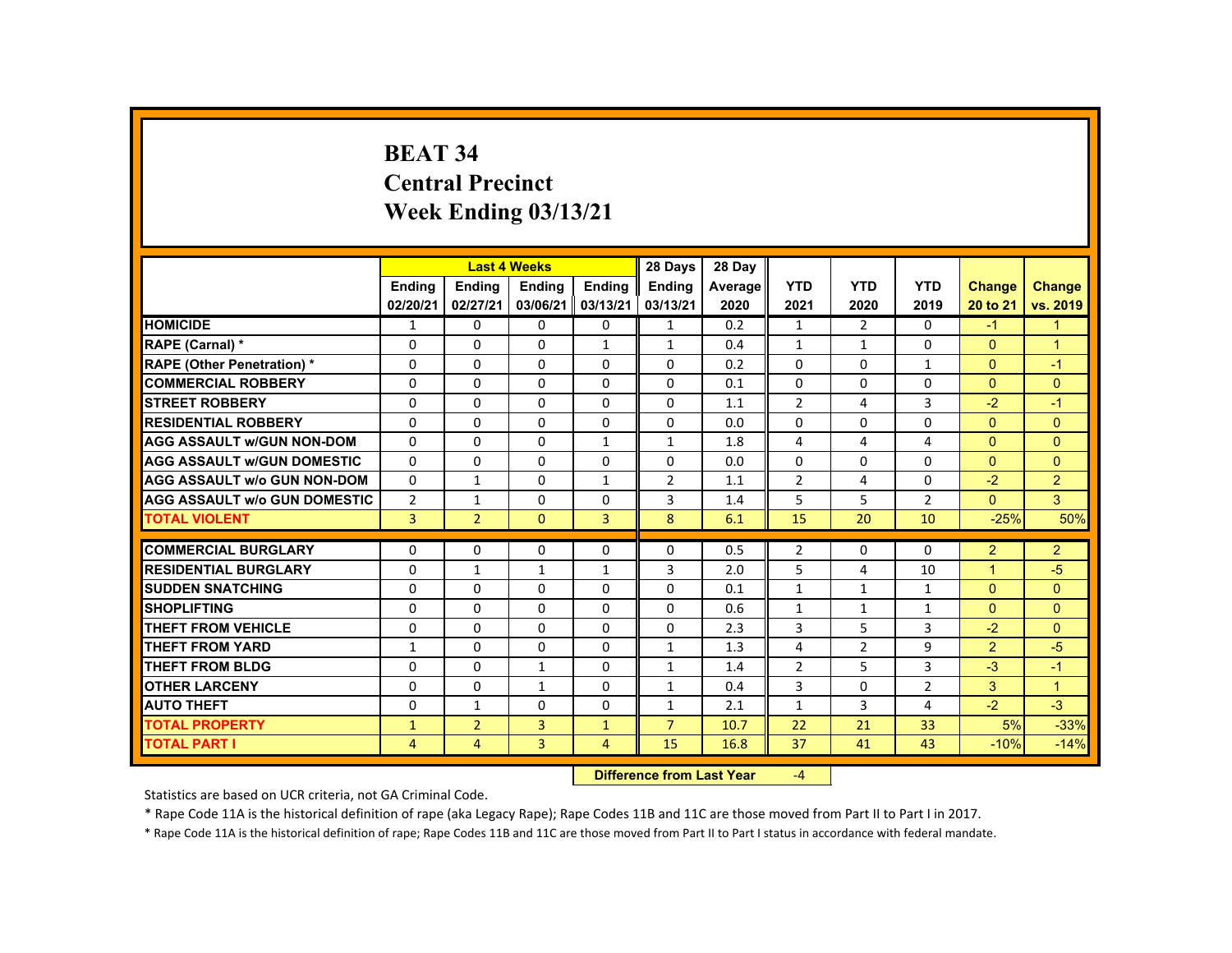# **BEAT 35 Central Precinct Week Ending 03/13/21**

|                                     |                |                | <b>Last 4 Weeks</b> |                | 28 Days                   | 28 Day  |                |                |                |                      |                |
|-------------------------------------|----------------|----------------|---------------------|----------------|---------------------------|---------|----------------|----------------|----------------|----------------------|----------------|
|                                     | <b>Endina</b>  | <b>Endina</b>  | <b>Endina</b>       | <b>Endina</b>  | <b>Endina</b>             | Average | <b>YTD</b>     | <b>YTD</b>     | <b>YTD</b>     | <b>Change</b>        | <b>Change</b>  |
|                                     | 02/20/21       | 02/27/21       | 03/06/21            | 03/13/21       | 03/13/21                  | 2020    | 2021           | 2020           | 2019           | 20 to 21             | vs. 2019       |
| <b>HOMICIDE</b>                     | $\mathbf{0}$   | $\Omega$       | $\Omega$            | $\Omega$       | 0                         | 0.5     | $\mathbf{1}$   | $\mathbf{3}$   | $\mathbf{0}$   | $-2$                 | $\mathbf{1}$   |
| RAPE (Carnal) *                     | $\Omega$       | $\Omega$       | $\Omega$            | $\Omega$       | $\Omega$                  | 0.2     | $\Omega$       | $\mathbf{1}$   | $\Omega$       | $-1$                 | $\Omega$       |
| <b>RAPE (Other Penetration) *</b>   | $\Omega$       | $\Omega$       | $\Omega$            | $\Omega$       | $\Omega$                  | 0.1     | $\Omega$       | $\Omega$       | $\Omega$       | $\Omega$             | $\Omega$       |
| <b>COMMERCIAL ROBBERY</b>           | $\Omega$       | $\Omega$       | $\Omega$            | $\Omega$       | $\Omega$                  | 0.3     | $\overline{2}$ | $\Omega$       | $\Omega$       | 2                    | $\overline{2}$ |
| <b>STREET ROBBERY</b>               | $\mathbf{1}$   | $\Omega$       | $\Omega$            | $\Omega$       | $\mathbf{1}$              | 0.5     | $\overline{2}$ | $\mathbf{1}$   | $\overline{2}$ | $\blacktriangleleft$ | $\Omega$       |
| <b>RESIDENTIAL ROBBERY</b>          | 0              | 0              | 0                   | 0              | 0                         | 0.1     | 0              | 0              | 0              | $\mathbf{0}$         | $\overline{0}$ |
| <b>AGG ASSAULT W/GUN NON-DOM</b>    | $\Omega$       | $\Omega$       | $\Omega$            | $\mathbf{1}$   | $\mathbf{1}$              | 1.7     | $\overline{2}$ | 2              | 3              | $\Omega$             | $-1$           |
| <b>AGG ASSAULT w/GUN DOMESTIC</b>   | $\Omega$       | $\Omega$       | $\Omega$            | $\Omega$       | $\Omega$                  | 0.2     | $\Omega$       | $\mathbf{1}$   | $\mathbf{1}$   | $-1$                 | $-1$           |
| <b>AGG ASSAULT w/o GUN NON-DOM</b>  | $\Omega$       | $\Omega$       | $\Omega$            | $\mathbf{0}$   | $\Omega$                  | 0.5     | $\Omega$       | $\mathbf{1}$   | $\Omega$       | $-1$                 | $\mathbf{0}$   |
| <b>AGG ASSAULT W/o GUN DOMESTIC</b> | $\mathbf{1}$   | $\Omega$       | $\Omega$            | $\Omega$       | $\mathbf{1}$              | 1.1     | $\overline{2}$ | $\overline{2}$ | 3              | $\Omega$             | $-1$           |
| <b>TOTAL VIOLENT</b>                | $\overline{2}$ | $\Omega$       | $\Omega$            | $\mathbf{1}$   | $\overline{3}$            | 5.1     | $\overline{9}$ | 11             | $\overline{9}$ | $-18%$               | 0%             |
| <b>COMMERCIAL BURGLARY</b>          | $\Omega$       | $\Omega$       | $\Omega$            |                | $\Omega$                  |         |                |                |                | $\Omega$             |                |
|                                     |                |                |                     | $\Omega$       |                           | 0.5     | $\overline{2}$ | $\overline{2}$ | $\mathbf{1}$   |                      | $\overline{1}$ |
| <b>RESIDENTIAL BURGLARY</b>         | $\Omega$       | $\Omega$       | $\Omega$            | $\overline{2}$ | 2                         | 2.3     | 8              | 13             | 6              | $-5$                 | $\overline{2}$ |
| <b>SUDDEN SNATCHING</b>             | $\Omega$       | 0              | $\Omega$            | 0              | $\Omega$                  | 0.0     | $\Omega$       | 0              | $\Omega$       | $\mathbf{0}$         | $\Omega$       |
| <b>SHOPLIFTING</b>                  | $\Omega$       | $\Omega$       | $\Omega$            | $\overline{2}$ | 2                         | 2.5     | 9              | $\overline{7}$ | 8              | 2                    | $\overline{1}$ |
| <b>THEFT FROM VEHICLE</b>           | $\mathbf{1}$   | $\mathbf{1}$   | $\mathbf{1}$        | $\overline{2}$ | 5                         | 3.0     | 8              | 4              | 9              | $\overline{4}$       | $-1$           |
| <b>THEFT FROM YARD</b>              | $\overline{2}$ | $\mathbf{1}$   | $\mathbf{1}$        | $\Omega$       | 4                         | 0.5     | 6              | $\Omega$       | $\overline{2}$ | 6                    | $\overline{4}$ |
| <b>THEFT FROM BLDG</b>              | $\Omega$       | $\mathbf{1}$   | $\Omega$            | $\Omega$       | $\mathbf{1}$              | 1.2     | 4              | 3              | $\overline{2}$ | $\blacktriangleleft$ | $\overline{2}$ |
| <b>OTHER LARCENY</b>                | $\mathbf{1}$   | $\overline{2}$ | 1                   | $\Omega$       | 4                         | 0.3     | 5              | $\Omega$       | 4              | 5                    | $\overline{1}$ |
| <b>AUTO THEFT</b>                   | $\Omega$       | $\mathbf{1}$   | $\Omega$            | $\Omega$       | $\mathbf{1}$              | 2.8     | 4              | $\overline{7}$ | 5              | $-3$                 | $-1$           |
| <b>TOTAL PROPERTY</b>               | 4              | 6              | $\overline{3}$      | 6              | 19                        | 13.1    | 46             | 36             | 37             | 28%                  | 24%            |
| <b>TOTAL PART I</b>                 | 6              | 6              | 3                   | $\overline{7}$ | 22                        | 18.3    | 55             | 47             | 46             | 17%                  | 20%            |
|                                     |                |                |                     |                | Difference from Leat Vaca |         | $\Omega$       |                |                |                      |                |

 **Difference from Last Year**8

Statistics are based on UCR criteria, not GA Criminal Code.

\* Rape Code 11A is the historical definition of rape (aka Legacy Rape); Rape Codes 11B and 11C are those moved from Part II to Part I in 2017.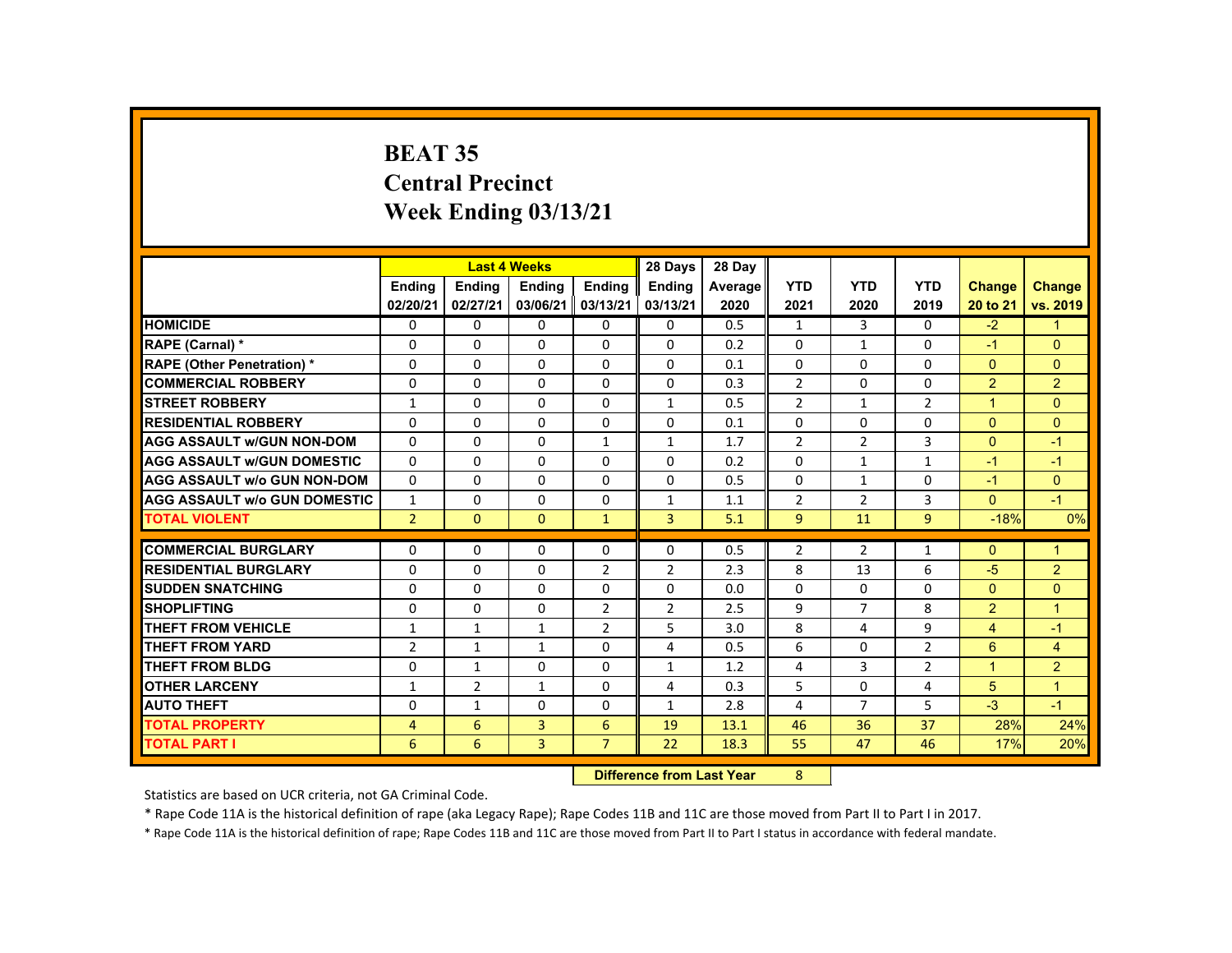#### **BEAT 36 Central PrecinctWeek Ending 03/13/21**

|                                     |               | <b>Last 4 Weeks</b> |                           |                | 28 Days        | 28 Day  |                |                |                |                      |                |
|-------------------------------------|---------------|---------------------|---------------------------|----------------|----------------|---------|----------------|----------------|----------------|----------------------|----------------|
|                                     | <b>Endina</b> | <b>Endina</b>       | <b>Ending</b>             | <b>Endina</b>  | <b>Ending</b>  | Average | <b>YTD</b>     | <b>YTD</b>     | <b>YTD</b>     | <b>Change</b>        | <b>Change</b>  |
|                                     | 02/20/21      | 02/27/21            | 03/06/21                  | 03/13/21       | 03/13/21       | 2020    | 2021           | 2020           | 2019           | 20 to 21             | vs. 2019       |
| <b>HOMICIDE</b>                     | 0             | $\Omega$            | 0                         | $\Omega$       | 0              | 0.2     | $\mathbf{0}$   | $\mathbf{0}$   | 0              | $\mathbf{0}$         | $\Omega$       |
| RAPE (Carnal) *                     | $\Omega$      | $\Omega$            | $\Omega$                  | $\Omega$       | $\Omega$       | 0.4     | $\Omega$       | $\mathbf{1}$   | $\Omega$       | $-1$                 | $\Omega$       |
| <b>RAPE (Other Penetration) *</b>   | 0             | $\Omega$            | $\Omega$                  | $\Omega$       | $\Omega$       | 0.0     | $\Omega$       | $\Omega$       | $\Omega$       | $\Omega$             | $\mathbf{0}$   |
| <b>COMMERCIAL ROBBERY</b>           | 1             | $\Omega$            | $\Omega$                  | $\Omega$       | $\mathbf{1}$   | 0.0     | $\mathbf{1}$   | $\Omega$       | 0              | $\blacktriangleleft$ | $\overline{1}$ |
| <b>STREET ROBBERY</b>               | $\Omega$      | $\Omega$            | $\Omega$                  | $\Omega$       | $\Omega$       | 0.2     | $\Omega$       | $\Omega$       | $\mathbf{1}$   | $\Omega$             | $-1$           |
| <b>RESIDENTIAL ROBBERY</b>          | $\Omega$      | 0                   | $\Omega$                  | $\Omega$       | $\Omega$       | 0.3     | $\Omega$       | $\mathbf{1}$   | $\mathbf{1}$   | $-1$                 | $-1$           |
| <b>AGG ASSAULT w/GUN NON-DOM</b>    | 0             | $\overline{2}$      | $\mathbf{1}$              | 0              | 3              | 0.4     | 5              | 0              | $\overline{2}$ | 5                    | 3              |
| <b>AGG ASSAULT w/GUN DOMESTIC</b>   | $\Omega$      | 0                   | $\Omega$                  | 0              | $\Omega$       | 0.2     | $\Omega$       | $\mathbf{1}$   | $\Omega$       | $-1$                 | $\Omega$       |
| <b>AGG ASSAULT w/o GUN NON-DOM</b>  | $\Omega$      | $\Omega$            | $\Omega$                  | $\Omega$       | $\Omega$       | 0.5     | $\mathbf{1}$   | $\Omega$       | $\Omega$       | $\mathbf{1}$         | $\overline{1}$ |
| <b>AGG ASSAULT W/o GUN DOMESTIC</b> | $\Omega$      | $\mathbf{1}$        | $\mathbf{1}$              | $\mathbf{1}$   | 3              | 1.0     | 3              | 4              | $\mathbf{1}$   | $-1$                 | 2              |
| <b>TOTAL VIOLENT</b>                | $\mathbf{1}$  | 3                   | $\overline{2}$            | $\mathbf{1}$   | $\overline{7}$ | 3.0     | 10             | $\overline{7}$ | 5              | 43%                  | 100%           |
| <b>COMMERCIAL BURGLARY</b>          | $\Omega$      | $\Omega$            | $\Omega$                  | $\Omega$       | $\Omega$       | 0.6     | 3              | $\Omega$       | 3              | 3                    | $\Omega$       |
| <b>RESIDENTIAL BURGLARY</b>         |               | $\Omega$            | $\Omega$                  | $\Omega$       |                |         | $\overline{2}$ | $\overline{7}$ | $\Omega$       | $-5$                 |                |
|                                     | $\mathbf{1}$  |                     |                           |                | $\mathbf{1}$   | 1.0     |                |                |                |                      | $\overline{2}$ |
| <b>SUDDEN SNATCHING</b>             | $\Omega$      | 0                   | 0                         | 0              | 0              | 0.2     | $\Omega$       | 0              | 0              | $\Omega$             | $\Omega$       |
| <b>SHOPLIFTING</b>                  | $\Omega$      | 4                   | $\overline{2}$            | $\overline{2}$ | 8              | 3.9     | 12             | 13             | 10             | $-1$                 | $\overline{2}$ |
| <b>THEFT FROM VEHICLE</b>           | $\mathbf{1}$  | $\Omega$            | $\Omega$                  | $\mathbf{1}$   | $\overline{2}$ | 2.8     | 8              | 8              | 8              | $\Omega$             | $\Omega$       |
| <b>THEFT FROM YARD</b>              | $\mathbf{1}$  | $\Omega$            | $\Omega$                  | $\Omega$       | $\mathbf{1}$   | 1.4     | $\overline{2}$ | 4              | 3              | $-2$                 | $-1$           |
| <b>THEFT FROM BLDG</b>              | $\Omega$      | $\mathbf{1}$        | $\Omega$                  | $\Omega$       | $\mathbf{1}$   | 1.5     | 3              | 4              | 12             | $-1$                 | $-9$           |
| <b>OTHER LARCENY</b>                | $\Omega$      | 0                   | $\mathbf{1}$              | 0              | $\mathbf{1}$   | 0.2     | $\mathbf{1}$   | 2              | 0              | $-1$                 | $\overline{1}$ |
| <b>AUTO THEFT</b>                   | $\Omega$      | $\Omega$            | 1                         | $\Omega$       | $\mathbf{1}$   | 2.5     | 3              | 4              | 4              | $-1$                 | $-1$           |
| <b>TOTAL PROPERTY</b>               | 3             | 5                   | 4                         | 3              | 15             | 14.0    | 34             | 42             | 40             | $-19%$               | $-15%$         |
| <b>TOTAL PART I</b>                 | 4             | 8                   | 6                         | $\overline{4}$ | 22             | 17.0    | 44             | 49             | 45             | $-10%$               | $-2%$          |
|                                     |               |                     | Difference from Loot Voor |                | E.             |         |                |                |                |                      |                |

 **Difference from Last Year**‐5

Statistics are based on UCR criteria, not GA Criminal Code.

\* Rape Code 11A is the historical definition of rape (aka Legacy Rape); Rape Codes 11B and 11C are those moved from Part II to Part I in 2017.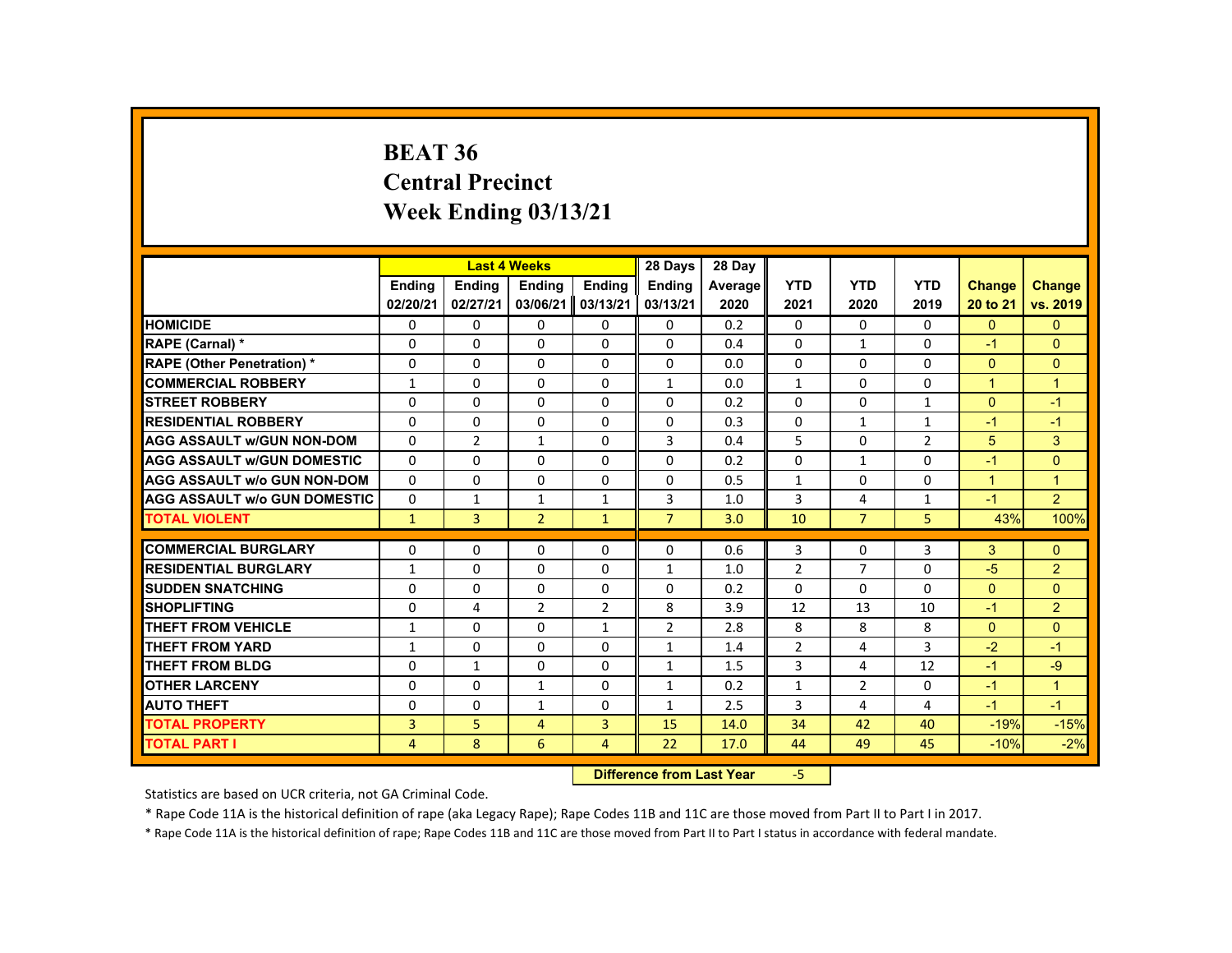# **BEAT 41South Precinct Week Ending 03/13/21**

|                                     |                |                | <b>Last 4 Weeks</b> |                | 28 Days        | 28 Day                    |                |                |                |                |                      |
|-------------------------------------|----------------|----------------|---------------------|----------------|----------------|---------------------------|----------------|----------------|----------------|----------------|----------------------|
|                                     | <b>Ending</b>  | <b>Ending</b>  | <b>Ending</b>       | Ending         | <b>Endina</b>  | Average                   | <b>YTD</b>     | <b>YTD</b>     | <b>YTD</b>     | <b>Change</b>  | <b>Change</b>        |
|                                     | 02/20/21       | 02/27/21       | 03/06/21            | 03/13/21       | 03/13/21       | 2020                      | 2021           | 2020           | 2019           | 20 to 21       | vs. 2019             |
| <b>HOMICIDE</b>                     | $\Omega$       | $\Omega$       | $\Omega$            | $\Omega$       | 0              | 0.0                       | 0              | $\Omega$       | $\Omega$       | $\Omega$       | $\overline{0}$       |
| RAPE (Carnal) *                     | $\Omega$       | $\Omega$       | $\Omega$            | $\Omega$       | $\Omega$       | 0.1                       | $\Omega$       | 0              | $\mathbf{1}$   | $\mathbf{0}$   | $-1$                 |
| <b>RAPE (Other Penetration) *</b>   | $\Omega$       | $\Omega$       | $\Omega$            | $\Omega$       | $\Omega$       | 0.1                       | $\mathbf{1}$   | $\Omega$       | $\Omega$       | $\mathbf{1}$   | $\mathbf{1}$         |
| <b>COMMERCIAL ROBBERY</b>           | $\mathbf{0}$   | $\Omega$       | $\Omega$            | $\Omega$       | 0              | 0.2                       | $\mathbf{1}$   | $\Omega$       | 0              | $\overline{1}$ | $\mathbf{1}$         |
| <b>STREET ROBBERY</b>               | $\Omega$       | $\Omega$       | $\Omega$            | $\Omega$       | $\Omega$       | 0.6                       | $\Omega$       | $\mathbf{1}$   | $\overline{2}$ | $-1$           | $-2$                 |
| <b>RESIDENTIAL ROBBERY</b>          | $\mathbf{0}$   | $\mathbf{0}$   | $\mathbf{0}$        | 0              | 0              | 0.1                       | 0              | 0              | 0              | $\mathbf{0}$   | $\overline{0}$       |
| <b>AGG ASSAULT W/GUN NON-DOM</b>    | $\mathbf{0}$   | $\mathbf{1}$   | $\Omega$            | $\Omega$       | $\mathbf{1}$   | 0.5                       | 3              | $\Omega$       | $\Omega$       | 3              | 3                    |
| <b>AGG ASSAULT W/GUN DOMESTIC</b>   | $\Omega$       | $\Omega$       | $\Omega$            | $\Omega$       | $\Omega$       | 0.1                       | $\Omega$       | $\Omega$       | $\Omega$       | $\Omega$       | $\Omega$             |
| <b>AGG ASSAULT w/o GUN NON-DOM</b>  | $\Omega$       | $\Omega$       | $\Omega$            | $\mathbf{1}$   | $\mathbf{1}$   | 0.5                       | $\mathbf{1}$   | $\mathbf{1}$   | $\mathbf{1}$   | $\mathbf{0}$   | $\Omega$             |
| <b>AGG ASSAULT W/o GUN DOMESTIC</b> | 0              | $\Omega$       | $\mathbf{0}$        | $\Omega$       | 0              | 0.6                       | $\Omega$       | 0              | $\Omega$       | $\Omega$       | $\mathbf{0}$         |
| <b>TOTAL VIOLENT</b>                | $\mathbf{0}$   | $\bullet$      | $\mathbf{0}$        | $\mathbf{1}$   | $\overline{2}$ | 2.6                       | 6              | $\overline{2}$ | $\overline{4}$ | 200%           | 50%                  |
| <b>COMMERCIAL BURGLARY</b>          | 3              | $\overline{2}$ | $\Omega$            | $\Omega$       | 5              | 0.5                       | $\overline{7}$ | $\Omega$       | $\overline{2}$ | $\overline{7}$ | 5 <sup>5</sup>       |
| <b>RESIDENTIAL BURGLARY</b>         | 0              | $\Omega$       | $\mathbf{0}$        | $\Omega$       | $\Omega$       | 0.9                       | $\mathbf{1}$   | $\overline{2}$ | $\Omega$       | $-1$           | $\mathbf{1}$         |
| <b>SUDDEN SNATCHING</b>             | $\Omega$       | $\Omega$       | $\Omega$            | $\Omega$       | $\Omega$       | 0.1                       | $\mathbf{1}$   | $\Omega$       | $\Omega$       | $\mathbf{1}$   | $\mathbf{1}$         |
| <b>SHOPLIFTING</b>                  | $\Omega$       | $\overline{2}$ | $\Omega$            | $\Omega$       | $\overline{2}$ | 0.9                       | 8              | $\mathbf{1}$   | 10             | $\overline{7}$ | $-2$                 |
| <b>THEFT FROM VEHICLE</b>           | $\mathbf{1}$   | $\mathbf{1}$   | $\overline{2}$      | $\mathbf{1}$   | 5              | 3.5                       | 11             | $\overline{7}$ | 16             | $\overline{4}$ | $-5$                 |
| <b>THEFT FROM YARD</b>              | $\Omega$       | $\mathbf{1}$   | $\Omega$            | $\mathbf{1}$   | $\overline{2}$ | 0.8                       | 3              | $\Omega$       | 3              | 3              | $\Omega$             |
| <b>THEFT FROM BLDG</b>              | $\Omega$       | $\mathbf{0}$   | $\mathbf{0}$        | $\mathbf{0}$   | $\Omega$       | 2.3                       | $\Omega$       | $\overline{2}$ | 11             | $-2$           | $-11$                |
| <b>OTHER LARCENY</b>                | $\Omega$       | $\Omega$       | $\Omega$            | $\Omega$       | $\Omega$       | 0.4                       | $\mathbf{1}$   | $\mathbf{1}$   | $\Omega$       | $\mathbf{0}$   | $\blacktriangleleft$ |
| <b>AUTO THEFT</b>                   | $\Omega$       | $\Omega$       | $\Omega$            | $\Omega$       | $\Omega$       | 1.7                       | $\overline{2}$ | $\overline{2}$ | 4              | $\mathbf{0}$   | $-2$                 |
| <b>TOTAL PROPERTY</b>               | $\overline{4}$ | 6              | $\overline{2}$      | $\overline{2}$ | 14             | 11.1                      | 34             | 15             | 46             | 127%           | $-26%$               |
| <b>TOTAL PART I</b>                 | $\overline{4}$ | $\overline{7}$ | $\overline{2}$      | $\overline{3}$ | 16             | 13.7                      | 40             | 17             | 50             | 135%           | $-20%$               |
|                                     |                |                |                     |                |                | Difference from Loot Voor | າາ             |                |                |                |                      |

 **Difference from Last Year**r 23

Statistics are based on UCR criteria, not GA Criminal Code.

\* Rape Code 11A is the historical definition of rape (aka Legacy Rape); Rape Codes 11B and 11C are those moved from Part II to Part I in 2017.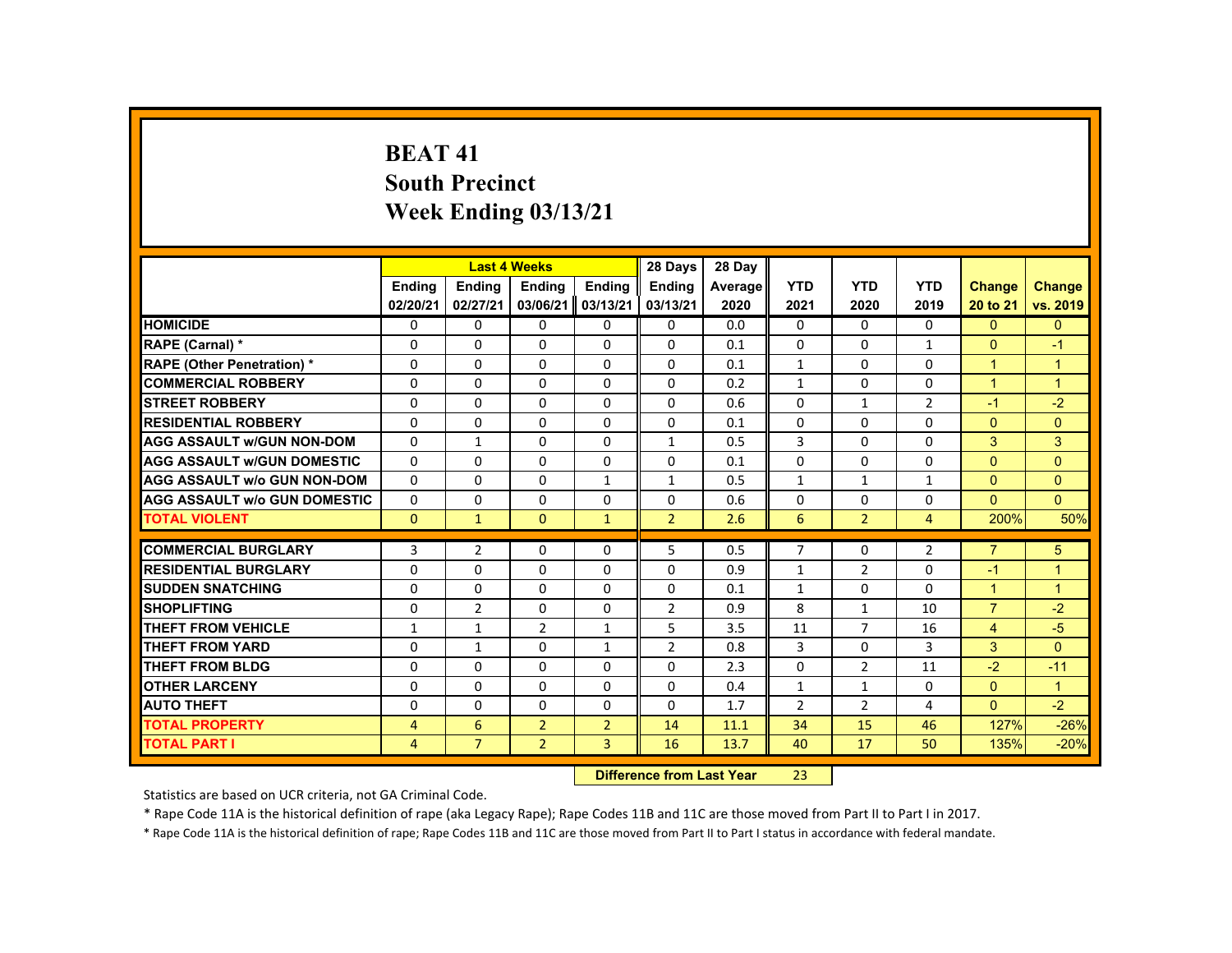# **BEAT 42South Precinct Week Ending 03/13/21**

|                                     |               |                | <b>Last 4 Weeks</b> |                 | 28 Days                                                                                                                                                                                                                        | 28 Day  |                |                |                |                |                |
|-------------------------------------|---------------|----------------|---------------------|-----------------|--------------------------------------------------------------------------------------------------------------------------------------------------------------------------------------------------------------------------------|---------|----------------|----------------|----------------|----------------|----------------|
|                                     | <b>Ending</b> | <b>Ending</b>  | <b>Ending</b>       | Ending          | <b>Ending</b>                                                                                                                                                                                                                  | Average | <b>YTD</b>     | <b>YTD</b>     | <b>YTD</b>     | <b>Change</b>  | <b>Change</b>  |
|                                     | 02/20/21      | 02/27/21       | 03/06/21            | 03/13/21        | 03/13/21                                                                                                                                                                                                                       | 2020    | 2021           | 2020           | 2019           | 20 to 21       | vs. 2019       |
| <b>HOMICIDE</b>                     | 0             | $\Omega$       | $\mathbf{0}$        | $\Omega$        | 0                                                                                                                                                                                                                              | 0.0     | 0              | $\Omega$       | $\mathbf{0}$   | $\mathbf{0}$   | $\mathbf{0}$   |
| RAPE (Carnal) *                     | 0             | $\Omega$       | $\mathbf{0}$        | $\mathbf{0}$    | 0                                                                                                                                                                                                                              | 0.3     | $\Omega$       | $\mathbf{0}$   | 0              | $\Omega$       | $\Omega$       |
| <b>RAPE (Other Penetration) *</b>   | $\Omega$      | $\Omega$       | $\Omega$            | $\Omega$        | $\Omega$                                                                                                                                                                                                                       | 0.2     | $\Omega$       | $\mathbf{1}$   | $\Omega$       | $-1$           | $\Omega$       |
| <b>COMMERCIAL ROBBERY</b>           | $\Omega$      | $\Omega$       | $\Omega$            | $\Omega$        | $\Omega$                                                                                                                                                                                                                       | 0.5     | $\Omega$       | 4              | $\overline{2}$ | $-4$           | $-2$           |
| <b>STREET ROBBERY</b>               | $\Omega$      | $\Omega$       | $\Omega$            | $\Omega$        | $\Omega$                                                                                                                                                                                                                       | 0.2     | $\overline{2}$ | $\Omega$       | $\mathbf{1}$   | $\overline{2}$ | $\overline{1}$ |
| <b>RESIDENTIAL ROBBERY</b>          | 0             | $\mathbf{0}$   | $\mathbf{0}$        | 0               | 0                                                                                                                                                                                                                              | 0.2     | $\mathbf{1}$   | $\mathbf{1}$   | 0              | $\mathbf{0}$   | $\overline{1}$ |
| <b>AGG ASSAULT W/GUN NON-DOM</b>    | 0             | $\Omega$       | $\mathbf{1}$        | $\Omega$        | $\mathbf{1}$                                                                                                                                                                                                                   | 0.3     | $\mathbf{1}$   | 0              | 0              | $\overline{1}$ | $\overline{1}$ |
| <b>AGG ASSAULT W/GUN DOMESTIC</b>   | $\Omega$      | $\Omega$       | $\Omega$            | $\Omega$        | $\Omega$                                                                                                                                                                                                                       | 0.0     | $\Omega$       | $\Omega$       | $\mathbf{1}$   | $\Omega$       | $-1$           |
| <b>AGG ASSAULT w/o GUN NON-DOM</b>  | $\Omega$      | $\Omega$       | $\mathbf{1}$        | $\Omega$        | $\mathbf{1}$                                                                                                                                                                                                                   | 0.6     | $\overline{2}$ | $\Omega$       | $\mathbf{1}$   | $\overline{2}$ | $\overline{1}$ |
| <b>AGG ASSAULT W/o GUN DOMESTIC</b> | $\Omega$      | $\Omega$       | $\Omega$            | $\Omega$        | $\Omega$                                                                                                                                                                                                                       | 0.2     | $\overline{2}$ | $\mathbf{1}$   | $\Omega$       | $\mathbf{1}$   | $\overline{2}$ |
| <b>TOTAL VIOLENT</b>                | $\mathbf{0}$  | $\overline{0}$ | $\overline{2}$      | $\mathbf{0}$    | $\overline{2}$                                                                                                                                                                                                                 | 2.5     | 8              | $\overline{7}$ | 5              | 14%            | 60%            |
|                                     |               |                |                     |                 |                                                                                                                                                                                                                                |         |                |                |                |                |                |
| <b>COMMERCIAL BURGLARY</b>          | 3             | $\Omega$       | $\Omega$            | $\Omega$        | 3                                                                                                                                                                                                                              | 0.7     | 4              | $\mathbf{0}$   | $\overline{2}$ | 4              | $\overline{2}$ |
| <b>RESIDENTIAL BURGLARY</b>         | $\Omega$      | $\Omega$       | $\Omega$            | $\mathbf{1}$    | $\mathbf{1}$                                                                                                                                                                                                                   | 0.2     | $\mathbf{1}$   | $\Omega$       | $\mathbf{1}$   | $\mathbf{1}$   | $\Omega$       |
| <b>SUDDEN SNATCHING</b>             | 0             | $\mathbf{0}$   | $\mathbf{0}$        | 0               | 0                                                                                                                                                                                                                              | 0.2     | $\mathbf{1}$   | 0              | $\overline{2}$ | $\mathbf{1}$   | $-1$           |
| <b>SHOPLIFTING</b>                  | 6             | $\overline{2}$ | 2                   | $\Omega$        | 10                                                                                                                                                                                                                             | 13.3    | 37             | 57             | 72             | $-20$          | $-35$          |
| THEFT FROM VEHICLE                  | $\Omega$      | $\Omega$       | $\Omega$            | $\mathbf{1}$    | $\mathbf{1}$                                                                                                                                                                                                                   | 3.8     | $\overline{7}$ | $\overline{7}$ | 8              | $\overline{0}$ | $-1$           |
| <b>THEFT FROM YARD</b>              | $\Omega$      | $\overline{2}$ | $\Omega$            | $\Omega$        | 2                                                                                                                                                                                                                              | 1.4     | 3              | 2              | $\overline{2}$ | $\mathbf{1}$   | $\overline{1}$ |
| <b>THEFT FROM BLDG</b>              | $\mathbf{1}$  | $\Omega$       | $\mathbf{1}$        | $\Omega$        | 2                                                                                                                                                                                                                              | 2.1     | 4              | 10             | 8              | $-6$           | $-4$           |
| <b>OTHER LARCENY</b>                | 0             | $\Omega$       | $\Omega$            | $\Omega$        | $\Omega$                                                                                                                                                                                                                       | 0.6     | $\mathbf{1}$   | 0              | $\mathbf{1}$   | $\mathbf{1}$   | $\mathbf{0}$   |
| <b>AUTO THEFT</b>                   | $\mathbf{1}$  | $\Omega$       | $\mathbf{1}$        | $\Omega$        | $\overline{2}$                                                                                                                                                                                                                 | 1.8     | 5              | 3              | 3              | $\overline{2}$ | $\overline{2}$ |
| <b>TOTAL PROPERTY</b>               | 11            | $\overline{4}$ | $\overline{4}$      | $\overline{2}$  | 21                                                                                                                                                                                                                             | 24.1    | 63             | 79             | 99             | $-20%$         | $-36%$         |
| <b>TOTAL PART I</b>                 | 11            | $\overline{4}$ | 6                   | $\overline{2}$  | 23                                                                                                                                                                                                                             | 26.5    | 71             | 86             | 104            | $-17%$         | $-32%$         |
|                                     |               |                |                     | <b>CALLED A</b> | and the second control of the second second second to the second second second the second second second second second second second second second second second second second second second second second second second second |         | $\sim$         |                |                |                |                |

 **Difference from Last Year**r -15

Statistics are based on UCR criteria, not GA Criminal Code.

\* Rape Code 11A is the historical definition of rape (aka Legacy Rape); Rape Codes 11B and 11C are those moved from Part II to Part I in 2017.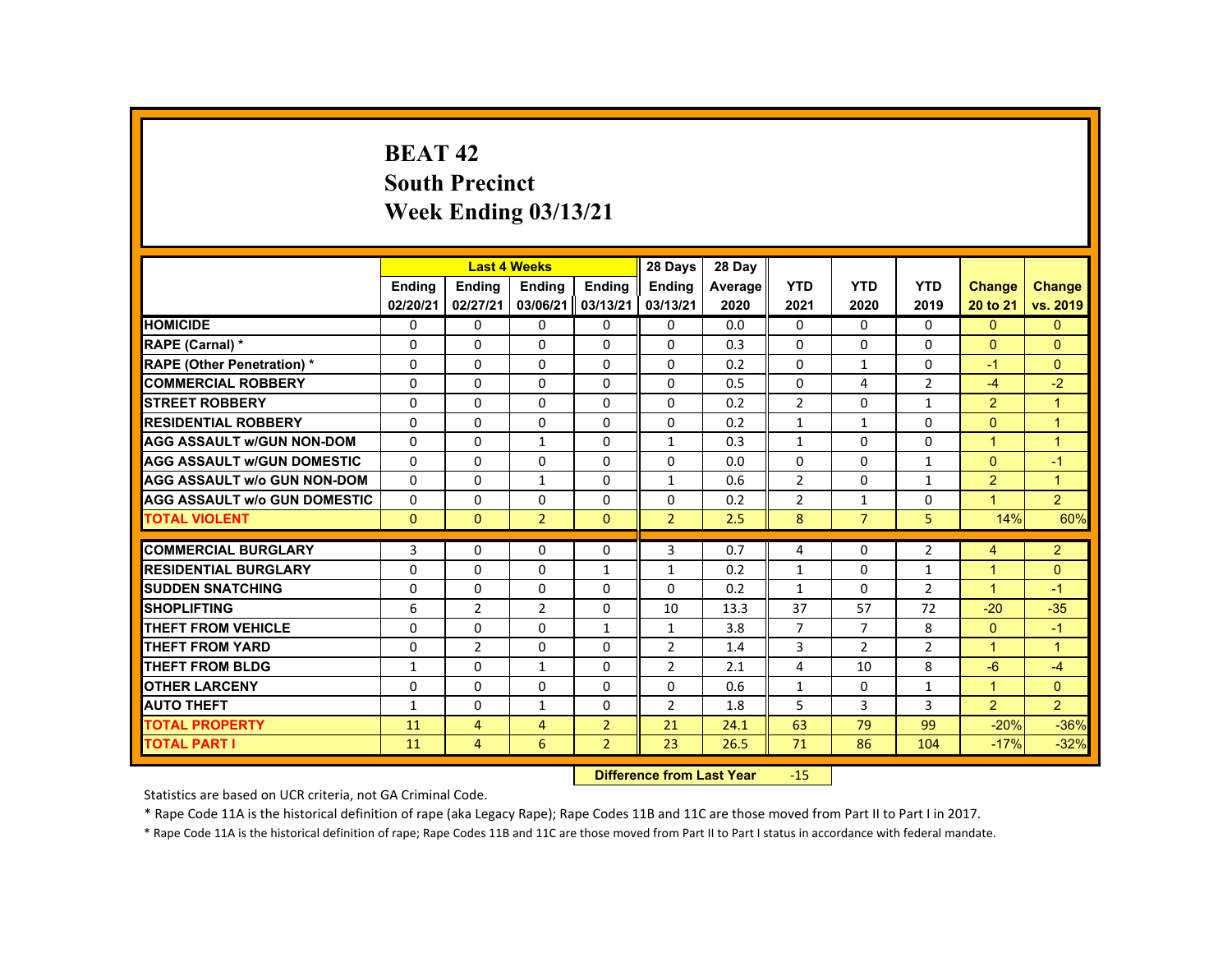# **BEAT 43 South Precinct Week Ending 03/13/21**

|                                     |                |                | <b>Last 4 Weeks</b>              |                | 28 Days        | 28 Day  |                |                |                |                 |                      |
|-------------------------------------|----------------|----------------|----------------------------------|----------------|----------------|---------|----------------|----------------|----------------|-----------------|----------------------|
|                                     | <b>Ending</b>  | <b>Ending</b>  | <b>Ending</b>                    | <b>Ending</b>  | <b>Ending</b>  | Average | <b>YTD</b>     | <b>YTD</b>     | <b>YTD</b>     | <b>Change</b>   | <b>Change</b>        |
|                                     | 02/20/21       | 02/27/21       | 03/06/21                         | 03/13/21       | 03/13/21       | 2020    | 2021           | 2020           | 2019           | 20 to 21        | vs. 2019             |
| <b>HOMICIDE</b>                     | 0              | $\Omega$       | $\Omega$                         | $\Omega$       | $\mathbf 0$    | 0.0     | $\mathbf{0}$   | $\Omega$       | $\mathbf{1}$   | $\mathbf{0}$    | $-1$                 |
| RAPE (Carnal) *                     | $\Omega$       | $\Omega$       | $\Omega$                         | $\Omega$       | $\Omega$       | 0.2     | $\Omega$       | $\Omega$       | $\Omega$       | $\Omega$        | $\Omega$             |
| <b>RAPE (Other Penetration) *</b>   | $\Omega$       | $\Omega$       | $\Omega$                         | $\Omega$       | $\Omega$       | 0.2     | $\Omega$       | $\Omega$       | $\Omega$       | $\mathbf{0}$    | $\Omega$             |
| <b>COMMERCIAL ROBBERY</b>           | $\Omega$       | $\Omega$       | $\Omega$                         | $\Omega$       | $\Omega$       | 0.7     | $\mathbf{1}$   | $\overline{2}$ | $\Omega$       | $-1$            | $\blacktriangleleft$ |
| <b>STREET ROBBERY</b>               | 0              | $\Omega$       | $\Omega$                         | $\Omega$       | $\Omega$       | 0.4     | $\mathbf{1}$   | $\Omega$       | $\Omega$       | $\mathbf{1}$    | $\blacktriangleleft$ |
| <b>RESIDENTIAL ROBBERY</b>          | $\Omega$       | $\Omega$       | $\Omega$                         | $\Omega$       | $\Omega$       | 0.0     | $\Omega$       | $\Omega$       | $\Omega$       | $\mathbf{0}$    | $\Omega$             |
| <b>AGG ASSAULT w/GUN ON-DOM</b>     | $\Omega$       | $\mathbf{1}$   | $\Omega$                         | $\Omega$       | $\mathbf{1}$   | 1.5     | 2              | $\overline{a}$ | $\mathbf{1}$   | $-2$            | $\blacktriangleleft$ |
| <b>AGG ASSAULT W/GUN DOMESTIC</b>   | $\Omega$       | $\Omega$       | $\Omega$                         | $\Omega$       | $\Omega$       | 0.2     | $\Omega$       | $\Omega$       | $\Omega$       | $\Omega$        | $\Omega$             |
| <b>AGG ASSAULT w/o GUN NON-DOM</b>  | $\Omega$       | $\Omega$       | $\Omega$                         | $\mathbf{1}$   | $\mathbf{1}$   | 0.7     | $\overline{2}$ | $\mathbf{1}$   | $\mathbf{1}$   | $\mathbf{1}$    | $\blacktriangleleft$ |
| <b>AGG ASSAULT W/o GUN DOMESTIC</b> | $\Omega$       | $\Omega$       | $\Omega$                         | $\Omega$       | $\Omega$       | 1.2     | $\overline{2}$ | 6              | $\mathbf{1}$   | $-4$            | $\overline{1}$       |
| <b>TOTAL VIOLENT</b>                | $\overline{0}$ | $\mathbf{1}$   | $\overline{0}$                   | $\mathbf{1}$   | $\overline{2}$ | 5.0     | 8              | 13             | $\overline{4}$ | $-38%$          | 100%                 |
| <b>COMMERCIAL BURGLARY</b>          | 0              | 1              | $\Omega$                         | 1              | $\overline{2}$ | 0.8     | 3              | $\mathbf{0}$   | 3              | 3               | $\Omega$             |
| <b>RESIDENTIAL BURGLARY</b>         | $\Omega$       | $\Omega$       | $\Omega$                         | $\mathbf{1}$   | $\mathbf{1}$   | 1.8     | 3              | 6              | $\overline{3}$ | $-3$            | $\Omega$             |
| <b>SUDDEN SNATCHING</b>             | $\Omega$       | $\Omega$       | $\Omega$                         | $\Omega$       | $\Omega$       | 0.2     | $\Omega$       | $\Omega$       | $\Omega$       | $\Omega$        | $\Omega$             |
| <b>SHOPLIFTING</b>                  | $\overline{2}$ | $\overline{2}$ | $\Omega$                         | $\mathbf{1}$   | 5              | 2.8     | 17             | 8              | 22             | 9               | $-5$                 |
| <b>THEFT FROM VEHICLE</b>           | $\Omega$       | $\Omega$       | $\mathbf{1}$                     | $\mathbf{1}$   | $\overline{2}$ | 4.1     | 8              | 10             | 6              | $-2$            | $\overline{2}$       |
| <b>THEFT FROM YARD</b>              | $\Omega$       | $\Omega$       | $\Omega$                         | $\Omega$       | $\Omega$       | 1.3     | $\overline{2}$ | 3              | $\mathbf{1}$   | $-1$            | $\blacktriangleleft$ |
| <b>THEFT FROM BLDG</b>              | $\Omega$       | $\mathbf{1}$   | $\mathbf{1}$                     | $\mathbf{1}$   | 3              | 1.2     | 8              | $\overline{2}$ | $\overline{7}$ | $6\overline{6}$ | $\blacktriangleleft$ |
| <b>OTHER LARCENY</b>                | $\Omega$       | $\Omega$       | $\Omega$                         | $\Omega$       | $\Omega$       | 0.6     | $\mathbf{1}$   | $\mathbf{0}$   | $\mathbf{1}$   | $\mathbf{1}$    | $\overline{0}$       |
| <b>AUTO THEFT</b>                   | $\Omega$       | $\Omega$       | 1                                | $\mathbf{1}$   | $\overline{2}$ | 1.8     | 4              | $\overline{2}$ | $\overline{2}$ | $\overline{2}$  | 2 <sup>1</sup>       |
| <b>TOTAL PROPERTY</b>               | $\overline{2}$ | $\overline{4}$ | 3                                | 6              | 15             | 14.7    | 46             | 31             | 45             | 48%             | 2%                   |
| <b>TOTAL PART I</b>                 | 2 <sup>1</sup> | 5              | $\overline{3}$                   | $\overline{7}$ | 17             | 19.6    | 54             | 44             | 49             | 23%             | 10%                  |
|                                     |                |                | <b>Difference from Last Year</b> |                | 10             |         |                |                |                |                 |                      |

Statistics are based on UCR criteria, not GA Criminal Code.

\* Rape Code 11A is the historical definition of rape (aka Legacy Rape); Rape Codes 11B and 11C are those moved from Part II to Part I in 2017.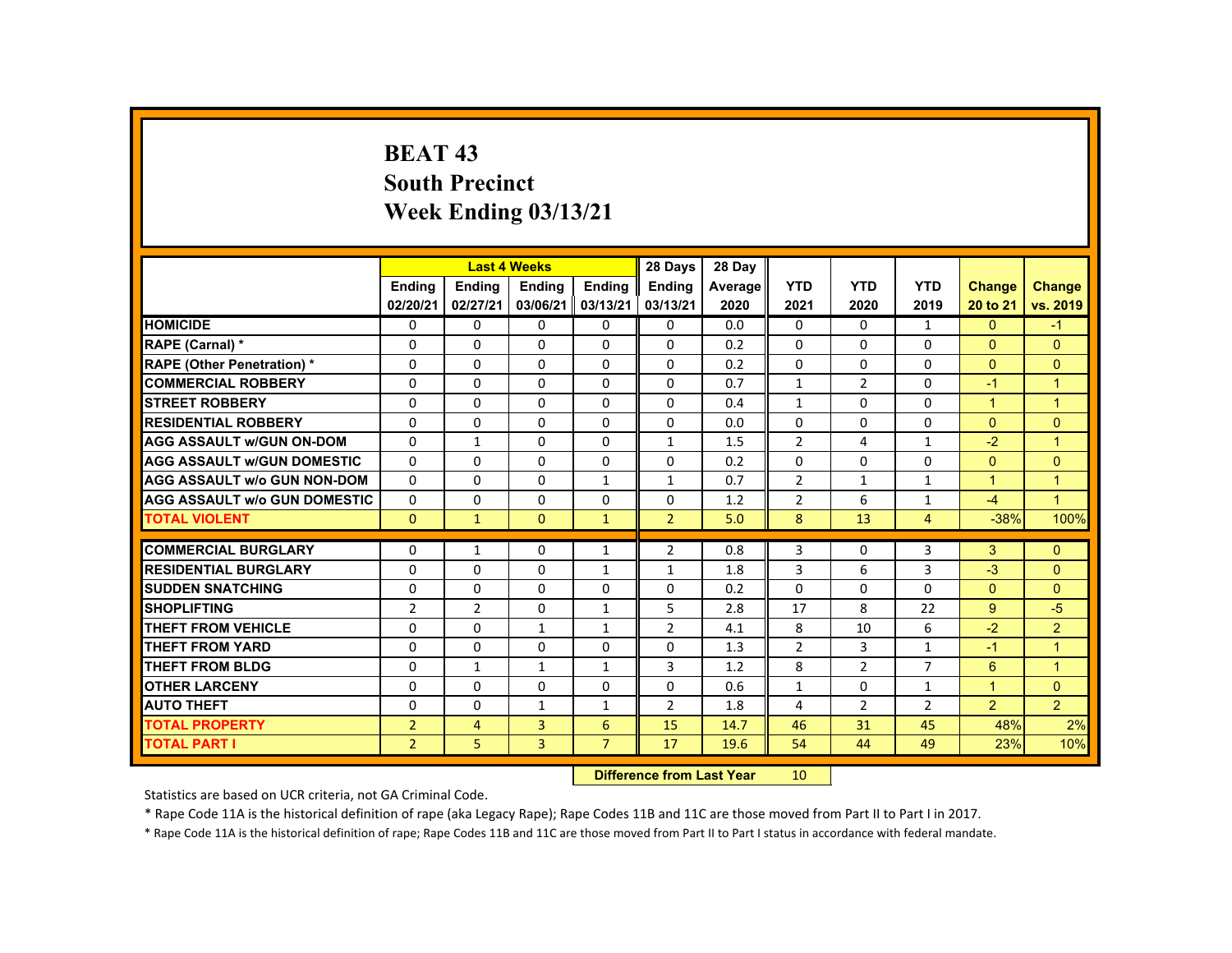### **BEAT 44 South Precinct Week Ending 03/13/21**

|                                     |                |                                   | <b>Last 4 Weeks</b> |                | 28 Days        | 28 Day  |                |                |                |                      |                      |
|-------------------------------------|----------------|-----------------------------------|---------------------|----------------|----------------|---------|----------------|----------------|----------------|----------------------|----------------------|
|                                     | <b>Ending</b>  | <b>Ending</b>                     | <b>Ending</b>       | <b>Ending</b>  | Ending         | Average | <b>YTD</b>     | <b>YTD</b>     | <b>YTD</b>     | <b>Change</b>        | <b>Change</b>        |
|                                     | 02/20/21       | 02/27/21                          | 03/06/21            | 03/13/21       | 03/13/21       | 2020    | 2021           | 2020           | 2019           | 20 to 21             | vs. 2019             |
| <b>HOMICIDE</b>                     | $\Omega$       | $\Omega$                          | $\mathbf{0}$        | $\mathbf{1}$   | $\mathbf{1}$   | 0.1     | $\overline{2}$ | $\Omega$       | $\mathbf{1}$   | $\overline{2}$       | $\blacklozenge$      |
| RAPE (Carnal) *                     | 0              | $\Omega$                          | $\Omega$            | $\Omega$       | $\Omega$       | 0.2     | $\Omega$       | $\Omega$       | $\mathbf{1}$   | $\Omega$             | $-1$                 |
| <b>RAPE (Other Penetration) *</b>   | $\Omega$       | $\Omega$                          | $\Omega$            | $\Omega$       | $\Omega$       | 0.2     | $\Omega$       | 1              | $\Omega$       | $-1$                 | $\Omega$             |
| <b>COMMERCIAL ROBBERY</b>           | $\Omega$       | $\Omega$                          | $\Omega$            | $\Omega$       | $\Omega$       | 0.1     | $\Omega$       | $\Omega$       | $\Omega$       | $\Omega$             | $\Omega$             |
| <b>STREET ROBBERY</b>               | $\Omega$       | $\Omega$                          | $\Omega$            | $\Omega$       | $\Omega$       | 0.5     | $\Omega$       | $\overline{2}$ | $\mathbf{1}$   | $-2$                 | $-1$                 |
| <b>RESIDENTIAL ROBBERY</b>          | $\Omega$       | $\overline{2}$                    | $\Omega$            | 0              | 2              | 0.2     | 3              | $\mathbf{1}$   | $\Omega$       | 2                    | 3                    |
| <b>AGG ASSAULT W/GUN NON-DOM</b>    | $\mathbf{0}$   | $\Omega$                          | $\mathbf{1}$        | $\Omega$       | $\mathbf{1}$   | 0.9     | 4              | 3              | $\overline{3}$ | $\blacktriangleleft$ | $\blacktriangleleft$ |
| <b>AGG ASSAULT W/GUN DOMESTIC</b>   | $\Omega$       | $\Omega$                          | $\Omega$            | $\Omega$       | $\Omega$       | 0.1     | $\Omega$       | $\mathbf{1}$   | $\mathbf{1}$   | $-1$                 | $-1$                 |
| <b>AGG ASSAULT w/o GUN NON-DOM</b>  | $\Omega$       | $\Omega$                          | $\Omega$            | $\Omega$       | $\Omega$       | 0.5     | $\Omega$       | $\overline{3}$ | $\mathbf{1}$   | $-3$                 | $-1$                 |
| <b>AGG ASSAULT W/o GUN DOMESTIC</b> | $\Omega$       | $\mathbf{1}$                      | $\mathbf{1}$        | $\Omega$       | 2              | 1.1     | 4              | 3              | $\overline{2}$ | $\mathbf{1}$         | $\overline{2}$       |
| <b>TOTAL VIOLENT</b>                | $\Omega$       | $\overline{3}$                    | $\overline{2}$      | $\mathbf{1}$   | 6              | 3.6     | 13             | 14             | 10             | $-7%$                | 30%                  |
|                                     |                |                                   |                     |                |                |         |                |                |                |                      |                      |
| <b>COMMERCIAL BURGLARY</b>          | $\mathbf{0}$   | $\mathbf{1}$                      | $\mathbf{1}$        | 0              | $\overline{2}$ | 0.2     | 3              | $\overline{2}$ | $\overline{2}$ | $\blacktriangleleft$ | $\mathbf{1}$         |
| <b>RESIDENTIAL BURGLARY</b>         | $\Omega$       | $\Omega$                          | $\mathbf{1}$        | $\Omega$       | $\mathbf{1}$   | 2.1     | $\mathbf{1}$   | 9              | $\mathbf{1}$   | $-8$                 | $\Omega$             |
| <b>SUDDEN SNATCHING</b>             | $\mathbf{0}$   | $\mathbf{0}$                      | $\Omega$            | $\mathbf{0}$   | 0              | 0.0     | $\Omega$       | 0              | $\overline{2}$ | $\mathbf{0}$         | $-2$                 |
| <b>SHOPLIFTING</b>                  | 1              | $\Omega$                          | $\Omega$            | $\Omega$       | $\mathbf{1}$   | 1.8     | 5              | 6              | $\mathbf{1}$   | $-1$                 | $\overline{4}$       |
| <b>THEFT FROM VEHICLE</b>           | 1              | $\Omega$                          | $\mathbf{1}$        | $\Omega$       | $\overline{2}$ | 3.8     | 5              | 12             | 19             | $-7$                 | $-14$                |
| <b>THEFT FROM YARD</b>              | $\mathbf{1}$   | $\Omega$                          | $\Omega$            | $\overline{2}$ | 3              | 1.0     | 4              | $\mathbf{1}$   | 3              | 3                    | $\mathbf{1}$         |
| <b>THEFT FROM BLDG</b>              | $\overline{2}$ | $\mathbf{1}$                      | $\mathbf{0}$        | $\Omega$       | 3              | 2.1     | 8              | 3              | 5              | 5                    | 3                    |
| <b>OTHER LARCENY</b>                | $\Omega$       | $\Omega$                          | $\Omega$            | $\mathbf{1}$   | $\mathbf{1}$   | 0.7     | 4              | 1              | $\overline{2}$ | 3                    | $\overline{2}$       |
| <b>AUTO THEFT</b>                   | $\Omega$       | $\Omega$                          | $\mathbf{1}$        | $\mathbf{1}$   | $\overline{2}$ | 1.7     | 3              | 2              | 6              | $\overline{1}$       | $-3$                 |
| <b>TOTAL PROPERTY</b>               | 5              | $\overline{2}$                    | $\overline{4}$      | $\overline{4}$ | 15             | 13.2    | 33             | 36             | 41             | $-8%$                | $-20%$               |
| <b>TOTAL PART I</b>                 | 5.             | 5                                 | 6                   | 5.             | 21             | 16.8    | 46             | 50             | 51             | $-8%$                | $-10%$               |
|                                     |                | <b>Difference from Least Vanc</b> |                     | $\mathbf{A}$   |                |         |                |                |                |                      |                      |

 **Difference from Last Year**‐4

Statistics are based on UCR criteria, not GA Criminal Code.

\* Rape Code 11A is the historical definition of rape (aka Legacy Rape); Rape Codes 11B and 11C are those moved from Part II to Part I in 2017.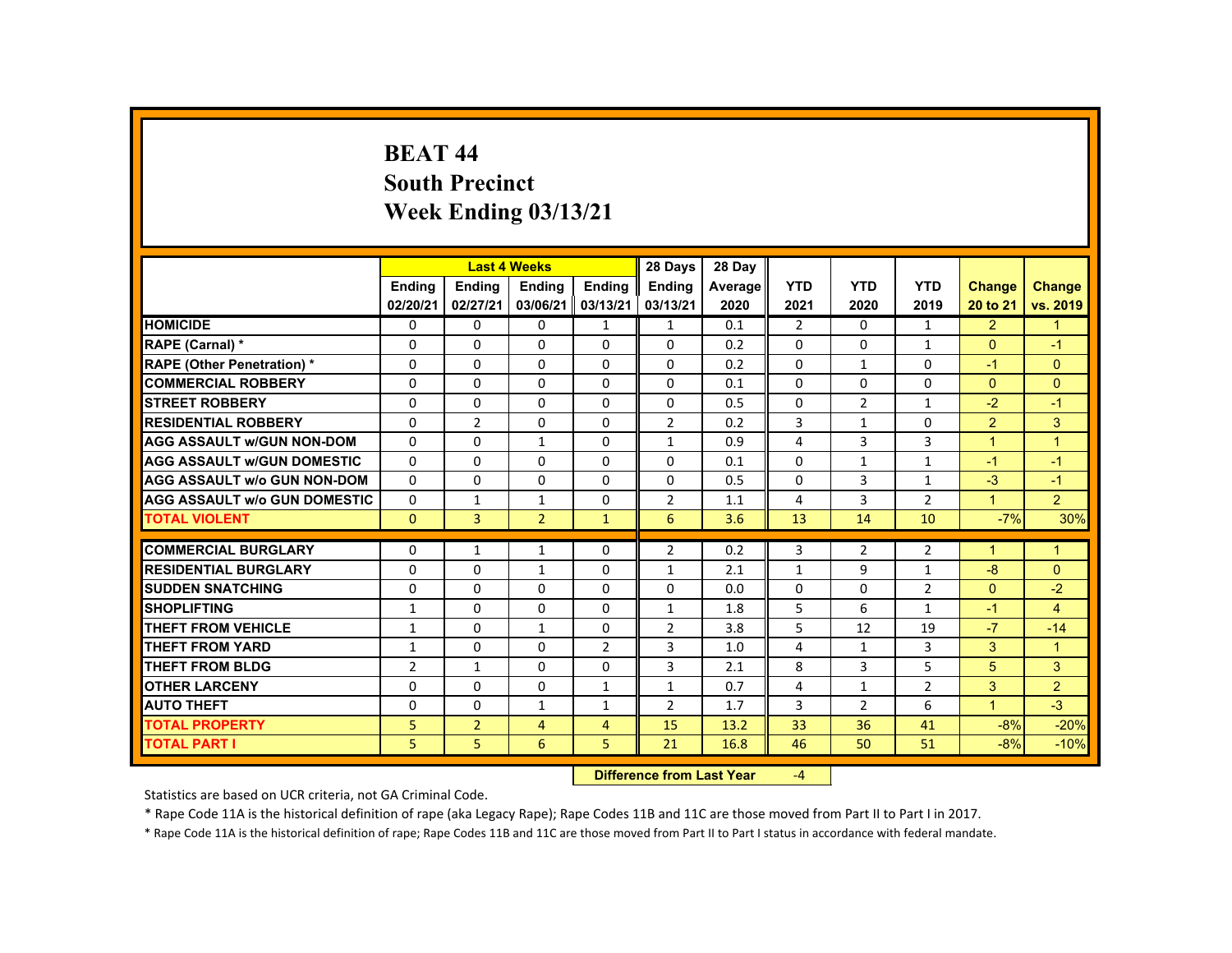# **BEAT 45 South Precinct Week Ending 03/13/21**

|                                     |                |                | <b>Last 4 Weeks</b>              |                | 28 Days        | 28 Day  |                |                |                |                |                      |
|-------------------------------------|----------------|----------------|----------------------------------|----------------|----------------|---------|----------------|----------------|----------------|----------------|----------------------|
|                                     | <b>Ending</b>  | <b>Ending</b>  | <b>Ending</b>                    | <b>Ending</b>  | <b>Ending</b>  | Average | <b>YTD</b>     | <b>YTD</b>     | <b>YTD</b>     | <b>Change</b>  | <b>Change</b>        |
|                                     | 02/20/21       | 02/27/21       | 03/06/21                         | 03/13/21       | 03/13/21       | 2020    | 2021           | 2020           | 2019           | 20 to 21       | vs. 2019             |
| <b>HOMICIDE</b>                     | 0              | $\Omega$       | $\Omega$                         | $\mathbf 0$    | $\mathbf 0$    | 0.1     | 0              | $\mathbf{1}$   | 0              | $-1$           | $\mathbf{0}$         |
| RAPE (Carnal) *                     | $\Omega$       | $\Omega$       | $\mathbf{1}$                     | $\Omega$       | $\mathbf{1}$   | 0.2     | $\mathbf{1}$   | $\mathbf{1}$   | $\Omega$       | $\Omega$       | $\blacktriangleleft$ |
| <b>RAPE (Other Penetration) *</b>   | 0              | $\Omega$       | $\Omega$                         | $\Omega$       | $\Omega$       | 0.1     | $\Omega$       | 1              | 0              | $-1$           | $\overline{0}$       |
| <b>COMMERCIAL ROBBERY</b>           | $\Omega$       | $\Omega$       | $\Omega$                         | $\Omega$       | $\Omega$       | 0.3     | $\Omega$       | $\mathbf{1}$   | $\Omega$       | $-1$           | $\Omega$             |
| <b>ISTREET ROBBERY</b>              | 0              | $\Omega$       | $\Omega$                         | $\mathbf{1}$   | 1              | 0.2     | $\overline{2}$ | 0              | $\overline{2}$ | $\overline{2}$ | $\Omega$             |
| <b>RESIDENTIAL ROBBERY</b>          | $\Omega$       | $\Omega$       | $\Omega$                         | $\Omega$       | $\Omega$       | 0.1     | 0              | $\Omega$       | 0              | $\Omega$       | $\Omega$             |
| <b>AGG ASSAULT W/GUN NON-DOM</b>    | $\mathbf{0}$   | $\Omega$       | $\Omega$                         | $\Omega$       | $\Omega$       | 0.6     | $\Omega$       | 1              | $\overline{2}$ | $-1$           | $-2$                 |
| <b>AGG ASSAULT W/GUN DOMESTIC</b>   | $\Omega$       | $\Omega$       | $\Omega$                         | $\mathbf{1}$   | $\mathbf{1}$   | 0.2     | $\mathbf{1}$   | $\mathbf{1}$   | $\mathbf{1}$   | $\Omega$       | $\Omega$             |
| <b>AGG ASSAULT w/o GUN NON-DOM</b>  | 0              | $\mathbf{1}$   | $\mathbf{1}$                     | 0              | $\overline{2}$ | 0.6     | 3              | 0              | $\Omega$       | 3              | 3                    |
| <b>AGG ASSAULT W/o GUN DOMESTIC</b> | $\Omega$       | $\mathbf{1}$   | $\Omega$                         | $\Omega$       | $\mathbf{1}$   | 0.5     | $\overline{2}$ | 1              | $\overline{2}$ | 1              | $\Omega$             |
| <b>TOTAL VIOLENT</b>                | $\Omega$       | $\overline{2}$ | $\overline{2}$                   | 2 <sup>1</sup> | 6              | 2.9     | $\overline{9}$ | $\overline{7}$ | $\overline{7}$ | 29%            | 29%                  |
| <b>COMMERCIAL BURGLARY</b>          | $\mathbf{0}$   | $\mathbf{0}$   | $\mathbf{0}$                     | 0              | 0              | 0.2     | 0              | 0              | 1              | $\mathbf{0}$   | $-1$                 |
| <b>RESIDENTIAL BURGLARY</b>         | $\Omega$       | $\Omega$       | $\Omega$                         | $\Omega$       | $\Omega$       | 0.8     | $\overline{2}$ | 3              | $\overline{2}$ | $-1$           | $\mathbf{0}$         |
| <b>SUDDEN SNATCHING</b>             | $\Omega$       | $\Omega$       | $\Omega$                         | $\Omega$       | $\Omega$       | 0.1     | $\Omega$       | $\Omega$       | $\Omega$       | $\Omega$       | $\Omega$             |
| <b>SHOPLIFTING</b>                  | 3              | $\mathbf{1}$   | 3                                | 3              | 10             | 2.5     | 21             | 5              | 26             | 16             | $-5$                 |
| THEFT FROM VEHICLE                  | $\Omega$       | $\mathbf{1}$   | $\Omega$                         | $\mathbf{1}$   | $\overline{2}$ | 3.7     | 6              | $\overline{7}$ | $\overline{7}$ | $-1$           | $-1$                 |
| <b>THEFT FROM YARD</b>              | $\Omega$       | $\Omega$       | $\mathbf{1}$                     | $\Omega$       | $\mathbf{1}$   | 1.2     | $\mathbf{1}$   | $\overline{2}$ | 6              | $-1$           | $-5$                 |
| <b>THEFT FROM BLDG</b>              | $\Omega$       | $\Omega$       | $\Omega$                         | $\mathbf{1}$   | $\mathbf{1}$   | 1.0     | $\overline{2}$ | 4              | $\mathbf{1}$   | $-2$           | $\mathbf{1}$         |
| <b>OTHER LARCENY</b>                | $\Omega$       | $\Omega$       | $\Omega$                         | $\Omega$       | $\Omega$       | 0.7     | 0              | $\overline{2}$ | 0              | $-2$           | $\overline{0}$       |
| <b>AUTO THEFT</b>                   | $\Omega$       | $\mathbf{1}$   | $\Omega$                         | $\Omega$       | $\mathbf{1}$   | 1.7     | 4              | $\overline{2}$ | $\overline{2}$ | 2 <sup>1</sup> | 2 <sup>1</sup>       |
| <b>TOTAL PROPERTY</b>               | 3              | $\overline{3}$ | 4                                | 5              | 15             | 11.9    | 36             | 25             | 45             | 44%            | $-20%$               |
| <b>TOTAL PART I</b>                 | $\overline{3}$ | 5              | 6                                | $\overline{7}$ | 21             | 14.8    | 45             | 32             | 52             | 41%            | $-13%$               |
|                                     |                |                | <b>Difference from Last Year</b> |                | 13             |         |                |                |                |                |                      |

Statistics are based on UCR criteria, not GA Criminal Code.

\* Rape Code 11A is the historical definition of rape (aka Legacy Rape); Rape Codes 11B and 11C are those moved from Part II to Part I in 2017.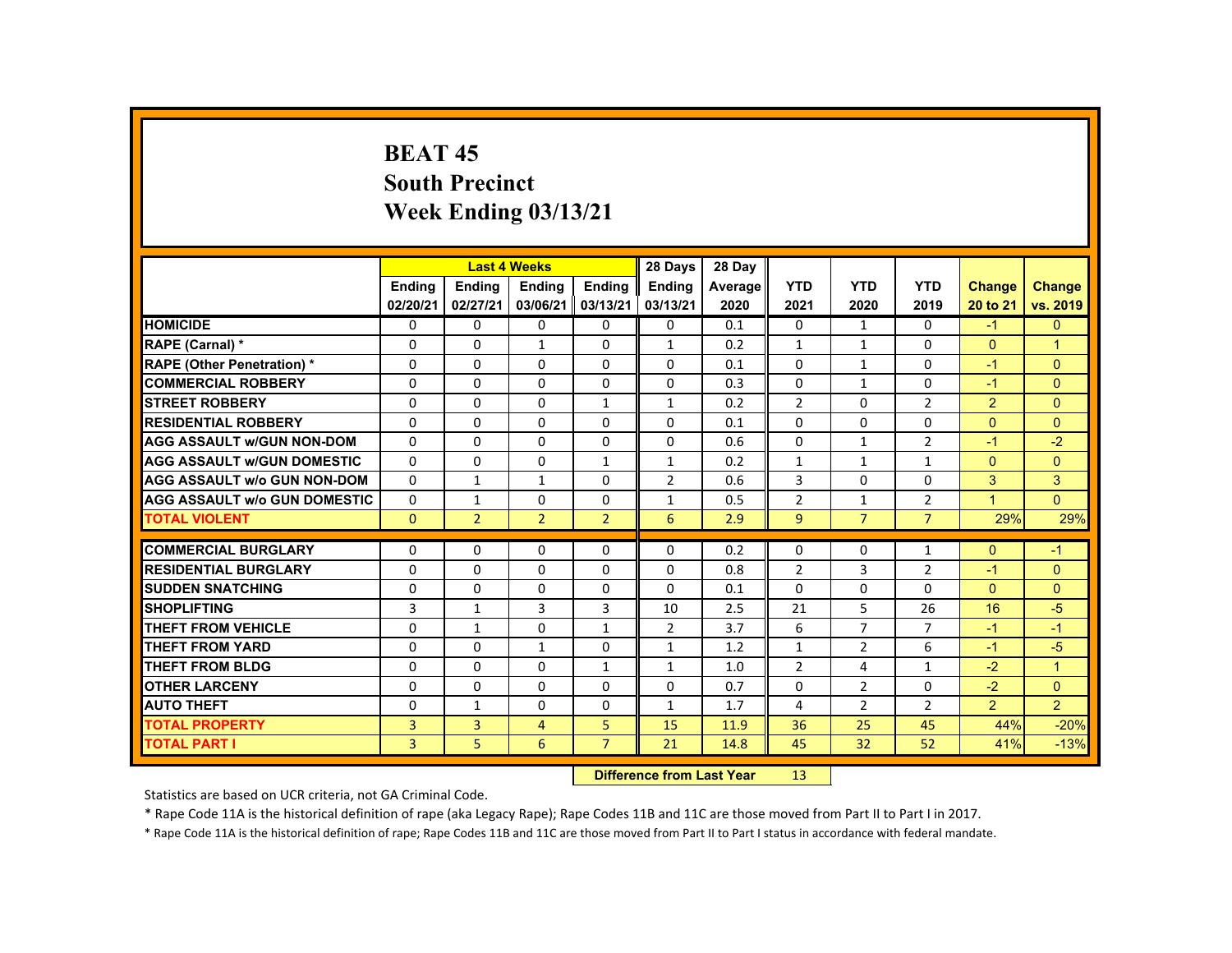# **BEAT 46 South Precinct Week Ending 03/13/21**

|                                     |                |                | <b>Last 4 Weeks</b> |                | 28 Days        | 28 Day  |                |                |                |                      |                      |
|-------------------------------------|----------------|----------------|---------------------|----------------|----------------|---------|----------------|----------------|----------------|----------------------|----------------------|
|                                     | Ending         | Ending         | Ending              | Ending         | Ending         | Average | <b>YTD</b>     | <b>YTD</b>     | <b>YTD</b>     | <b>Change</b>        | <b>Change</b>        |
|                                     | 02/20/21       | 02/27/21       | 03/06/21            | 03/13/21       | 03/13/21       | 2020    | 2021           | 2020           | 2019           | 20 to 21             | vs. 2020             |
| <b>HOMICIDE</b>                     | $\Omega$       | $\Omega$       | $\Omega$            | $\Omega$       | $\Omega$       | 0.0     | 0              | $\Omega$       | $\overline{2}$ | $\Omega$             | $-2$                 |
| <b>RAPE (Carnal) *</b>              | $\Omega$       | $\Omega$       | $\Omega$            | $\Omega$       | $\Omega$       | 0.4     | $\mathbf{1}$   | $\mathbf{1}$   | $\Omega$       | $\mathbf{0}$         | $\blacktriangleleft$ |
| <b>RAPE (Other Penetration) *</b>   | $\Omega$       | $\Omega$       | $\Omega$            | $\Omega$       | $\Omega$       | 0.1     | $\Omega$       | $\Omega$       | $\Omega$       | $\Omega$             | $\overline{0}$       |
| <b>COMMERCIAL ROBBERY</b>           | $\Omega$       | $\Omega$       | $\Omega$            | $\Omega$       | $\Omega$       | 0.1     | $\Omega$       | $\Omega$       | $\mathbf{1}$   | $\Omega$             | $-1$                 |
| <b>STREET ROBBERY</b>               | $\Omega$       | $\mathbf{1}$   | $\Omega$            | $\Omega$       | $\mathbf{1}$   | 0.5     | $\mathbf{1}$   | $\overline{2}$ | $\Omega$       | $-1$                 | $\mathbf{1}$         |
| <b>RESIDENTIAL ROBBERY</b>          | $\mathbf{0}$   | $\mathbf{1}$   | $\mathbf{0}$        | $\mathbf{0}$   | $\mathbf{1}$   | 0.0     | $\mathbf{1}$   | 0              | 0              | $\blacktriangleleft$ | $\overline{1}$       |
| <b>AGG ASSAULT W/GUN NON-DOM</b>    | $\Omega$       | $\Omega$       | $\Omega$            | $\mathbf{1}$   | 1              | 0.8     | $\overline{2}$ | $\overline{2}$ | $\mathbf{1}$   | $\Omega$             | $\overline{1}$       |
| <b>AGG ASSAULT W/GUN DOMESTIC</b>   | $\Omega$       | $\mathbf{1}$   | $\Omega$            | $\Omega$       | $\mathbf{1}$   | 0.2     | $\mathbf{1}$   | $\Omega$       | $\Omega$       | $\overline{1}$       | $\overline{1}$       |
| <b>AGG ASSAULT w/o GUN NON-DOM</b>  | $\Omega$       | $\mathbf{1}$   | $\mathbf{1}$        | $\Omega$       | $\overline{2}$ | 0.5     | 4              | $\mathbf{1}$   | $\Omega$       | 3                    | $\overline{4}$       |
| <b>AGG ASSAULT W/o GUN DOMESTIC</b> | $\mathbf{1}$   | $\mathbf{1}$   | $\Omega$            | $\Omega$       | $\overline{2}$ | 0.7     | 5              | $\Omega$       | $\overline{2}$ | 5                    | 3                    |
| <b>TOTAL VIOLENT</b>                | $\mathbf{1}$   | 5              | $\mathbf{1}$        | $\mathbf{1}$   | 8              | 3.1     | 15             | 6              | 6              | 150%                 | 150%                 |
| <b>COMMERCIAL BURGLARY</b>          | $\Omega$       | $\overline{2}$ | $\Omega$            | $\Omega$       | $\overline{2}$ | 0.3     | 3              | $\Omega$       | 4              | 3                    | $-1$                 |
| <b>RESIDENTIAL BURGLARY</b>         | $\Omega$       | $\Omega$       | $\Omega$            | $\Omega$       | $\Omega$       | 1.6     | $\mathbf{1}$   | $\overline{2}$ | $\overline{2}$ | $-1$                 | $-1$                 |
| <b>SUDDEN SNATCHING</b>             | $\mathbf{0}$   | $\Omega$       | $\Omega$            | $\Omega$       | $\Omega$       | 0.2     | $\Omega$       | $\mathbf{1}$   | $\Omega$       | $-1$                 | $\overline{0}$       |
| <b>SHOPLIFTING</b>                  | $\mathbf{1}$   | $\Omega$       | 19                  | 3              | 23             | 5.6     | 29             | 19             | 28             | 10                   | $\overline{1}$       |
| <b>THEFT FROM VEHICLE</b>           | $\Omega$       | $\mathbf{1}$   | $\overline{2}$      | $\Omega$       | 3              | 2.5     | 9              | 5              | 10             | $\overline{4}$       | $-1$                 |
| <b>THEFT FROM YARD</b>              | $\Omega$       | $\Omega$       | $\Omega$            | $\Omega$       | $\Omega$       | 0.9     | $\overline{2}$ | $\mathbf{1}$   | $\mathbf{1}$   | $\mathbf{1}$         | $\mathbf{1}$         |
| <b>THEFT FROM BLDG</b>              | $\mathbf{0}$   | $\Omega$       | 1                   | 0              | 1              | 1.5     | 3              | 6              | $\overline{2}$ | $-3$                 | $\blacktriangleleft$ |
| <b>OTHER LARCENY</b>                | 1              | $\mathbf{1}$   | 1                   | $\Omega$       | 3              | 0.4     | 5              | 1              | $\Omega$       | $\overline{4}$       | 5                    |
| <b>AUTO THEFT</b>                   | $\mathbf{0}$   | $\Omega$       | $\mathbf{1}$        | $\Omega$       | $\mathbf{1}$   | 0.7     | 5              | $\mathbf{1}$   | 8              | $\overline{4}$       | $-3$                 |
| <b>TOTAL PROPERTY</b>               | $\overline{2}$ | $\overline{4}$ | 24                  | $\overline{3}$ | 33             | 13.7    | 57             | 36             | 55             | 58%                  | 4%                   |
| <b>TOTAL PART I</b>                 | 3              | $9^{\circ}$    | 25                  | $\overline{4}$ | 41             | 16.8    | 72             | 42             | 61             | 71%                  | 18%                  |
|                                     |                |                |                     |                |                |         |                |                |                |                      |                      |

 **Difference from Last Year**r 30

Statistics are based on UCR criteria, not GA Criminal Code.

\* Rape Code 11A is the historical definition of rape (aka Legacy Rape); Rape Codes 11B and 11C are those moved from Part II to Part I in 2017.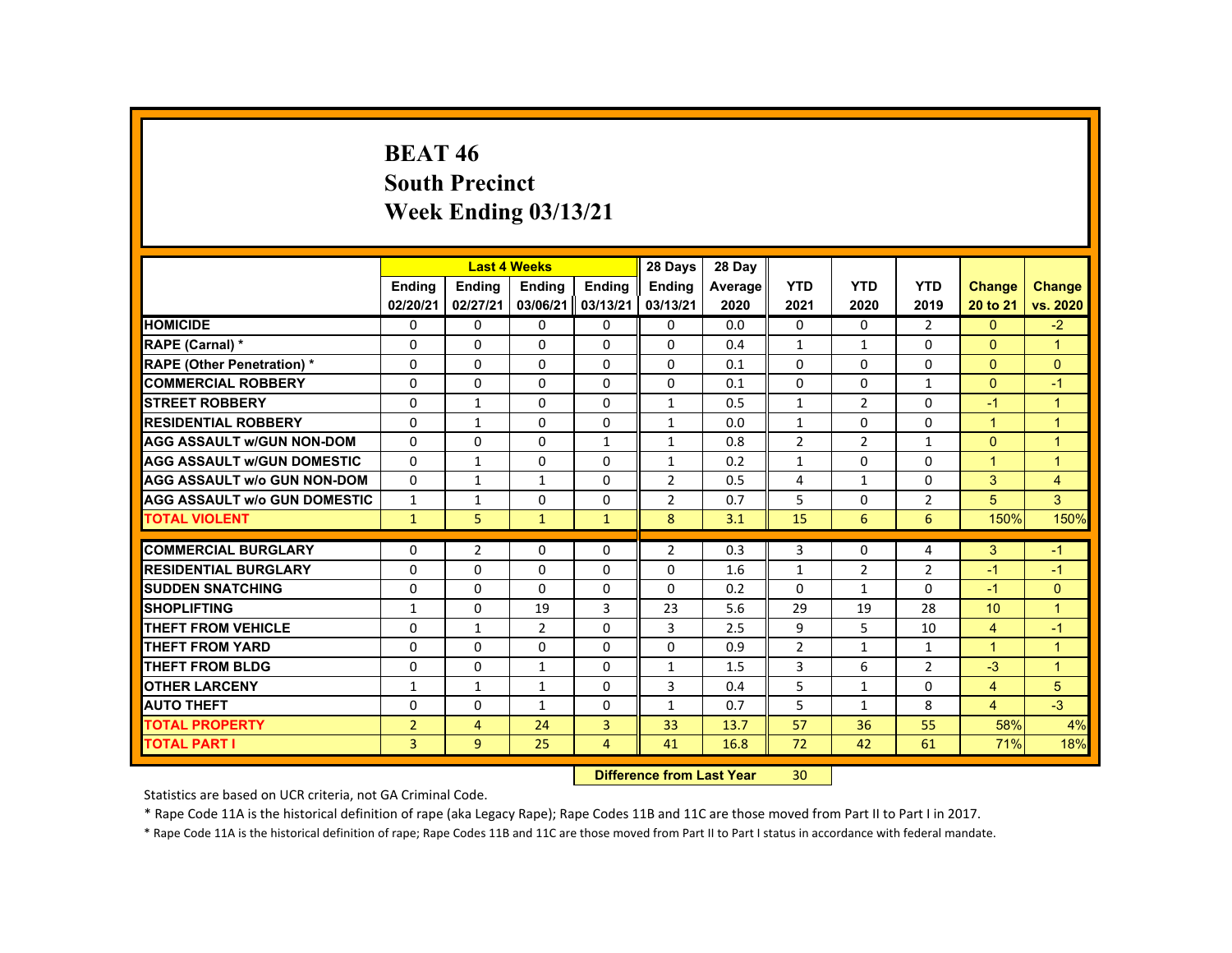# **BEAT 47 South Precinct Week Ending 03/13/21**

|                                     |                  | <b>Last 4 Weeks</b> |               |              | 28 Days        | 28 Day  |                |                |                |               |                |
|-------------------------------------|------------------|---------------------|---------------|--------------|----------------|---------|----------------|----------------|----------------|---------------|----------------|
|                                     | <b>Ending</b>    | Ending              | <b>Ending</b> | Ending       | <b>Endina</b>  | Average | <b>YTD</b>     | <b>YTD</b>     | <b>YTD</b>     | <b>Change</b> | <b>Change</b>  |
|                                     | 02/20/21         | 02/27/21            | 03/06/21      | 03/13/21     | 03/13/21       | 2020    | 2021           | 2020           | 2019           | 20 to 21      | vs. 2019       |
| <b>HOMICIDE</b>                     | 0                | $\Omega$            | $\mathbf{0}$  | $\Omega$     | 0              | 0.1     | 0              | $\Omega$       | $\mathbf{0}$   | $\mathbf{0}$  | $\mathbf{0}$   |
| RAPE (Carnal) *                     | 0                | $\Omega$            | $\Omega$      | $\Omega$     | $\Omega$       | 0.0     | $\Omega$       | $\Omega$       | $\Omega$       | $\Omega$      | $\Omega$       |
| <b>RAPE (Other Penetration) *</b>   | $\Omega$         | $\Omega$            | $\Omega$      | $\Omega$     | $\Omega$       | 0.0     | $\Omega$       | $\Omega$       | $\Omega$       | $\Omega$      | $\Omega$       |
| <b>COMMERCIAL ROBBERY</b>           | $\Omega$         | $\Omega$            | $\Omega$      | $\Omega$     | $\Omega$       | 0.0     | $\Omega$       | $\Omega$       | $\Omega$       | $\Omega$      | $\mathbf{0}$   |
| <b>STREET ROBBERY</b>               | $\Omega$         | $\Omega$            | $\Omega$      | $\Omega$     | $\Omega$       | 0.0     | $\Omega$       | $\Omega$       | $\Omega$       | $\Omega$      | $\Omega$       |
| <b>RESIDENTIAL ROBBERY</b>          | $\mathbf{0}$     | $\Omega$            | $\mathbf{0}$  | 0            | 0              | 0.1     | $\Omega$       | $\mathbf{1}$   | 0              | $-1$          | $\Omega$       |
| <b>AGG ASSAULT w/GUN NON-GUN</b>    | $\Omega$         | $\Omega$            | $\Omega$      | $\Omega$     | $\Omega$       | 0.1     | $\Omega$       | $\Omega$       | $\Omega$       | $\Omega$      | $\Omega$       |
| <b>AGG ASSAULT W/GUN DOMESTIC</b>   | $\Omega$         | $\Omega$            | $\Omega$      | 0            | $\Omega$       | 0.0     | $\Omega$       | 0              | 0              | $\Omega$      | $\mathbf{0}$   |
| <b>AGG ASSAULT w/o GUN NON-DOM</b>  | $\Omega$         | $\Omega$            | $\Omega$      | $\Omega$     | $\Omega$       | 0.0     | $\Omega$       | $\Omega$       | $\mathbf{1}$   | $\Omega$      | $-1$           |
| <b>AGG ASSAULT W/o GUN DOMESTIC</b> | $\mathbf{1}$     | $\Omega$            | $\Omega$      | $\Omega$     | $\mathbf{1}$   | 0.2     | $\mathbf{1}$   | $\Omega$       | $\mathbf{1}$   | $\mathbf{1}$  | $\Omega$       |
| <b>TOTAL VIOLENT</b>                | $\mathbf{1}$     | $\mathbf{0}$        | $\Omega$      | $\mathbf{0}$ | $\mathbf{1}$   | 0.4     | $\mathbf{1}$   | $\mathbf{1}$   | $\overline{2}$ | 0%            | $-50%$         |
| <b>COMMERCIAL BURGLARY</b>          | $\mathbf{0}$     | $\Omega$            | $\Omega$      | $\Omega$     | $\Omega$       | 0.0     | $\Omega$       | $\Omega$       | $\Omega$       | $\Omega$      | $\mathbf{0}$   |
| <b>RESIDENTIAL BURGLARY</b>         | $\Omega$         | $\Omega$            | $\Omega$      | $\Omega$     | $\Omega$       |         | $\overline{2}$ |                |                |               |                |
| <b>SUDDEN SNATCHING</b>             |                  | $\Omega$            |               |              |                | 0.5     |                | $\mathbf{1}$   | $\mathbf{1}$   | $\mathbf{1}$  | $\overline{1}$ |
|                                     | $\Omega$         |                     | $\Omega$      | $\mathbf{0}$ | 0              | 0.0     | $\Omega$       | $\Omega$       | $\Omega$       | $\Omega$      | $\Omega$       |
| <b>SHOPLIFTING</b>                  | $\Omega$         | $\Omega$            | $\Omega$      | $\Omega$     | $\Omega$       | 0.0     | $\Omega$       | $\Omega$       | $\Omega$       | $\Omega$      | $\Omega$       |
| <b>THEFT FROM VEHICLE</b>           | $\mathbf{1}$     | $\Omega$            | $\Omega$      | $\Omega$     | $\mathbf{1}$   | 1.0     | $\mathbf{1}$   | $\overline{2}$ | 3              | $-1$          | $-2$           |
| <b>THEFT FROM YARD</b>              | $\mathbf{1}$     | $\Omega$            | $\Omega$      | $\mathbf{1}$ | $\overline{2}$ | 0.5     | $\overline{2}$ | $\overline{2}$ | $\mathbf{1}$   | $\Omega$      | $\mathbf{1}$   |
| <b>THEFT FROM BLDG</b>              | $\mathbf{1}$     | $\Omega$            | $\Omega$      | $\Omega$     | $\mathbf{1}$   | 0.2     | 4              | $\mathbf{1}$   | 0              | 3             | $\overline{4}$ |
| <b>OTHER LARCENY</b>                | $\Omega$         | $\Omega$            | $\Omega$      | $\Omega$     | $\Omega$       | 0.2     | $\Omega$       | $\Omega$       | $\overline{2}$ | $\Omega$      | $-2$           |
| <b>AUTO THEFT</b>                   | $\Omega$         | $\Omega$            | $\Omega$      | $\Omega$     | $\Omega$       | 0.6     | $\Omega$       | $\mathbf{1}$   | $\Omega$       | $-1$          | $\Omega$       |
| <b>TOTAL PROPERTY</b>               | $\overline{3}$   | $\Omega$            | $\Omega$      | $\mathbf{1}$ | $\overline{4}$ | 3.1     | 9              | $\overline{7}$ | $\overline{7}$ | 29%           | 29%            |
| <b>TOTAL PART I</b>                 | $\overline{4}$   | $\Omega$            | $\mathbf{0}$  | $\mathbf{1}$ | 5              | 3.5     | 10             | 8              | $\overline{9}$ | 25%           | 11%            |
|                                     | <b>INSECTION</b> |                     |               |              |                |         | $\sim$         |                |                |               |                |

 **Difference from Last Year**r 2

Statistics are based on UCR criteria, not GA Criminal Code.

\* Rape Code 11A is the historical definition of rape (aka Legacy Rape); Rape Codes 11B and 11C are those moved from Part II to Part I in 2017.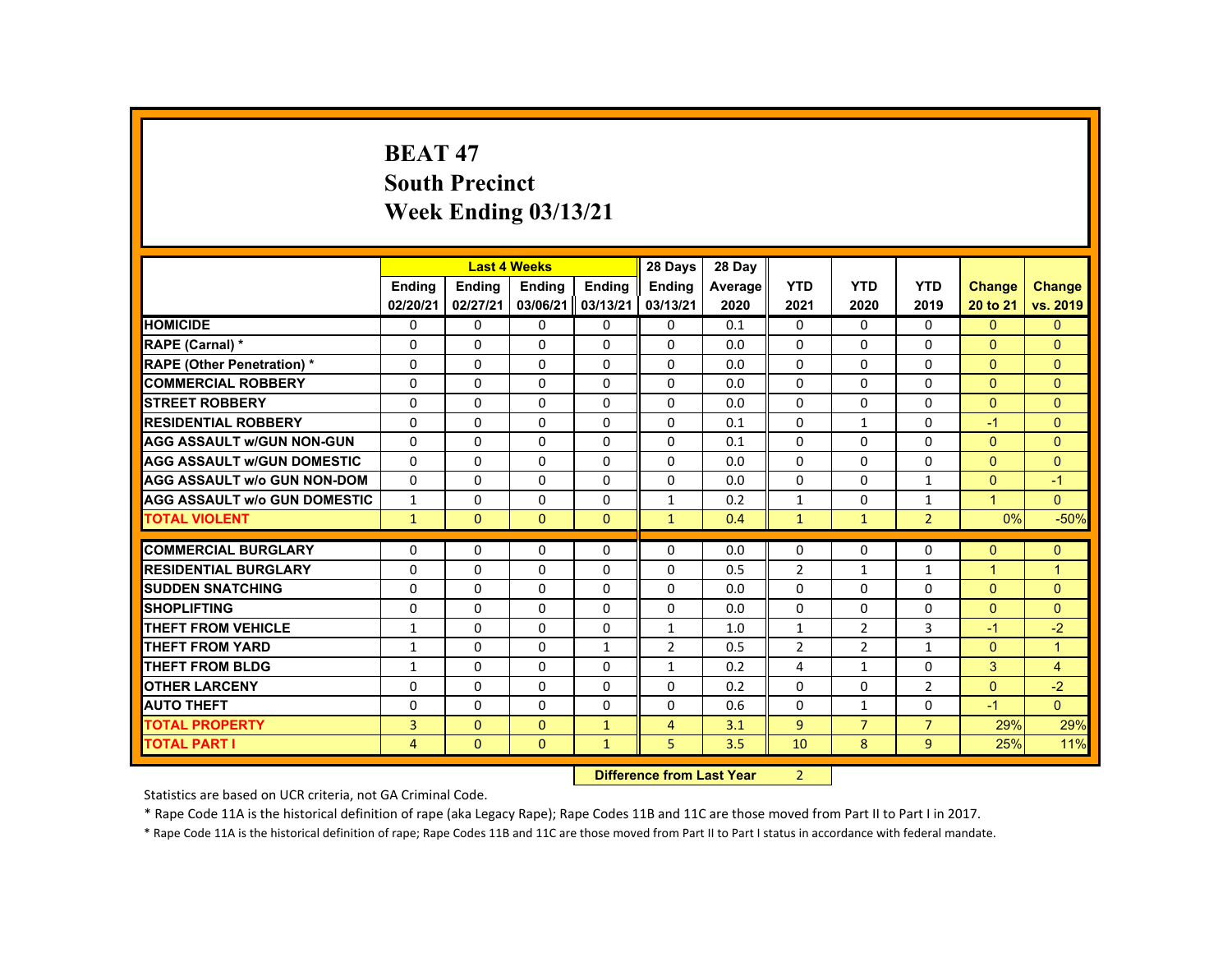# **BEAT 51 East Precinct Week Ending 03/13/21**

|                                     |               | <b>Last 4 Weeks</b> |                                  |               | 28 Days        | 28 Day  |                |                |                |                      |                |
|-------------------------------------|---------------|---------------------|----------------------------------|---------------|----------------|---------|----------------|----------------|----------------|----------------------|----------------|
|                                     | <b>Endina</b> | Ending              | <b>Ending</b>                    | <b>Endina</b> | <b>Endina</b>  | Average | <b>YTD</b>     | <b>YTD</b>     | <b>YTD</b>     | <b>Change</b>        | <b>Change</b>  |
|                                     | 02/20/21      | 02/27/21            | 03/06/21                         | 03/13/21      | 03/13/21       | 2020    | 2021           | 2020           | 2019           | 20 to 21             | vs. 2019       |
| <b>HOMICIDE</b>                     | $\Omega$      | $\Omega$            | $\Omega$                         | $\Omega$      | $\Omega$       | 0.2     | $\Omega$       | $\Omega$       | $\mathbf{1}$   | $\Omega$             | $-1$           |
| RAPE (Carnal) *                     | $\Omega$      | $\Omega$            | $\Omega$                         | $\Omega$      | $\Omega$       | 0.1     | $\Omega$       | $\Omega$       | $\Omega$       | $\Omega$             | $\Omega$       |
| <b>RAPE (Other Penetration) *</b>   | $\Omega$      | $\Omega$            | $\Omega$                         | $\Omega$      | $\Omega$       | 0.1     | $\mathbf{1}$   | $\Omega$       | $\Omega$       | $\blacktriangleleft$ | $\mathbf{1}$   |
| <b>COMMERCIAL ROBBERY</b>           | $\Omega$      | $\Omega$            | $\Omega$                         | $\Omega$      | $\Omega$       | 0.0     | $\Omega$       | $\Omega$       | $\Omega$       | $\Omega$             | $\Omega$       |
| <b>STREET ROBBERY</b>               | $\Omega$      | $\Omega$            | $\Omega$                         | $\Omega$      | $\Omega$       | 0.3     | $\overline{2}$ | $\Omega$       | $\Omega$       | $\overline{2}$       | $\overline{2}$ |
| <b>RESIDENTIAL ROBBERY</b>          | $\Omega$      | $\Omega$            | $\Omega$                         | 0             | 0              | 0.1     | $\overline{2}$ | $\Omega$       | $\Omega$       | $\overline{2}$       | $\overline{2}$ |
| <b>AGG ASSAULT w/GUN NON-DOM</b>    | $\mathbf{1}$  | $\Omega$            | $\overline{2}$                   | $\Omega$      | 3              | 2.1     | 4              | $\overline{2}$ | 4              | $\overline{2}$       | $\Omega$       |
| <b>AGG ASSAULT w/GUN DOMESTIC</b>   | $\Omega$      | $\Omega$            | $\Omega$                         | $\Omega$      | $\Omega$       | 0.2     | $\Omega$       | $\Omega$       | $\Omega$       | $\Omega$             | $\Omega$       |
| <b>AGG ASSAULT w/o GUN NON-DOM</b>  | $\Omega$      | $\mathbf{1}$        | $\Omega$                         | $\Omega$      | $\mathbf{1}$   | 1.5     | 3              | $\overline{2}$ | 3              | $\blacktriangleleft$ | $\Omega$       |
| <b>AGG ASSAULT w/o GUN DOMESTIC</b> | $\mathbf{0}$  | $\overline{2}$      | 0                                | 0             | $\overline{2}$ | 1.5     | $\overline{2}$ | 3              | $\overline{2}$ | $-1$                 | $\Omega$       |
| <b>TOTAL VIOLENT</b>                | $\mathbf{1}$  | $\overline{3}$      | $\overline{2}$                   | $\Omega$      | 6              | 6.0     | 14             | $\overline{7}$ | 10             | 100%                 | 40%            |
| <b>COMMERCIAL BURGLARY</b>          | 1             | 0                   | 0                                | 0             | 1              | 0.3     | 1              | $\overline{2}$ | $\mathbf{1}$   | -1                   | $\overline{0}$ |
| <b>RESIDENTIAL BURGLARY</b>         | $\mathbf{1}$  | $\Omega$            | $\Omega$                         | $\mathbf{1}$  | $\overline{2}$ | 1.5     | $\overline{7}$ | 6              | 10             | $\blacktriangleleft$ | $-3$           |
| <b>SUDDEN SNATCHING</b>             | 0             | $\Omega$            | $\Omega$                         | 0             | 0              | 0.1     | 0              | $\Omega$       | 0              | $\Omega$             | $\overline{0}$ |
| <b>SHOPLIFTING</b>                  | $\mathbf{1}$  | $\Omega$            | $\Omega$                         | $\Omega$      | $\mathbf{1}$   | 1.2     | 3              | 5              | $\Omega$       | $-2$                 | 3              |
| <b>THEFT FROM VEHICLE</b>           | $\mathbf{1}$  | $\mathbf{1}$        | $\Omega$                         | $\Omega$      | $\overline{2}$ | 2.2     | 6              | 10             | 6              | $-4$                 | $\Omega$       |
| <b>THEFT FROM YARD</b>              | $\Omega$      | $\Omega$            | $\Omega$                         | $\Omega$      | $\Omega$       | 1.2     | $\mathbf{1}$   | 6              | $\overline{2}$ | $-5$                 | $-1$           |
| <b>THEFT FROM BLDG</b>              | $\Omega$      | $\Omega$            | $\mathbf{1}$                     | $\Omega$      | $\mathbf{1}$   | 1.8     | $\overline{2}$ | 8              | $\overline{2}$ | $-6$                 | $\Omega$       |
| <b>OTHER LARCENY</b>                | $\Omega$      | $\overline{2}$      | $\Omega$                         | $\Omega$      | $\overline{2}$ | 0.6     | 3              | $\overline{2}$ | 4              | $\blacktriangleleft$ | $-1$           |
| <b>AUTO THEFT</b>                   | $\mathbf{1}$  | 0                   | $\Omega$                         | 0             | $\mathbf{1}$   | 1.5     | 3              | 3              | 6              | $\Omega$             | $-3$           |
| <b>TOTAL PROPERTY</b>               | 5             | 3                   | $\mathbf{1}$                     | $\mathbf{1}$  | 10             | 10.4    | 26             | 42             | 31             | $-38%$               | $-16%$         |
| <b>TOTAL PART I</b>                 | 6             | 6                   | $\overline{3}$                   | $\mathbf{1}$  | 16             | 16.4    | 40             | 49             | 41             | $-18%$               | $-2%$          |
|                                     |               |                     | <b>Difference from Last Year</b> |               | -9             |         |                |                |                |                      |                |

Statistics are based on UCR criteria, not GA Criminal Code.

\* Rape Code 11A is the historical definition of rape (aka Legacy Rape); Rape Codes 11B and 11C are those moved from Part II to Part I in 2017.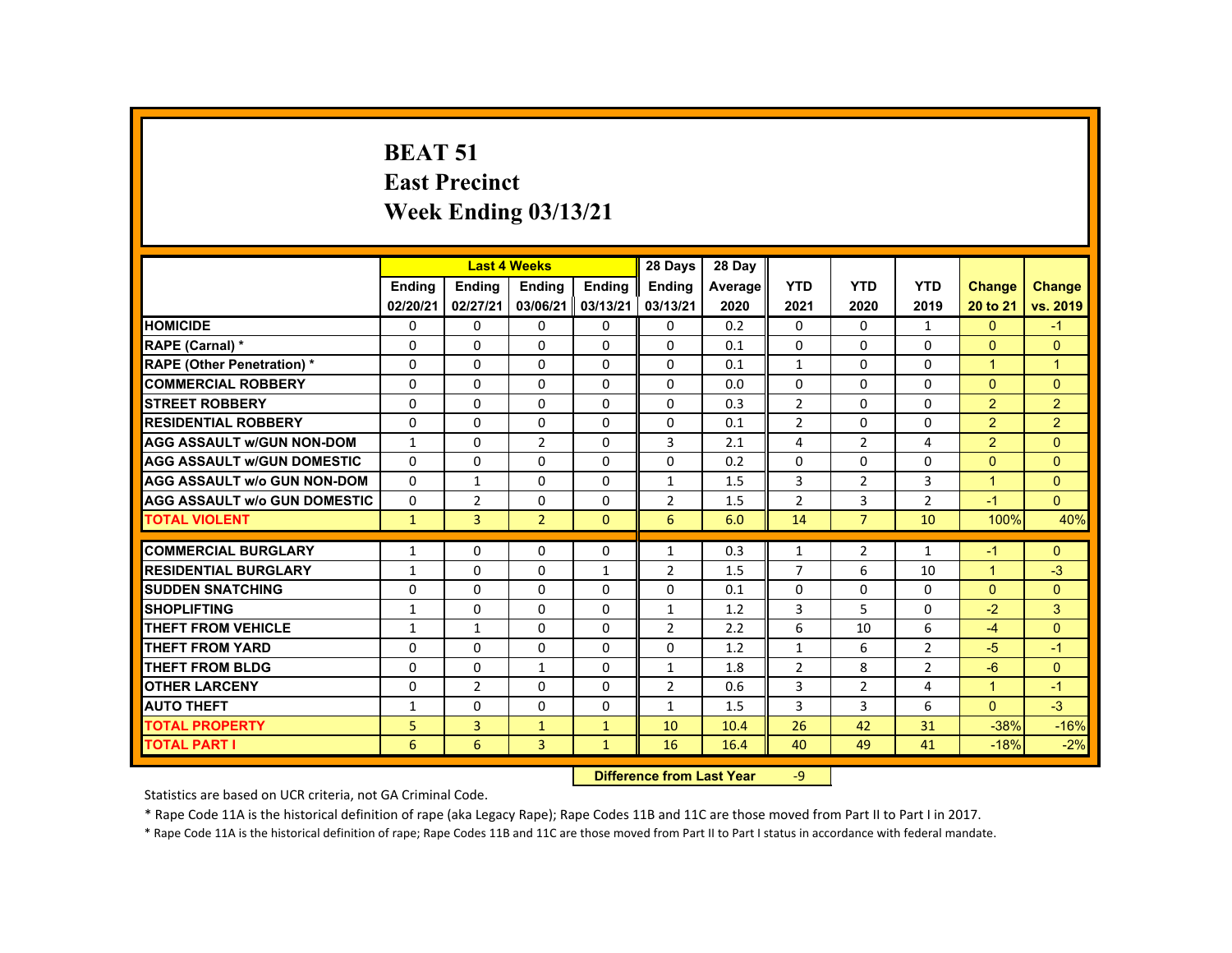# **BEAT 52 East Precinct Week Ending 03/13/21**

|                                     |               |               | <b>Last 4 Weeks</b> |                | 28 Days                   | 28 Day  |                |                |                |                      |                      |
|-------------------------------------|---------------|---------------|---------------------|----------------|---------------------------|---------|----------------|----------------|----------------|----------------------|----------------------|
|                                     | <b>Ending</b> | <b>Ending</b> | <b>Ending</b>       | <b>Ending</b>  | Ending                    | Average | <b>YTD</b>     | <b>YTD</b>     | <b>YTD</b>     | <b>Change</b>        | <b>Change</b>        |
|                                     | 02/20/21      | 02/27/21      | 03/06/21            | 03/13/21       | 03/13/21                  | 2020    | 2021           | 2020           | 2019           | 20 to 21             | vs. 2019             |
| <b>HOMICIDE</b>                     | $\Omega$      | $\Omega$      | $\Omega$            | $\Omega$       | 0                         | 0.1     | 0              | $\Omega$       | $\Omega$       | $\Omega$             | $\mathbf{0}$         |
| RAPE (Carnal) *                     | 0             | $\Omega$      | $\Omega$            | $\Omega$       | $\Omega$                  | 0.1     | $\Omega$       | $\Omega$       | $\Omega$       | $\Omega$             | $\Omega$             |
| <b>RAPE (Other Penetration) *</b>   | $\Omega$      | $\Omega$      | $\Omega$            | $\Omega$       | $\Omega$                  | 0.0     | $\Omega$       | $\Omega$       | $\Omega$       | $\Omega$             | $\Omega$             |
| <b>COMMERCIAL ROBBERY</b>           | $\Omega$      | $\Omega$      | $\Omega$            | $\Omega$       | $\Omega$                  | 0.2     | 0              | 0              | 0              | $\Omega$             | $\overline{0}$       |
| <b>STREET ROBBERY</b>               | $\Omega$      | $\Omega$      | $\mathbf{1}$        | $\Omega$       | $\mathbf{1}$              | 0.4     | $\mathbf{1}$   | $\Omega$       | $\mathbf{1}$   | $\blacktriangleleft$ | $\Omega$             |
| <b>RESIDENTIAL ROBBERY</b>          | $\Omega$      | $\Omega$      | $\Omega$            | $\Omega$       | $\Omega$                  | 0.1     | 0              | 0              | $\overline{2}$ | $\Omega$             | $-2$                 |
| <b>AGG ASSAULT W/GUN NON-DOM</b>    | $\Omega$      | $\Omega$      | $\mathbf{1}$        | $\Omega$       | $\mathbf{1}$              | 1.0     | 3              | $\mathbf{1}$   | $\overline{2}$ | $\overline{2}$       | $\blacktriangleleft$ |
| <b>AGG ASSAULT W/GUN DOMESTIC</b>   | $\Omega$      | $\Omega$      | $\mathbf{1}$        | $\Omega$       | $\mathbf{1}$              | 0.3     | $\mathbf{1}$   | $\mathbf{1}$   | $\Omega$       | $\Omega$             | $\mathbf{1}$         |
| <b>AGG ASSAULT w/o GUN NON-DOM</b>  | $\Omega$      | $\Omega$      | $\Omega$            | $\Omega$       | $\Omega$                  | 0.9     | $\Omega$       | $\overline{3}$ | $\mathbf{1}$   | $-3$                 | $-1$                 |
| <b>AGG ASSAULT W/o GUN DOMESTIC</b> | $\mathbf{1}$  | $\Omega$      | $\Omega$            | $\Omega$       | $\mathbf{1}$              | 1.1     | 3              | 6              | $\overline{3}$ | $-3$                 | $\Omega$             |
| <b>TOTAL VIOLENT</b>                | $\mathbf{1}$  | $\mathbf{0}$  | 3                   | $\mathbf{0}$   | $\overline{4}$            | 4.1     | 8              | 11             | 9              | $-27%$               | $-11%$               |
| <b>COMMERCIAL BURGLARY</b>          | $\Omega$      | $\Omega$      | $\Omega$            | $\Omega$       | $\Omega$                  |         |                |                | $\Omega$       | $-1$                 | $\Omega$             |
|                                     |               |               |                     |                |                           | 0.2     | 0              | $\mathbf{1}$   |                |                      |                      |
| <b>RESIDENTIAL BURGLARY</b>         | $\Omega$      | $\Omega$      | $\mathbf{1}$        | $\mathbf{1}$   | 2                         | 2.4     | $\overline{7}$ | 5              | 10             | 2                    | $-3$                 |
| <b>SUDDEN SNATCHING</b>             | $\Omega$      | $\Omega$      | $\Omega$            | $\Omega$       | $\Omega$                  | 0.2     | $\Omega$       | $\overline{2}$ | 0              | $-2$                 | $\mathbf{0}$         |
| <b>SHOPLIFTING</b>                  | $\Omega$      | $\Omega$      | $\Omega$            | $\Omega$       | $\Omega$                  | 0.6     | $\Omega$       | 3              | 4              | $-3$                 | $-4$                 |
| <b>THEFT FROM VEHICLE</b>           | $\Omega$      | $\Omega$      | $\Omega$            | $\Omega$       | $\Omega$                  | 4.5     | $\overline{2}$ | 14             | 12             | $-12$                | $-10$                |
| <b>THEFT FROM YARD</b>              | $\Omega$      | $\Omega$      | $\Omega$            | $\Omega$       | $\Omega$                  | 2.0     | $\mathbf{1}$   | 4              | $\overline{2}$ | $-3$                 | $-1$                 |
| <b>THEFT FROM BLDG</b>              | $\mathbf{0}$  | $\Omega$      | $\mathbf{1}$        | $\Omega$       | $\mathbf{1}$              | 1.7     | 4              | 9              | 8              | $-5$                 | $-4$                 |
| <b>OTHER LARCENY</b>                | $\Omega$      | $\Omega$      | $\mathbf{1}$        | $\mathbf{1}$   | 2                         | 2.0     | 5              | $\overline{2}$ | $\Omega$       | 3                    | 5                    |
| <b>AUTO THEFT</b>                   | $\Omega$      | $\mathbf{1}$  | $\Omega$            | $\Omega$       | $\mathbf{1}$              | 1.5     | $\mathbf{1}$   | 3              | 5              | $-2$                 | $-4$                 |
| <b>TOTAL PROPERTY</b>               | $\mathbf{0}$  | $\mathbf{1}$  | $\overline{3}$      | $\overline{2}$ | 6                         | 15.1    | 20             | 43             | 41             | $-53%$               | $-51%$               |
| <b>TOTAL PART I</b>                 | $\mathbf{1}$  | $\mathbf{1}$  | 6                   | $\overline{2}$ | 10                        | 19.3    | 28             | 54             | 50             | $-48%$               | $-44%$               |
|                                     |               |               |                     |                | Difference from Loot Voor |         | nc.            |                |                |                      |                      |

 **Difference from Last Year**‐26

Statistics are based on UCR criteria, not GA Criminal Code.

\* Rape Code 11A is the historical definition of rape (aka Legacy Rape); Rape Codes 11B and 11C are those moved from Part II to Part I in 2017.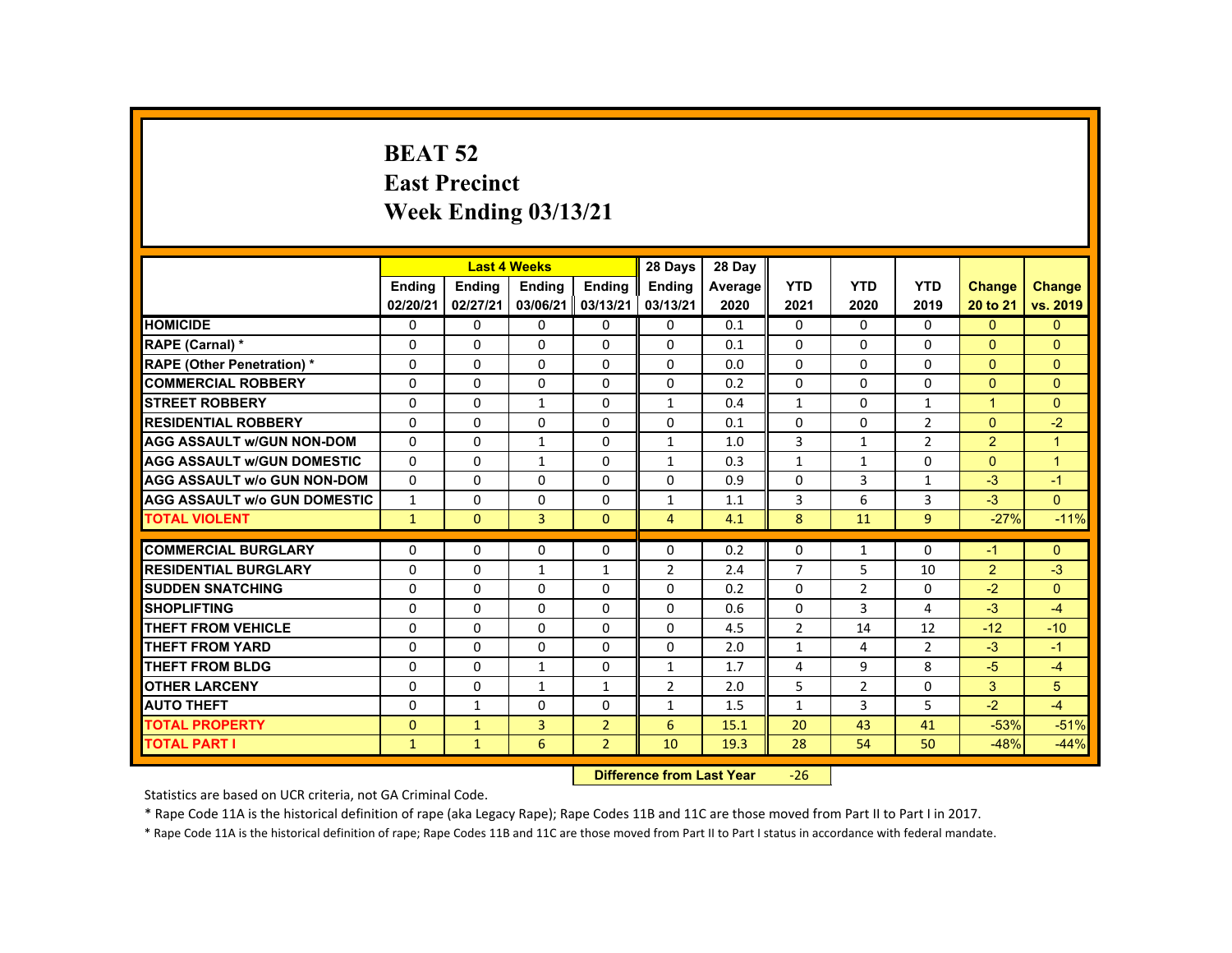# **BEAT 53 East Precinct Week Ending 03/13/21**

|                                     |                | <b>Last 4 Weeks</b> |                |                | 28 Days                           | 28 Day  |                |                |                |               |                |
|-------------------------------------|----------------|---------------------|----------------|----------------|-----------------------------------|---------|----------------|----------------|----------------|---------------|----------------|
|                                     | <b>Ending</b>  | <b>Ending</b>       | <b>Ending</b>  | <b>Ending</b>  | <b>Endina</b>                     | Average | <b>YTD</b>     | <b>YTD</b>     | <b>YTD</b>     | <b>Change</b> | <b>Change</b>  |
|                                     | 02/20/21       | 02/27/21            | 03/06/21       | 03/13/21       | 03/13/21                          | 2020    | 2021           | 2020           | 2019           | 20 to 21      | vs. 2019       |
| <b>HOMICIDE</b>                     | $\Omega$       | $\Omega$            | $\Omega$       | $\Omega$       | 0                                 | 0.1     | $\mathbf{1}$   | $\Omega$       | $\Omega$       | $\mathbf{1}$  | $\mathbf{1}$   |
| RAPE (Carnal) *                     | $\Omega$       | $\Omega$            | $\mathbf{0}$   | $\mathbf{1}$   | $\mathbf{1}$                      | 0.0     | $\mathbf{1}$   | $\Omega$       | $\Omega$       | $\mathbf{1}$  | $\mathbf{1}$   |
| <b>RAPE (Other Penetration) *</b>   | $\mathbf{0}$   | $\Omega$            | $\Omega$       | $\Omega$       | $\Omega$                          | 0.2     | 0              | $\mathbf{1}$   | $\Omega$       | $-1$          | $\Omega$       |
| <b>COMMERCIAL ROBBERY</b>           | $\Omega$       | $\Omega$            | $\Omega$       | $\Omega$       | $\Omega$                          | 0.0     | $\Omega$       | $\Omega$       | $\Omega$       | $\Omega$      | $\Omega$       |
| <b>STREET ROBBERY</b>               | $\Omega$       | $\Omega$            | $\Omega$       | $\Omega$       | $\Omega$                          | 0.6     | $\Omega$       | $\mathbf{1}$   | $\mathbf{1}$   | $-1$          | $-1$           |
| <b>RESIDENTIAL ROBBERY</b>          | 0              | $\mathbf{0}$        | $\Omega$       | $\mathbf{0}$   | 0                                 | 0.1     | 0              | 1              | 0              | $-1$          | $\overline{0}$ |
| <b>AGG ASSAULT W/GUN NON-DOM</b>    | $\Omega$       | $\Omega$            | $\Omega$       | $\Omega$       | $\Omega$                          | 1.2     | $\mathbf{1}$   | $\overline{2}$ | $\overline{2}$ | $-1$          | $-1$           |
| <b>AGG ASSAULT W/GUN DOMESTIC</b>   | $\Omega$       | $\Omega$            | $\Omega$       | $\Omega$       | $\Omega$                          | 0.4     | $\mathbf{1}$   | $\mathbf{1}$   | $\mathbf{1}$   | $\Omega$      | $\mathbf{0}$   |
| <b>AGG ASSAULT w/o GUN NON-DOM</b>  | $\Omega$       | $\Omega$            | $\mathbf{1}$   | $\Omega$       | $\mathbf{1}$                      | 1.2     | 3              | 4              | $\mathbf{1}$   | $-1$          | $\overline{2}$ |
| <b>AGG ASSAULT W/o GUN DOMESTIC</b> | $\Omega$       | $\mathbf{1}$        | $\Omega$       | $\Omega$       | $\mathbf{1}$                      | 1.5     | 4              | $\mathbf{1}$   | 3              | 3             | $\mathbf{1}$   |
| <b>TOTAL VIOLENT</b>                | $\Omega$       | $\mathbf{1}$        | $\mathbf{1}$   | $\mathbf{1}$   | $\overline{3}$                    | 5.2     | 11             | 11             | 8              | 0%            | 38%            |
| <b>COMMERCIAL BURGLARY</b>          | $\Omega$       | $\Omega$            | $\Omega$       | $\Omega$       | $\Omega$                          | 0.2     | $\Omega$       | $\mathbf{1}$   | $\Omega$       | $-1$          | $\Omega$       |
| <b>RESIDENTIAL BURGLARY</b>         | $\Omega$       | $\Omega$            | $\Omega$       | $\Omega$       | $\Omega$                          | 3.0     | $\mathbf{1}$   | 5              | 11             | $-4$          | $-10$          |
| <b>SUDDEN SNATCHING</b>             | $\mathbf{0}$   | $\mathbf{0}$        | $\Omega$       | $\mathbf{0}$   | $\Omega$                          | 0.0     | $\Omega$       | $\Omega$       | 0              | $\Omega$      | $\Omega$       |
| <b>SHOPLIFTING</b>                  | $\Omega$       | $\Omega$            | $\Omega$       | $\Omega$       | $\Omega$                          | 0.2     | $\Omega$       | $\Omega$       | $\Omega$       | $\Omega$      | $\Omega$       |
| <b>THEFT FROM VEHICLE</b>           | $\mathbf{0}$   | $\overline{2}$      | $\Omega$       | $\mathbf{1}$   | 3                                 | 3.6     | 8              | 10             | 11             | $-2$          | $-3$           |
| <b>THEFT FROM YARD</b>              | $\mathbf{1}$   | $\Omega$            | $\Omega$       | $\Omega$       | $\mathbf{1}$                      | 1.0     | $\overline{2}$ | 3              | $\overline{2}$ | $-1$          | $\Omega$       |
| <b>THEFT FROM BLDG</b>              | $\overline{2}$ | $\Omega$            | $\Omega$       | $\Omega$       | $\overline{2}$                    | 2.4     | 3              | 3              | 8              | $\Omega$      | $-5$           |
| <b>OTHER LARCENY</b>                | $\Omega$       | $\Omega$            | $\Omega$       | $\Omega$       | $\Omega$                          | 0.5     | $\Omega$       | $\overline{3}$ | 4              | $-3$          | $-4$           |
| <b>AUTO THEFT</b>                   | $\Omega$       | $\Omega$            | $\mathbf{1}$   | $\Omega$       | $\mathbf{1}$                      |         | 5              | $\overline{2}$ | 6              | 3             | $-1$           |
|                                     |                |                     |                |                | $\overline{7}$                    | 1.6     | 19             | 27             | 42             | $-30%$        |                |
| <b>TOTAL PROPERTY</b>               | $\overline{3}$ | $\overline{2}$      | $\mathbf{1}$   | $\mathbf{1}$   |                                   | 12.4    |                |                |                |               | $-55%$         |
| <b>TOTAL PART I</b>                 | 3              | 3                   | $\overline{2}$ | $\overline{2}$ | 10                                | 17.6    | 30             | 38             | 50             | $-21%$        | $-40%$         |
|                                     |                |                     |                |                | <b>Difference from Least Vaca</b> |         | $\Omega$       |                |                |               |                |

 **Difference from Last Year**‐8

Statistics are based on UCR criteria, not GA Criminal Code.

\* Rape Code 11A is the historical definition of rape (aka Legacy Rape); Rape Codes 11B and 11C are those moved from Part II to Part I in 2017.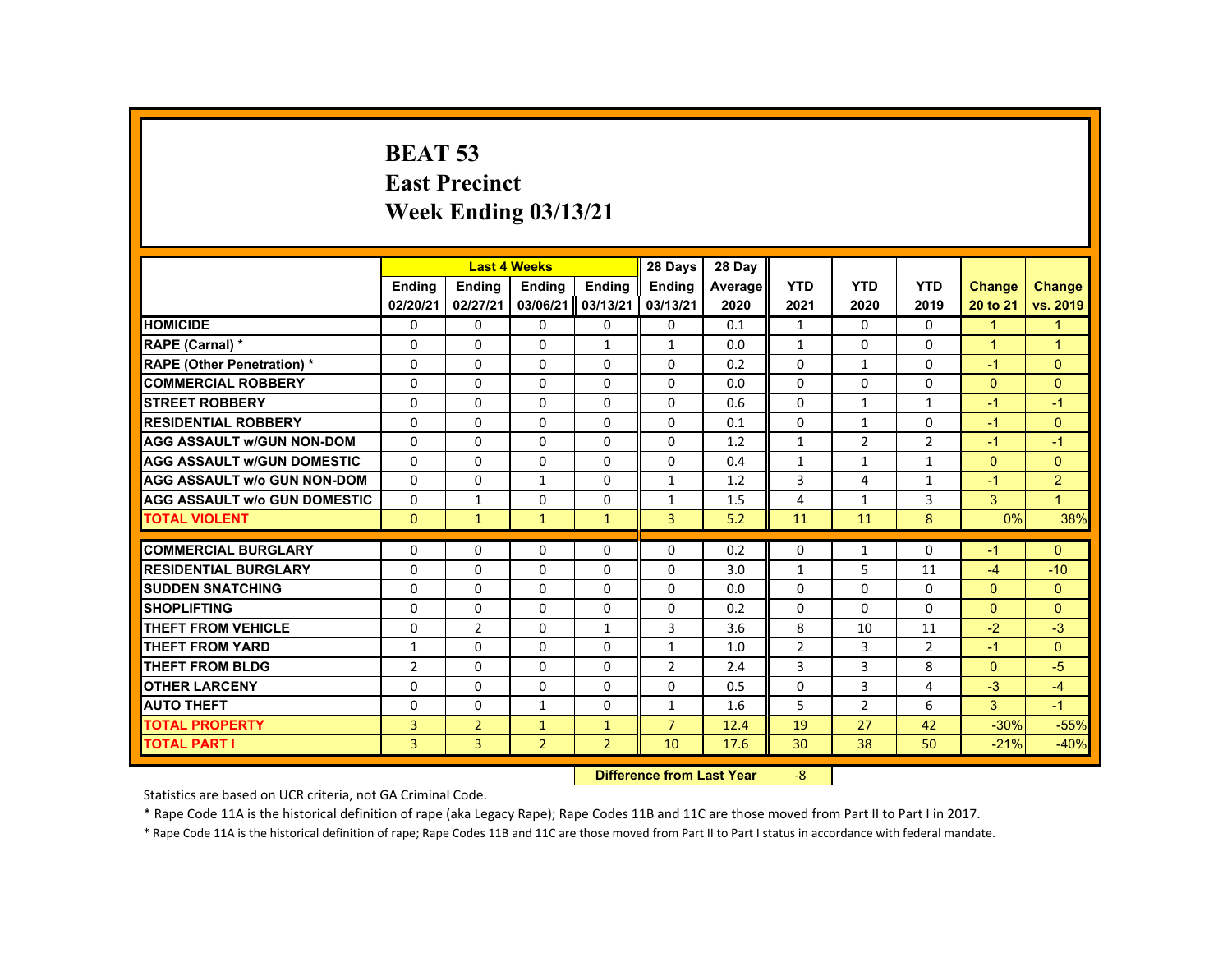### **BEAT 54 East Precinct Week Ending 03/13/21**

|                                     |                           |                           | <b>Last 4 Weeks</b>       |                    | 28 Days            | 28 Day          |                    |                    |                    |                           |                           |
|-------------------------------------|---------------------------|---------------------------|---------------------------|--------------------|--------------------|-----------------|--------------------|--------------------|--------------------|---------------------------|---------------------------|
|                                     | <b>Endina</b><br>02/20/21 | <b>Endina</b><br>02/27/21 | <b>Endina</b><br>03/06/21 | Ending<br>03/13/21 | Ending<br>03/13/21 | Average<br>2020 | <b>YTD</b><br>2021 | <b>YTD</b><br>2020 | <b>YTD</b><br>2019 | <b>Change</b><br>20 to 21 | <b>Change</b><br>vs. 2019 |
| <b>HOMICIDE</b>                     | 0                         | 0                         | 0                         | 0                  | 0                  | 0.0             | 0                  | $\mathbf{0}$       | $\mathbf{0}$       | $\mathbf{0}$              | $\mathbf{0}$              |
| RAPE (Carnal) *                     | 0                         | 0                         | 0                         | $\Omega$           | 0                  | 0.0             | $\mathbf{1}$       | 0                  | $\mathbf{1}$       | 1                         | $\Omega$                  |
| <b>RAPE (Other Penetration) *</b>   | $\Omega$                  | $\Omega$                  | $\Omega$                  | $\Omega$           | $\Omega$           | 0.2             | $\Omega$           | $\Omega$           | $\Omega$           | $\Omega$                  | $\Omega$                  |
| <b>COMMERCIAL ROBBERY</b>           | $\Omega$                  | $\mathbf{1}$              | 0                         | $\Omega$           | $\mathbf{1}$       | 0.5             | $\mathbf{1}$       | 3                  | $\mathbf{1}$       | $-2$                      | $\Omega$                  |
| <b>STREET ROBBERY</b>               | $\Omega$                  | $\Omega$                  | $\Omega$                  | $\mathbf{1}$       | $\mathbf{1}$       | 0.5             | $\mathbf{1}$       | $\mathbf{1}$       | 36                 | $\Omega$                  | $-35$                     |
| <b>RESIDENTIAL ROBBERY</b>          | $\Omega$                  | $\Omega$                  | $\Omega$                  | $\Omega$           | $\Omega$           | 0.0             | $\Omega$           | $\Omega$           | $\Omega$           | $\Omega$                  | $\Omega$                  |
| <b>AGG ASSAULT w/GUN NON-DOM</b>    | $\mathbf{1}$              | $\mathbf{1}$              | $\mathbf{1}$              | $\overline{2}$     | 5                  | 1.5             | 9                  | $\mathbf{1}$       | $\overline{7}$     | 8                         | $\overline{2}$            |
| <b>AGG ASSAULT W/GUN DOMESTIC</b>   | $\Omega$                  | $\Omega$                  | $\Omega$                  | $\Omega$           | $\Omega$           | 0.2             | $\Omega$           | $\Omega$           | $\Omega$           | $\Omega$                  | $\Omega$                  |
| <b>AGG ASSAULT w/o GUN NON-DOM</b>  | $\Omega$                  | $\mathbf{1}$              | $\Omega$                  | $\Omega$           | $\mathbf{1}$       | 0.8             | $\mathbf{1}$       | $\mathbf{1}$       | $\overline{2}$     | $\Omega$                  | $-1$                      |
| <b>AGG ASSAULT W/o GUN DOMESTIC</b> | $\Omega$                  | $\Omega$                  | $\mathbf{1}$              | $\mathbf{1}$       | $\overline{2}$     | 0.2             | $\overline{2}$     | 2                  | $\mathbf{1}$       | $\Omega$                  | $\blacktriangleleft$      |
| <b>TOTAL VIOLENT</b>                | $\mathbf{1}$              | 3                         | $\overline{2}$            | $\overline{4}$     | 10                 | 3.8             | 15                 | 8                  | 48                 | 88%                       | $-69%$                    |
|                                     |                           |                           |                           |                    |                    |                 |                    |                    |                    |                           |                           |
| <b>COMMERCIAL BURGLARY</b>          | $\Omega$                  | $\Omega$                  | $\Omega$                  | $\Omega$           | $\Omega$           | 0.1             | $\Omega$           | $\Omega$           | $\mathbf{1}$       | $\Omega$                  | $-1$                      |
| <b>RESIDENTIAL BURGLARY</b>         | $\mathbf{1}$              | $\Omega$                  | $\mathbf{1}$              | $\Omega$           | $\overline{2}$     | 2.5             | 3                  | $\overline{7}$     | 6                  | $-4$                      | $-3$                      |
| <b>SUDDEN SNATCHING</b>             | $\Omega$                  | 0                         | $\Omega$                  | 0                  | 0                  | 0.2             | 0                  | 0                  | $\overline{2}$     | $\mathbf{0}$              | $-2$                      |
| <b>SHOPLIFTING</b>                  | $\Omega$                  | $\overline{2}$            | $\Omega$                  | $\Omega$           | $\overline{2}$     | 4.1             | $\overline{7}$     | 11                 | $\overline{7}$     | $-4$                      | $\Omega$                  |
| <b>THEFT FROM VEHICLE</b>           | $\Omega$                  | $\mathbf{1}$              | $\Omega$                  | $\mathbf{1}$       | $\overline{2}$     | 3.5             | 4                  | 18                 | 32                 | $-14$                     | $-28$                     |
| <b>THEFT FROM YARD</b>              | $\Omega$                  | $\mathbf{1}$              | $\mathbf{1}$              | $\Omega$           | $\overline{2}$     | 2.0             | 4                  | 4                  | $\overline{7}$     | $\Omega$                  | $-3$                      |
| <b>THEFT FROM BLDG</b>              | $\mathbf{1}$              | $\Omega$                  | $\Omega$                  | $\Omega$           | $\mathbf{1}$       | 1.6             | $\overline{2}$     | 8                  | 3                  | $-6$                      | $-1$                      |
| <b>OTHER LARCENY</b>                | $\Omega$                  | $\Omega$                  | $\mathbf{1}$              | $\Omega$           | $\mathbf{1}$       | 1.1             | 4                  | 4                  | $\overline{2}$     | $\Omega$                  | $\overline{2}$            |
| <b>AUTO THEFT</b>                   | $\Omega$                  | $\overline{2}$            | $\Omega$                  | $\Omega$           | 2                  | 1.9             | $\overline{7}$     | 2                  | 8                  | $5\overline{)}$           | $-1$                      |
| <b>TOTAL PROPERTY</b>               | $\overline{2}$            | 6                         | $\overline{3}$            | $\mathbf{1}$       | 12                 | 16.9            | 31                 | 54                 | 68                 | $-43%$                    | $-54%$                    |
| <b>TOTAL PART I</b>                 | $\overline{3}$            | 9                         | 5                         | 5                  | 22                 | 20.7            | 46                 | 62                 | 116                | $-26%$                    | $-60%$                    |
|                                     | <b>Publication</b>        | a a a dheann 1 anns Mainn |                           | $\sim$             |                    |                 |                    |                    |                    |                           |                           |

 **Difference from Last Year**r -16

Statistics are based on UCR criteria, not GA Criminal Code.

\* Rape Code 11A is the historical definition of rape (aka Legacy Rape); Rape Codes 11B and 11C are those moved from Part II to Part I in 2017.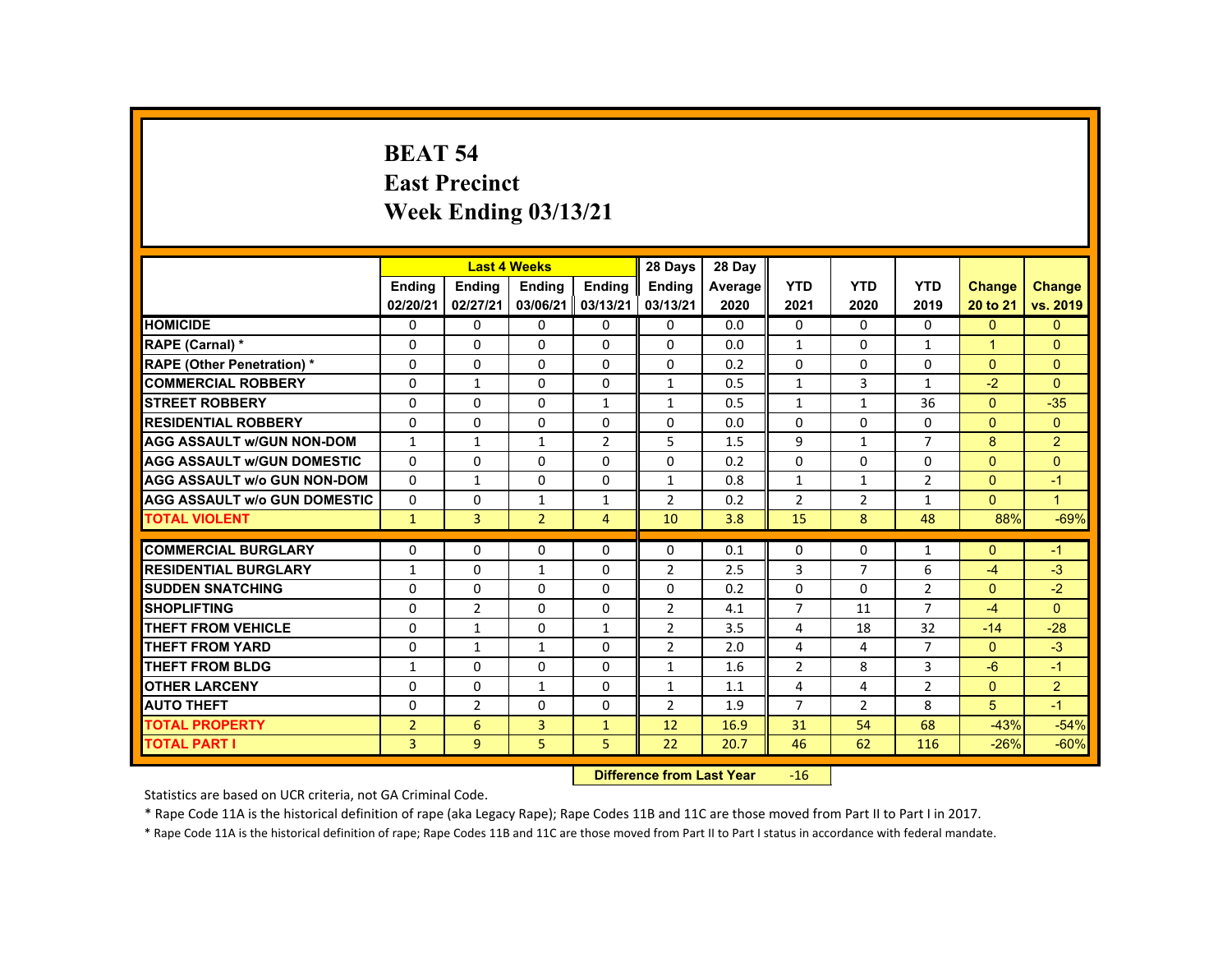# **BEAT 55 East Precinct Week Ending 03/13/21**

|                                     |                |                | <b>Last 4 Weeks</b> |                  | 28 Days                                                                                                                                                                                                                        | 28 Day  |                |                |                |               |                |
|-------------------------------------|----------------|----------------|---------------------|------------------|--------------------------------------------------------------------------------------------------------------------------------------------------------------------------------------------------------------------------------|---------|----------------|----------------|----------------|---------------|----------------|
|                                     | <b>Endina</b>  | Ending         | <b>Endina</b>       | <b>Endina</b>    | <b>Endina</b>                                                                                                                                                                                                                  | Average | <b>YTD</b>     | <b>YTD</b>     | <b>YTD</b>     | <b>Change</b> | <b>Change</b>  |
|                                     | 02/20/21       | 02/27/21       | 03/06/21            | 03/13/21         | 03/13/21                                                                                                                                                                                                                       | 2020    | 2021           | 2020           | 2019           | 20 to 21      | vs. 2019       |
| <b>HOMICIDE</b>                     | $\Omega$       | $\Omega$       | $\Omega$            | $\Omega$         | 0                                                                                                                                                                                                                              | 0.2     | 0              | $\Omega$       | $\Omega$       | $\Omega$      | $\mathbf{0}$   |
| RAPE (Carnal) *                     | $\Omega$       | $\Omega$       | 0                   | $\Omega$         | 0                                                                                                                                                                                                                              | 0.0     | 0              | 0              | $\overline{2}$ | $\mathbf{0}$  | $-2$           |
| <b>RAPE (Other Penetration) *</b>   | $\Omega$       | $\Omega$       | $\Omega$            | $\Omega$         | $\Omega$                                                                                                                                                                                                                       | 0.0     | $\Omega$       | 0              | $\Omega$       | $\Omega$      | $\Omega$       |
| <b>COMMERCIAL ROBBERY</b>           | $\Omega$       | $\Omega$       | $\Omega$            | $\Omega$         | $\Omega$                                                                                                                                                                                                                       | 0.2     | $\Omega$       | $\Omega$       | $\Omega$       | $\Omega$      | $\Omega$       |
| <b>STREET ROBBERY</b>               | $\Omega$       | $\Omega$       | $\Omega$            | $\Omega$         | $\Omega$                                                                                                                                                                                                                       | 0.2     | $\Omega$       | $\mathbf{1}$   | $\mathbf{1}$   | $-1$          | $-1$           |
| <b>RESIDENTIAL ROBBERY</b>          | $\Omega$       | $\Omega$       | $\Omega$            | $\Omega$         | $\Omega$                                                                                                                                                                                                                       | 0.1     | $\Omega$       | $\Omega$       | $\Omega$       | $\Omega$      | $\Omega$       |
| <b>AGG ASSAULT w/GUN NON-DOM</b>    | $\mathbf{0}$   | $\Omega$       | $\Omega$            | $\Omega$         | $\Omega$                                                                                                                                                                                                                       | 0.5     | $\mathbf{1}$   | $\Omega$       | $\Omega$       | $\mathbf{1}$  | $\overline{1}$ |
| <b>AGG ASSAULT w/GUN DOMESTIC</b>   | $\Omega$       | $\Omega$       | $\Omega$            | $\Omega$         | $\Omega$                                                                                                                                                                                                                       | 0.1     | $\Omega$       | $\Omega$       | $\Omega$       | $\Omega$      | $\Omega$       |
| <b>AGG ASSAULT w/o GUN NON-DOM</b>  | $\Omega$       | $\Omega$       | $\Omega$            | $\Omega$         | $\Omega$                                                                                                                                                                                                                       | 0.2     | $\Omega$       | $\Omega$       | $\mathbf{1}$   | $\Omega$      | $-1$           |
| <b>AGG ASSAULT w/o GUN DOMESTIC</b> | $\Omega$       | $\Omega$       | $\Omega$            | $\Omega$         | $\Omega$                                                                                                                                                                                                                       | 0.5     | $\Omega$       | $\overline{2}$ | $\mathbf{1}$   | $-2$          | $-1$           |
| <b>TOTAL VIOLENT</b>                | $\mathbf{0}$   | $\Omega$       | $\Omega$            | $\mathbf{0}$     | $\mathbf{0}$                                                                                                                                                                                                                   | 2.0     | $\mathbf{1}$   | 3              | 5              | $-67%$        | $-80%$         |
| <b>COMMERCIAL BURGLARY</b>          | $\Omega$       | $\Omega$       | $\overline{2}$      | $\Omega$         | $\overline{2}$                                                                                                                                                                                                                 | 0.2     | $\overline{2}$ | $\mathbf{1}$   | 0              | $\mathbf{1}$  | 2              |
| <b>RESIDENTIAL BURGLARY</b>         | $\Omega$       | $\Omega$       | $\Omega$            | $\mathbf{1}$     | $\mathbf{1}$                                                                                                                                                                                                                   | 0.6     | 4              | 4              | 5              | $\Omega$      | $-1$           |
| <b>SUDDEN SNATCHING</b>             | 0              | $\mathbf{0}$   | $\mathbf{0}$        | 0                | 0                                                                                                                                                                                                                              | 0.0     | 0              | 0              | $\mathbf{1}$   | $\Omega$      | $-1$           |
| <b>SHOPLIFTING</b>                  | $\overline{2}$ | $\overline{2}$ | 2                   | $\overline{2}$   | 8                                                                                                                                                                                                                              | 9.7     | 21             | 51             | 35             | $-30$         | $-14$          |
| <b>THEFT FROM VEHICLE</b>           | $\mathbf{1}$   | $\Omega$       | $\mathbf{1}$        | 0                | $\overline{2}$                                                                                                                                                                                                                 | 2.5     | 4              | 6              | 9              | $-2$          | $-5$           |
| <b>THEFT FROM YARD</b>              | $\Omega$       | $\Omega$       | $\Omega$            | $\Omega$         | $\Omega$                                                                                                                                                                                                                       | 1.1     | $\mathbf{1}$   | 3              | $\overline{4}$ | $-2$          | $-3$           |
| <b>THEFT FROM BLDG</b>              |                | $\Omega$       | $\Omega$            |                  |                                                                                                                                                                                                                                |         | $\overline{3}$ |                | $\overline{3}$ | $-1$          | $\Omega$       |
|                                     | $\mathbf{1}$   |                |                     | $\Omega$         | $\mathbf{1}$                                                                                                                                                                                                                   | 1.1     |                | 4              |                |               |                |
| <b>OTHER LARCENY</b>                | $\Omega$       | $\mathbf{0}$   | $\mathbf{0}$        | $\mathbf{0}$     | $\Omega$                                                                                                                                                                                                                       | 0.2     | $\mathbf{1}$   | $\mathbf{1}$   | 0              | $\Omega$      | $\overline{1}$ |
| <b>AUTO THEFT</b>                   | $\mathbf{1}$   | $\overline{3}$ | 2                   | $\mathbf{1}$     | $\overline{7}$                                                                                                                                                                                                                 | 1.1     | $\overline{7}$ | 2              | 3              | 5             | $\overline{4}$ |
| <b>TOTAL PROPERTY</b>               | 5              | 5              | $\overline{7}$      | $\overline{4}$   | 21                                                                                                                                                                                                                             | 16.5    | 43             | 72             | 60             | $-40%$        | $-28%$         |
| <b>TOTAL PART I</b>                 | 5              | 5              | $\overline{7}$      | 4                | 21                                                                                                                                                                                                                             | 18.5    | 44             | 75             | 65             | $-41%$        | $-32%$         |
|                                     |                |                |                     | <b>CALLED AT</b> | and the second control of the second second the second second second second second second second second second second second second second second second second second second second second second second second second second |         | $\sim$ $\sim$  |                |                |               |                |

 **Difference from Last Year**‐31

Statistics are based on UCR criteria, not GA Criminal Code.

\* Rape Code 11A is the historical definition of rape (aka Legacy Rape); Rape Codes 11B and 11C are those moved from Part II to Part I in 2017.